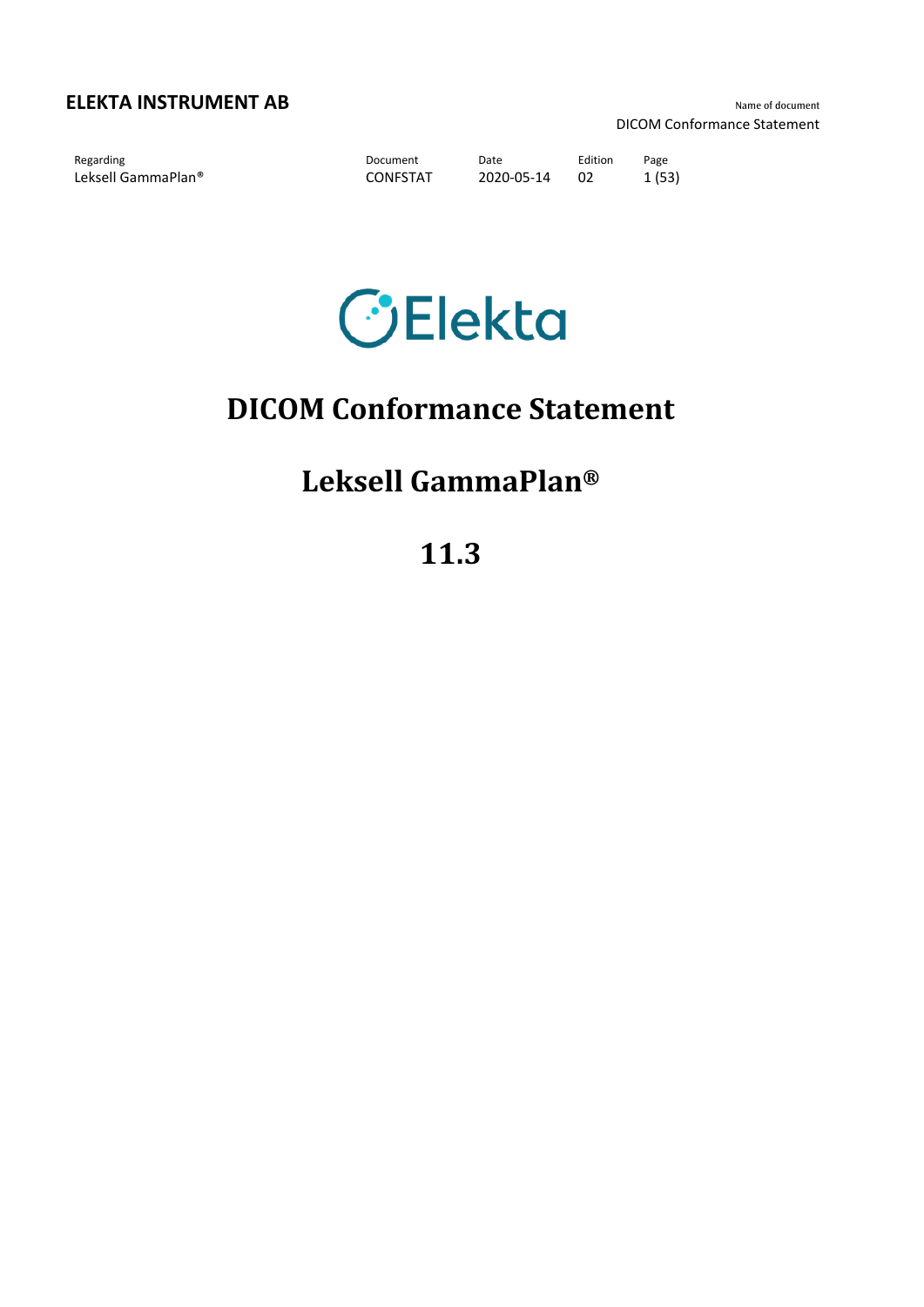| Document | Edition | Page               |
|----------|---------|--------------------|
| CONFSTAT |         | $\mathbf{\hat{a}}$ |

# **Contents**

| $\mathbf{1}$ |     |  |
|--------------|-----|--|
|              | 1.1 |  |
|              | 1.2 |  |
|              | 1.3 |  |
|              | 1.4 |  |
|              |     |  |
|              |     |  |
|              |     |  |
| 2            |     |  |
|              | 2.1 |  |
|              |     |  |
|              |     |  |
|              |     |  |
|              |     |  |
|              |     |  |
|              |     |  |
|              |     |  |
|              | 2.2 |  |
|              |     |  |
|              |     |  |
|              | 2.3 |  |
| 3            |     |  |
|              | 3.1 |  |
|              |     |  |
|              |     |  |
|              |     |  |
|              | 3.2 |  |
|              |     |  |
|              |     |  |
|              | 3.3 |  |
|              |     |  |
|              |     |  |
|              |     |  |
|              |     |  |
|              | 3.4 |  |
|              |     |  |
|              |     |  |
|              |     |  |
|              |     |  |
|              | 3.5 |  |
|              |     |  |
|              |     |  |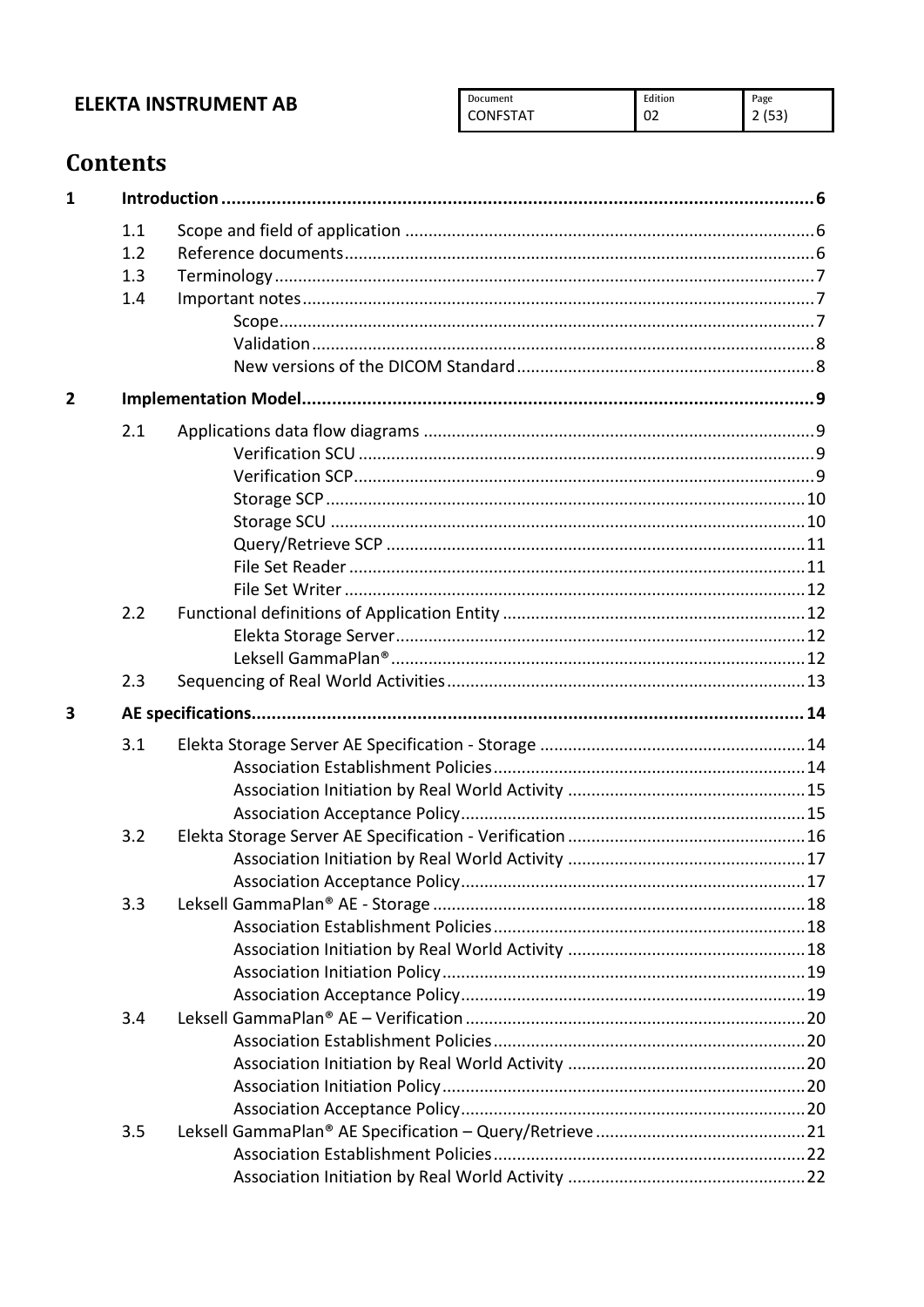|                         |                          | <b>ELEKTA INSTRUMENT AB</b>                                               | <b>Document</b><br><b>CONFSTAT</b> | Edition<br>02 | Page<br>3(53) |
|-------------------------|--------------------------|---------------------------------------------------------------------------|------------------------------------|---------------|---------------|
|                         |                          |                                                                           |                                    |               |               |
| 4                       |                          |                                                                           |                                    |               |               |
|                         | 4.1<br>4.2<br>4.3<br>4.4 |                                                                           |                                    |               |               |
| 5                       |                          |                                                                           |                                    |               |               |
|                         | 5.1                      |                                                                           |                                    |               |               |
| 6                       |                          |                                                                           |                                    |               |               |
|                         | 6.1<br>6.2               |                                                                           |                                    |               |               |
| $\overline{\mathbf{z}}$ |                          |                                                                           |                                    |               |               |
|                         |                          |                                                                           |                                    |               |               |
|                         |                          |                                                                           |                                    |               |               |
|                         |                          | DICOM attributes set in CBCT images generated by Leksell Gamma Knife®  47 |                                    |               |               |
|                         |                          |                                                                           |                                    |               |               |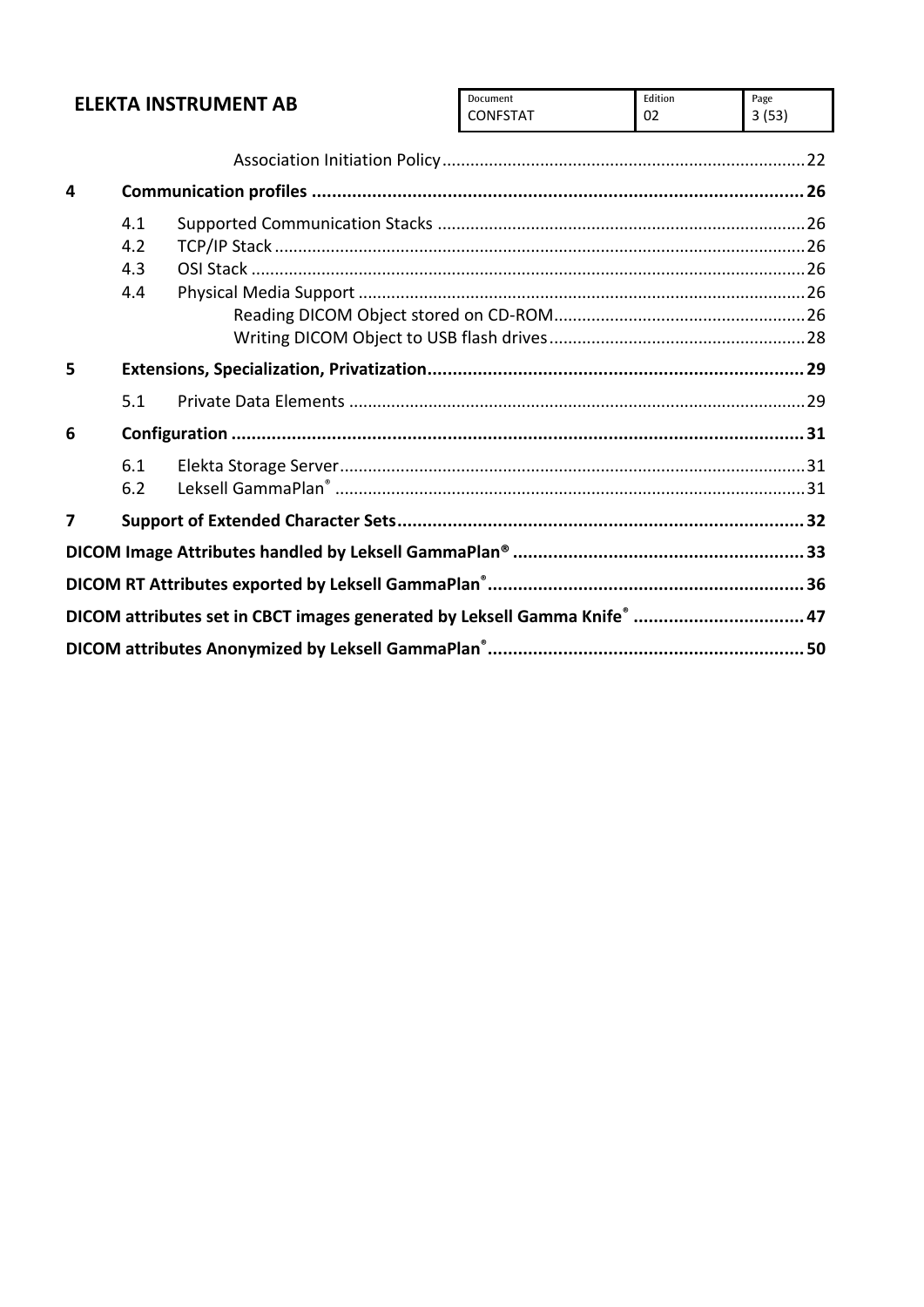| Document        | Edition | Page |
|-----------------|---------|------|
| <b>CONFSTAT</b> |         |      |

# **List of tables**

| Table 6: Presentation context table: C-STORE service for Leksell GammaPlan®. 19          |  |
|------------------------------------------------------------------------------------------|--|
|                                                                                          |  |
|                                                                                          |  |
|                                                                                          |  |
| Table 10: Presentation context table: C-FIND service for Leksell GammaPlan®24            |  |
| Table 11: Presentation context table: C-GET and C-MOVE service for Leksell GammaPlan®25  |  |
|                                                                                          |  |
| Table 13: Media Storage: Objects and Transfer supported by Leksell GammaPlan® 28         |  |
| Table 14: Private Data Elements included in the RT Plan exported by Leksell GammaPlan®29 |  |
|                                                                                          |  |
|                                                                                          |  |
| Table 17: DICOM attributes set in CBCT images generated by Leksell Gamma Knife®48        |  |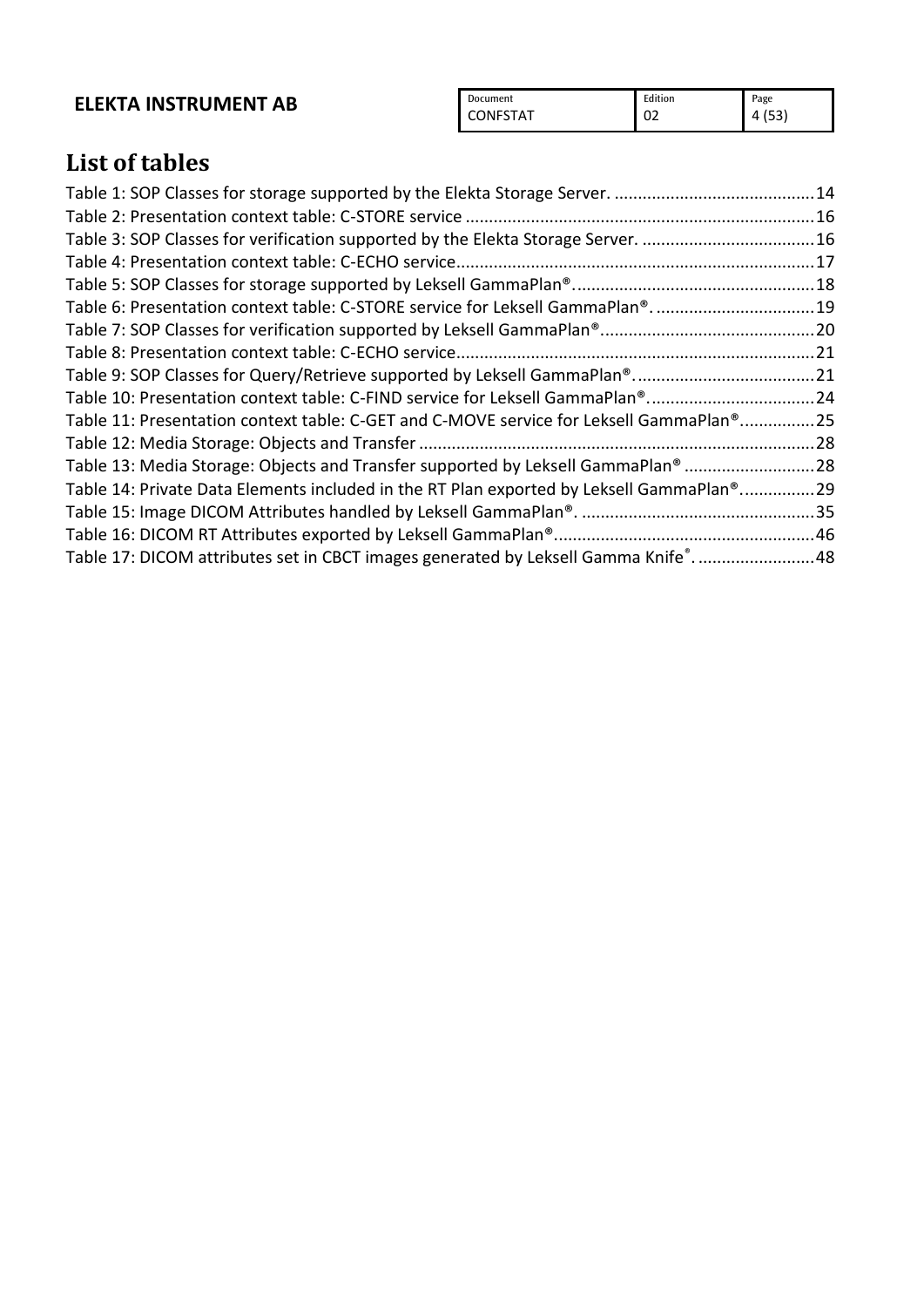| <b>ELEKTA INSTRUMENT AB</b> | Document  |
|-----------------------------|-----------|
|                             | L CUVIEC. |

| Document        | Edition | Page  |
|-----------------|---------|-------|
| <b>CONFSTAT</b> | ഹ<br>ັ  | 5(53) |

# **List of Figures**

| Figure 6 Application Data Flow Diagram – File Set Reader from DICOM CD-R. 11 |  |
|------------------------------------------------------------------------------|--|
|                                                                              |  |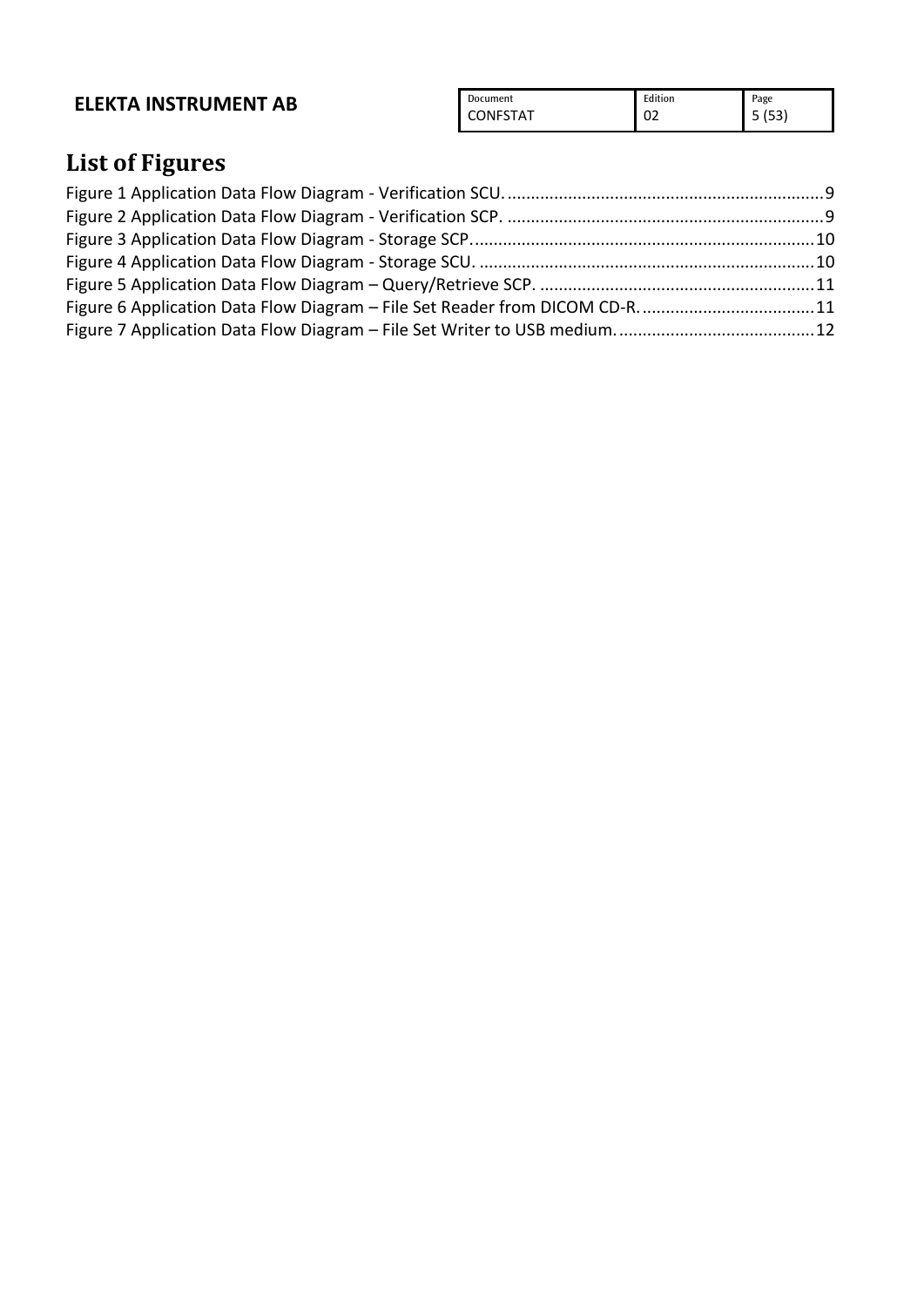| Document        | Edition | Page  |
|-----------------|---------|-------|
| <b>CONFSTAT</b> | 02      | 6(53) |

# **1 Introduction**

# **1.1 Scope and field of application**

The scope of this DICOM conformance statement is to facilitate data exchange with equipment of Elekta Neuro Sciences. This document specifies the conformance to the DICOM standard (formally called the NEMA PS3.X-1993 standards). It contains a short description of the applications involved and provides technical information about the data exchange capabilities of the equipment. The main elements describing these capabilities are the supported DICOM service object pairs (SOP) classes, Roles and Transfer Syntaxes.

# **1.2 Reference documents**

*Digital Imaging and Communications in Medicine (DICOM).* Version 3.0. National Electrical Manufacturer's Association. Rosslyn, VA, United States of America. 2011.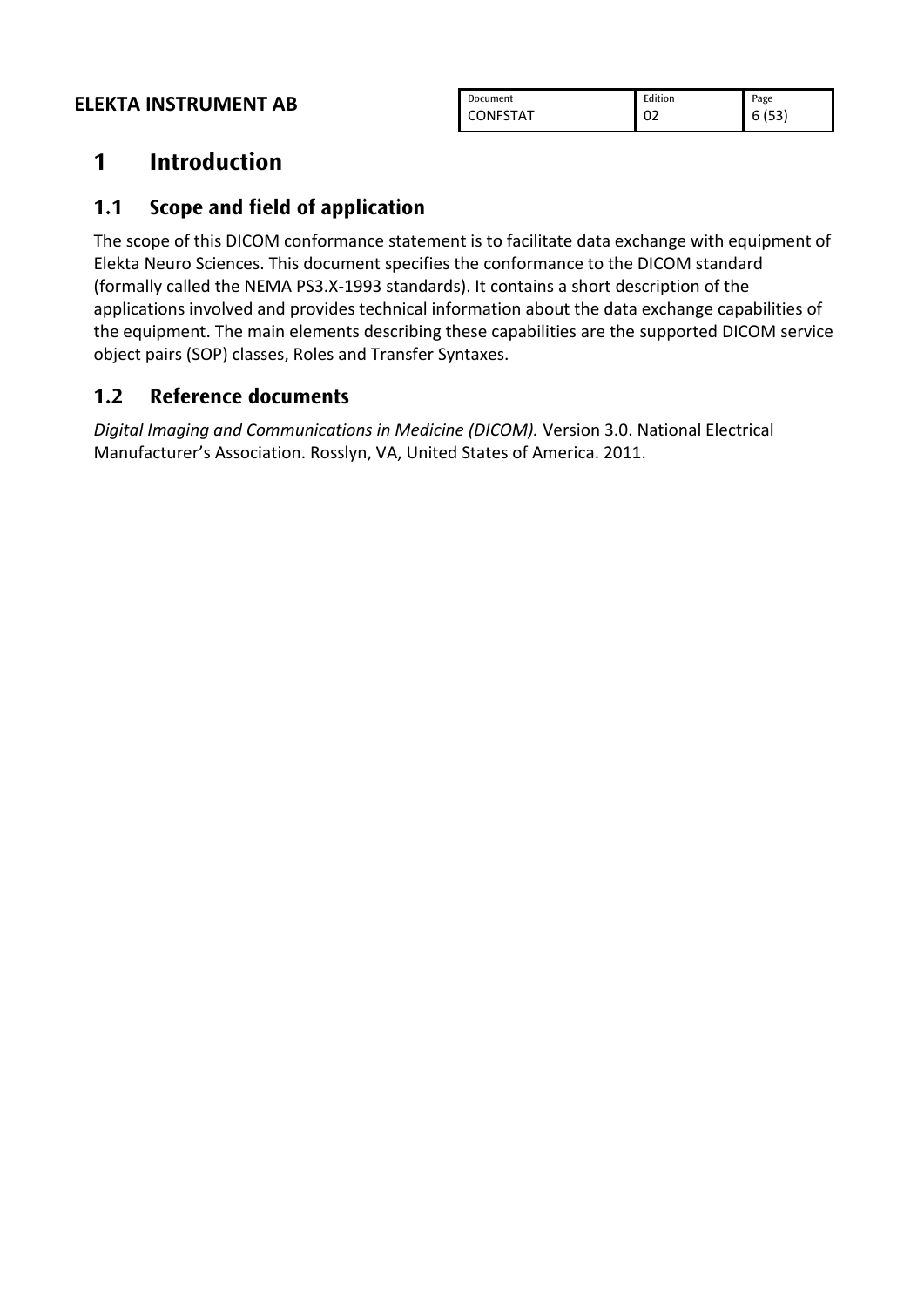| Document        | Edition | Page |
|-----------------|---------|------|
| <b>CONFSTAT</b> | 02      |      |

### **1.3 Terminology**

| <b>Term</b> | <b>Explanation</b>              |
|-------------|---------------------------------|
| AE          | <b>Application Entity</b>       |
| AET         | <b>Application Entity Title</b> |
| AP          | <b>Application Profile</b>      |
| <b>FSR</b>  | File Set Reader                 |
| <b>FSC</b>  | File Set Creator                |
| PDU         | Protocol data unit              |
| <b>SCP</b>  | Service Class Provider          |
| SCU         | Service Class User              |
| SOP         | Service Object Pair             |
| <b>UID</b>  | Unique Identifier               |

#### **1.4 Important notes**

This Conformance Statement by itself does not guarantee successful interoperability of Elekta equipment with non-Elekta equipment. The user (or user's agent) should be aware of the following issues:

#### **Scope**

The goal of DICOM is to facilitate inter-connectivity rather than interoperability. Interoperability refers to the ability of application functions, distributed over two or more systems, to work successfully together. The integration of medical devices into a networked environment may require application functions that are not specified within the scope of DICOM. Consequently, using only the information provided by this Conformance Statement does not guarantee interoperability of Elekta equipment with non-Elekta equipment. It is the user's responsibility to analyze thoroughly the application requirements and to specify a solution that integrates Elekta equipment with non-Elekta equipment.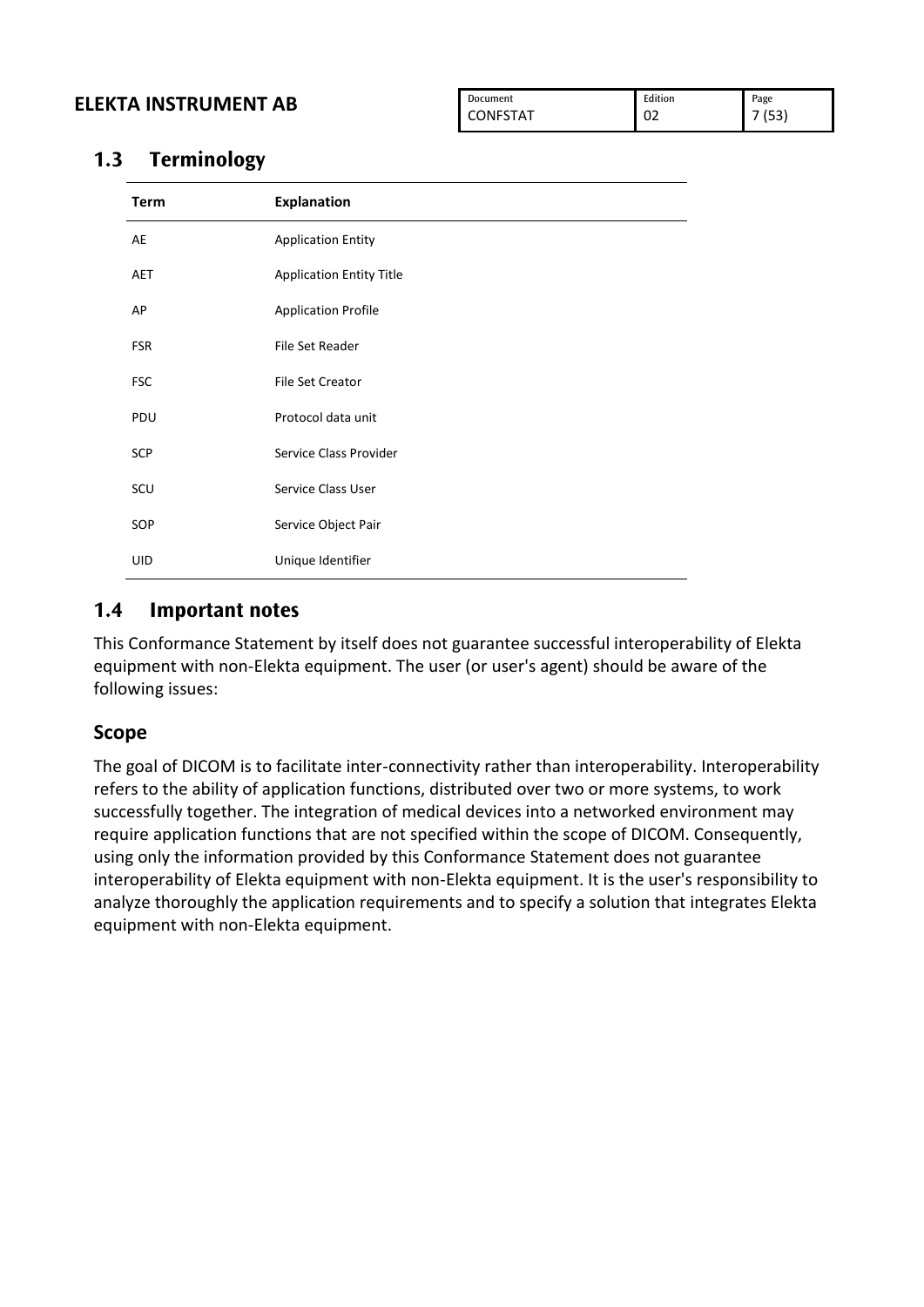| Document | Edition | Page  |
|----------|---------|-------|
| CONFSTAT |         | 8(53) |

#### **Validation**

Elekta equipment has been carefully tested to assure that the actual implementation of the DICOM interface corresponds with this Conformance Statement. Where Elekta equipment is linked to non-Elekta equipment, the first step is to compare the relevant Conformance Statements. If the Conformance Statements indicate that successful information exchange should be possible, additional validation tests will be necessary to ensure the functionality, performance, accuracy and stability of image and image related data. It is the responsibility of the user (or user's agent) to specify the appropriate test suite and to carry out the additional validation tests.

#### **New versions of the DICOM Standard**

The DICOM standard will evolve in future to meet the user's growing requirements and to incorporate new features and technologies. Elekta plans to adapt its equipment to future versions of the DICOM standard. In order to do so, Elekta reserves the right to make changes to its products or to discontinue its delivery. The user should ensure that any non-Elekta provider linking to Elekta equipment also adapts to future versions of the DICOM Standard. If not, the incorporation of DICOM enhancements into Elekta equipment may lead to loss of connectivity (in case of networking) and incompatibility (in case of media).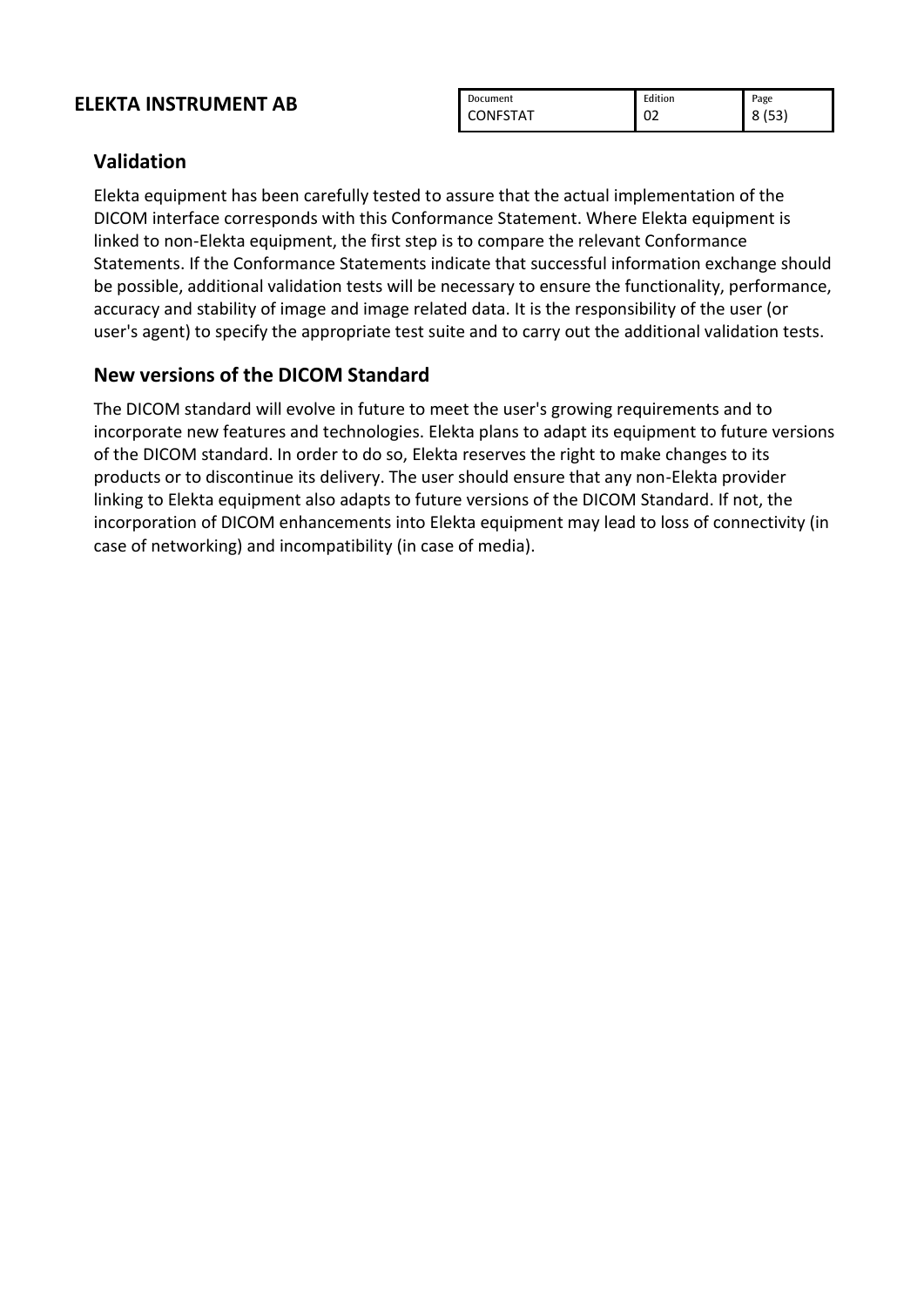| Document        | Edition | Page  |
|-----------------|---------|-------|
| <b>CONFSTAT</b> | 02      | 9(53) |

# **2 Implementation Model**

The Elekta Neuro Treatment Planning system consist of one Elekta Storage Server Application Entity connected to one or more Leksell GammaPlan® Treatment Planning Workstations.

# **2.1 Applications data flow diagrams**

The application data flows for the different services supported by the Elekta Storage Server and Leksell GammaPlan® are described below.

### **Verification SCU**



<span id="page-8-0"></span>*Figure 1 Application Data Flow Diagram - Verification SCU.*

# **Verification SCP**



<span id="page-8-1"></span>*Figure* 2 *Application Data Flow Diagram - Verification SCP.*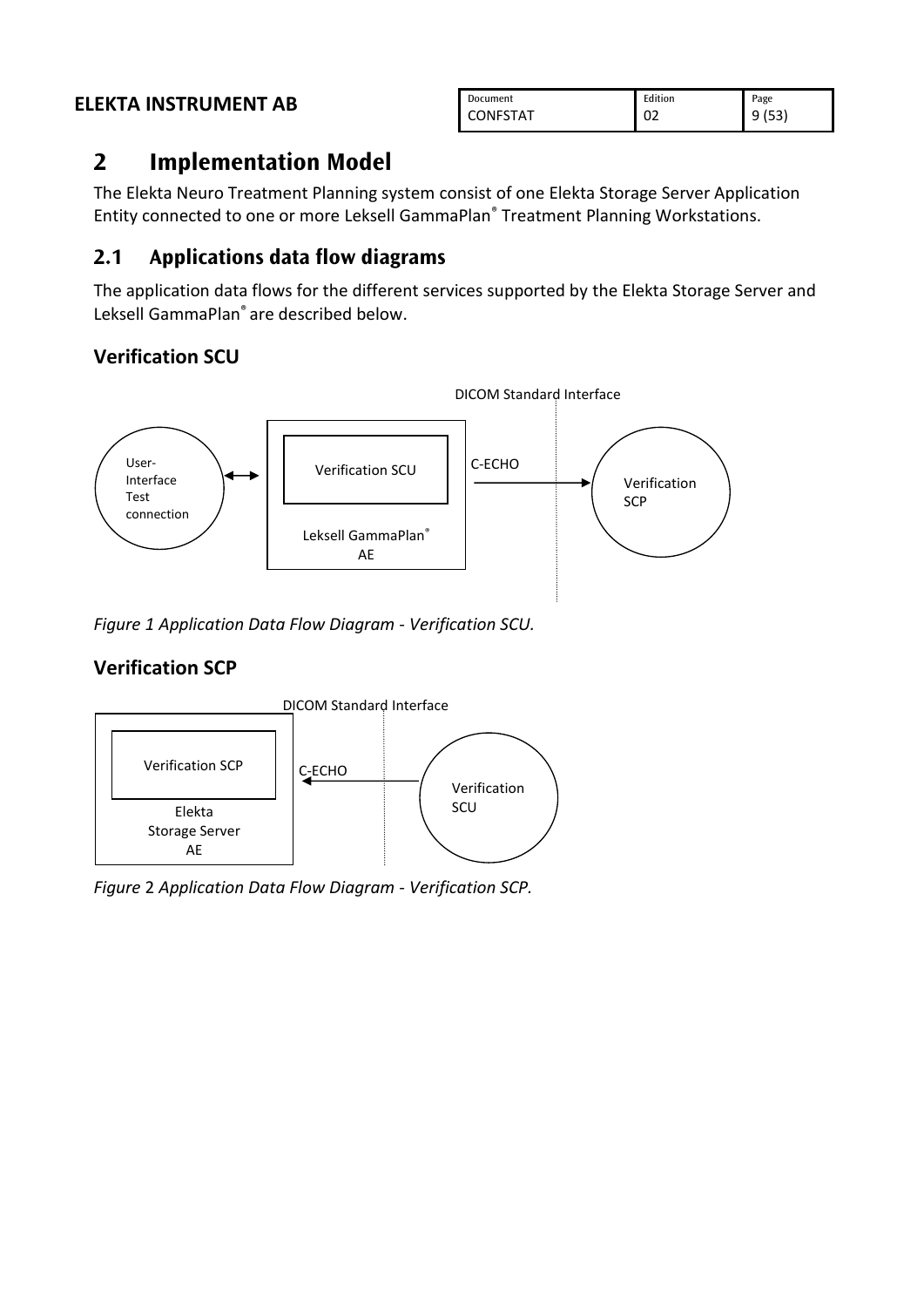| Document | Edition | Page   |
|----------|---------|--------|
| CONFSTAT | റാ      | 10(53) |

#### **Storage SCP**



<span id="page-9-0"></span>*Figure 3 Application Data Flow Diagram - Storage SCP.*

### **Storage SCU**





<span id="page-9-1"></span>*Figure* 4 *Application Data Flow Diagram - Storage SCU.*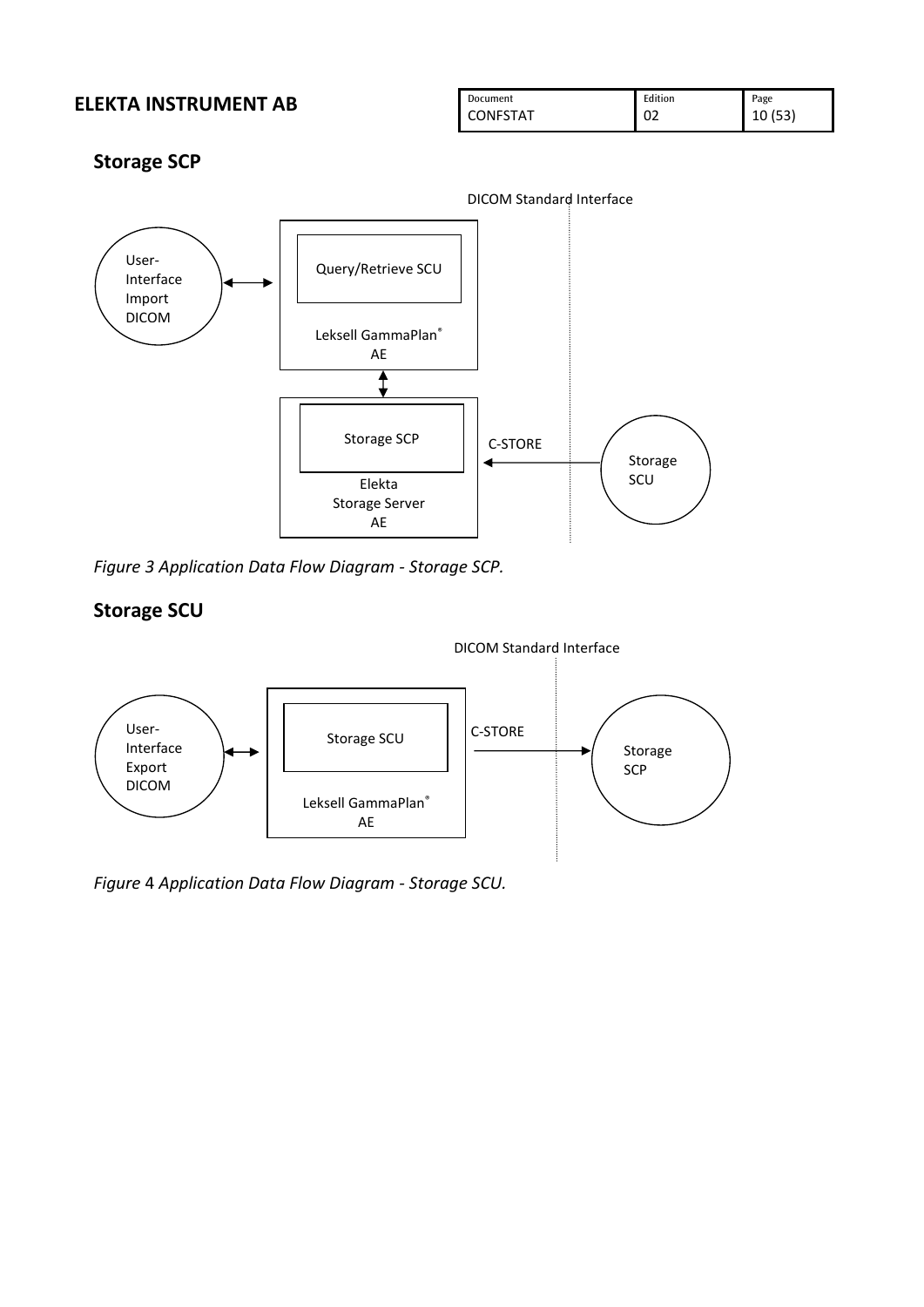| Document        | Edition | Page             |
|-----------------|---------|------------------|
| <b>CONFSTAT</b> |         | (53)<br>11<br>ᆠᆂ |

### **Query/Retrieve SCP**



<span id="page-10-0"></span>*Figure 5 Application Data Flow Diagram – Query/Retrieve SCP.*

### **File Set Reader**



<span id="page-10-1"></span>*Figure 6 Application Data Flow Diagram – File Set Reader from DICOM CD-R.* 

Note: This is a partially conformant File Set Reader as it is able to perform M-READ but not MINQUIRE FILE Media Storage Operation.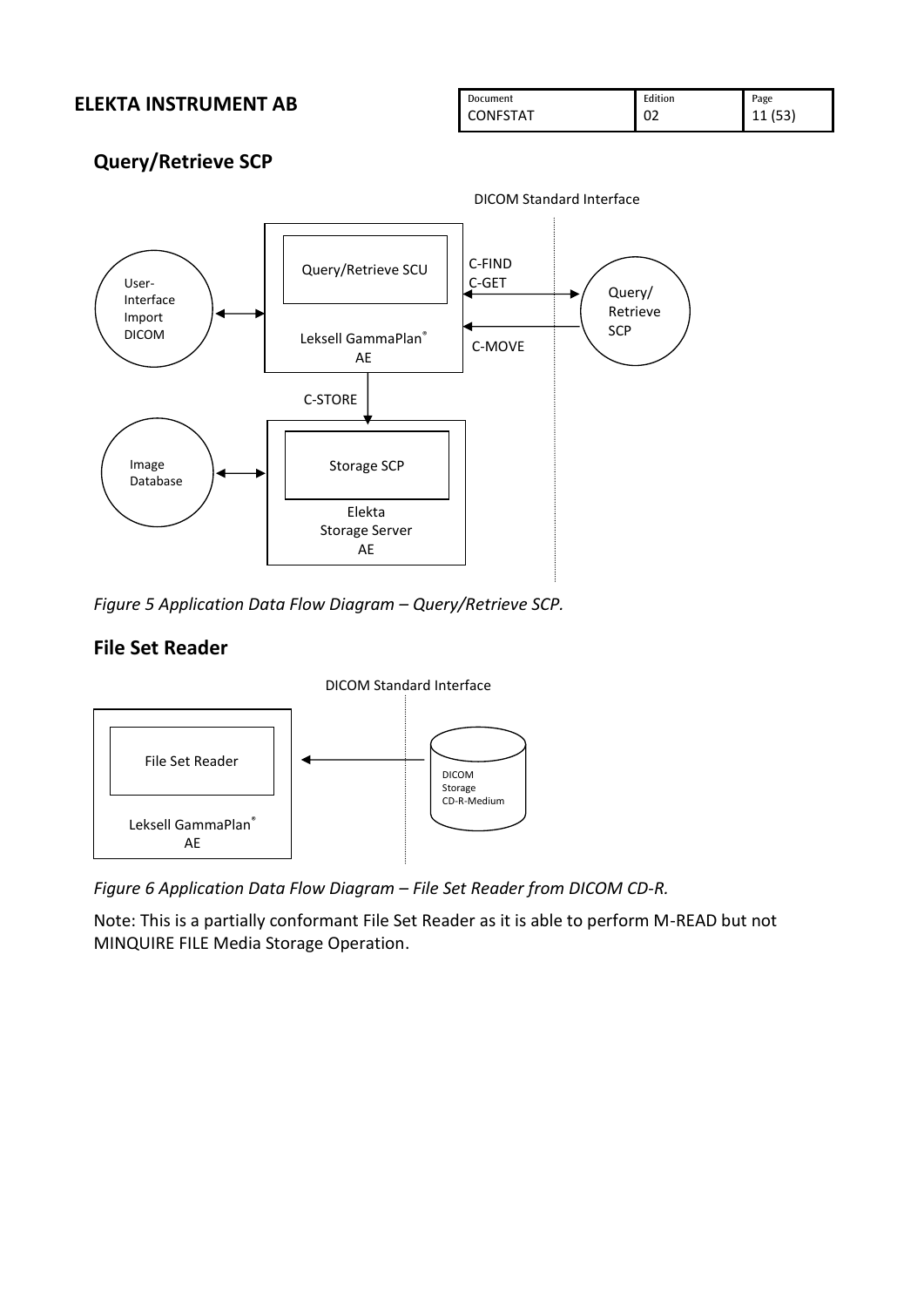| Document        | Edition | Page   |
|-----------------|---------|--------|
| <b>CONFSTAT</b> | 02      | 12(53) |

### **File Set Writer**

DICOM Standard Interface



<span id="page-11-0"></span>*Figure 7 Application Data Flow Diagram – File Set Writer to USB medium.*

Note: This is a partially conformant File Set Creator as it is able to perform M-WRITE but not M-INQUIRE FILE or MINQUIRE FILESET Media Storage Operation.

# **2.2 Functional definitions of Application Entity**

### **Elekta Storage Server**

The Elekta Storage Server waits for another application to connect at the TCP/IP port number 104. When another application makes a DICOM association request, the Storage Server acts as a SCP for the storage service class: It stores the DICOM objects in the inbox of the Leksell GammaPlan® Treatment Planning Workstation. The Storage Server also acts as a SCP for the verification service class: It responds to C-ECHO requests from other applications.

### **Leksell GammaPlan®**

Leksell GammaPlan® is a DICOM Client (SCU) for the purpose of

- Importing DICOM Images and DICOM RT Structure Sets, drawn in the image planes of an already imported image series.
- Requesting a remote query/retrieve SCP to perform a search and match to the keys specified in the request in order to display the results in the Leksell GammaPlan<sup>®</sup> user interface. Depending on user action (Import) Leksell GammaPlan® sends a C-GET or a C-MOVE request to initiate a C-STORE operation on the SCP to start an image transfer from the remote query/retrieve SCP to Leksell GammaPlan® . A C-MOVE request is only sent if the query/retrieve SCP does not support the C-GET service.
- Exporting DICOM Images and DICOM Structure sets object to a remote Service Class Provider (DICOM Server). Leksell GammaPlan® also exports DICOM RT Dose and DICOM RT Plan objects. The RT objects can be exported together with an image series. Only 3D volumes can be exported. The DICOM RT Dose object contains the global dose distribution within the skull for the currently active treatment plan. A DICOM RT Plan object is created and used to connect the dose object with the structure sets and images. The DICOM RT Object can be exported together with CT, MR and PET images.
- Writing DICOM Images and DICOM Structure sets objects to a USB flash drive. Leksell GammaPlan® also writes DICOM RT Dose and DICOM RT Plan objects. This is a partially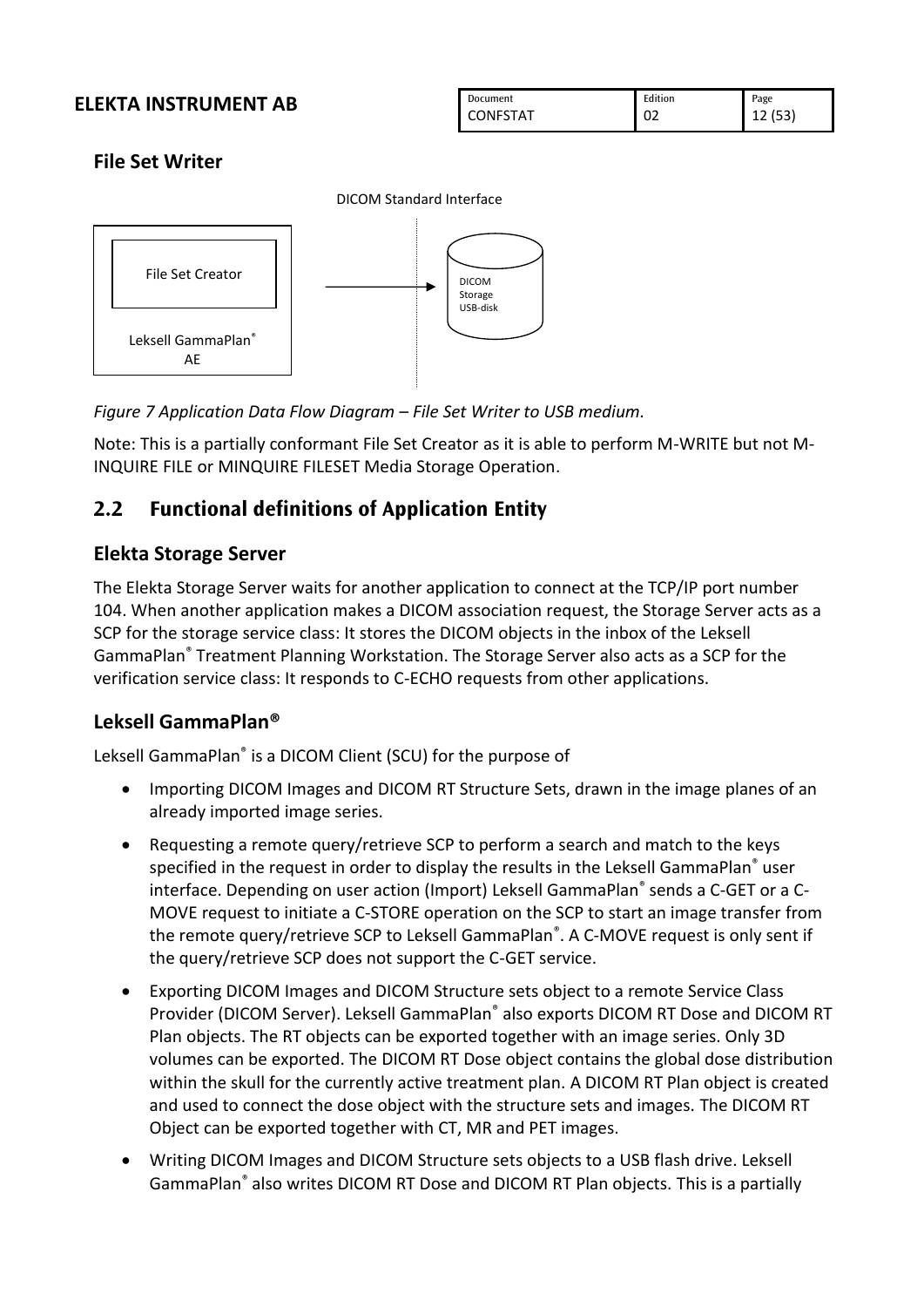| <b>ELEKTA INSTRUMENT AB</b> | Document | <b>Edition</b> | Page      |
|-----------------------------|----------|----------------|-----------|
|                             | CONFSTAT | 02             | (53<br>-- |

conformant File Set Creator (FSC) as it is able to perform M-WRITE but not M-INQUIRE FILE SET or M-INQUIRE FILE Media Storage Operation.

- Reading DICOM object stored on a CD-ROM. This is a partially conformant File Set Reader (FSR) as it is able to perform M-READ but not M-INQUIRE FILE Media Storage Operation.
- Echo Utility for test and validation purposes. It sends a verify request to a specified DICOM node. It acts as a SCU for the verification service class.

# **2.3 Sequencing of Real World Activities**

The user "verification" of a remote application can be made during a configuration session of the remote applications. Retrieve of images is only possible if results from a previous "Search..." operation exists and those entities can be selected for "Import".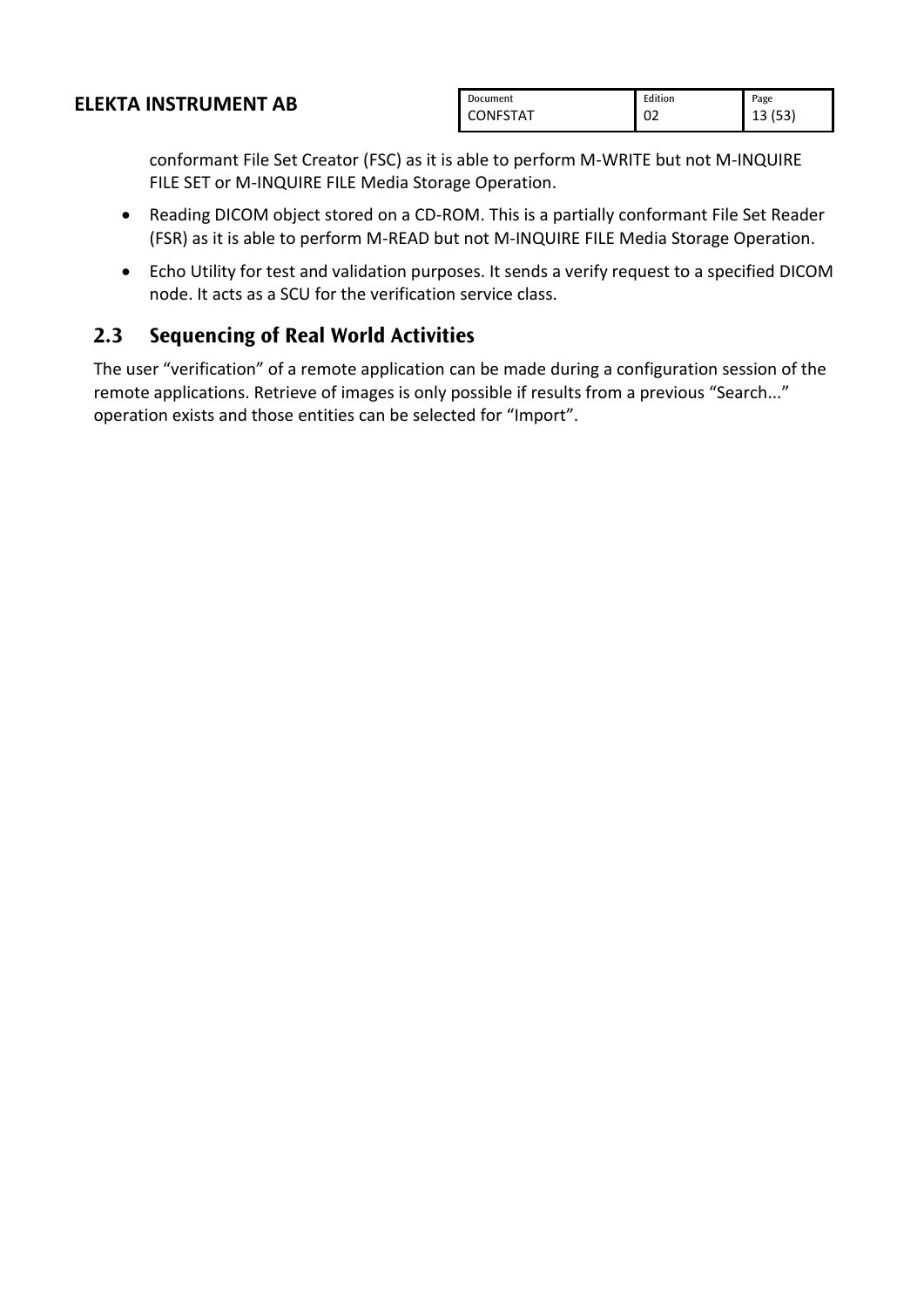| Document        | Edition | Page    |
|-----------------|---------|---------|
| <b>CONFSTAT</b> | 02      | 14 (53) |

# **3 AE specifications**

# **3.1 Elekta Storage Server AE Specification - Storage**

The Elekta Storage Server Application Entity provides Standard Conformance to the following DICOM V3.0 SOP classes for storage as a SCP:

| <b>SOP Class Name</b>    | UID                           |
|--------------------------|-------------------------------|
| CT Image Storage         | 1.2.840.10008.5.1.4.1.1.2     |
| <b>MR Image Storage</b>  | 1.2.840.10008.5.1.4.1.1.4     |
| XA Image Storage         | 1.2.840.10008.5.1.4.1.1.12.1  |
| <b>PET Image Storage</b> | 1.2.840.10008.5.1.4.1.1.128   |
| <b>RT Structure Set</b>  | 1.2.840.10008.5.1.4.1.1.481.3 |
| <b>SC Image Storage</b>  | 1.2.840.10008.5.1.4.1.1.7     |

*Table 1: SOP Classes for storage supported by the Elekta Storage Server.*

### **Association Establishment Policies**

### General

The Elekta Storage Server accepts association in response to C-STORE requests from other Applications Entities. It will accept C-STORE requests for CT, MR, XA, PET, RT Structure Set and SC SOP classes and in this case will act as storage service class provider. The Storage Server is a LINUX daemon, waits for C-STORE requests, and performs the necessary operations upon it receiving such requests.

### Number of Associations

The number of simultaneous associations that will be accepted by the Elekta Storage Server is limited to 5.

### Asynchronous Nature

The Elekta Storage Server does not perform asynchronous operations window negotiation.

### Implementation Identifying Information

The Elekta Storage Server does not export any DICOM object. The only occasion where an Implementation Identifier may be used is during the establishment of the association with a DICOM peer. For this reason the implementation identifying information of the OFFIS DCMTK DICOM toolkit has been kept unchanged:

IMPLEMENTATION\_CLASS\_UID = 1.22276.0.7230010.3.0.3.5.4 IMPLEMENTATION\_VERSION = OFFIS\_DCMTK\_354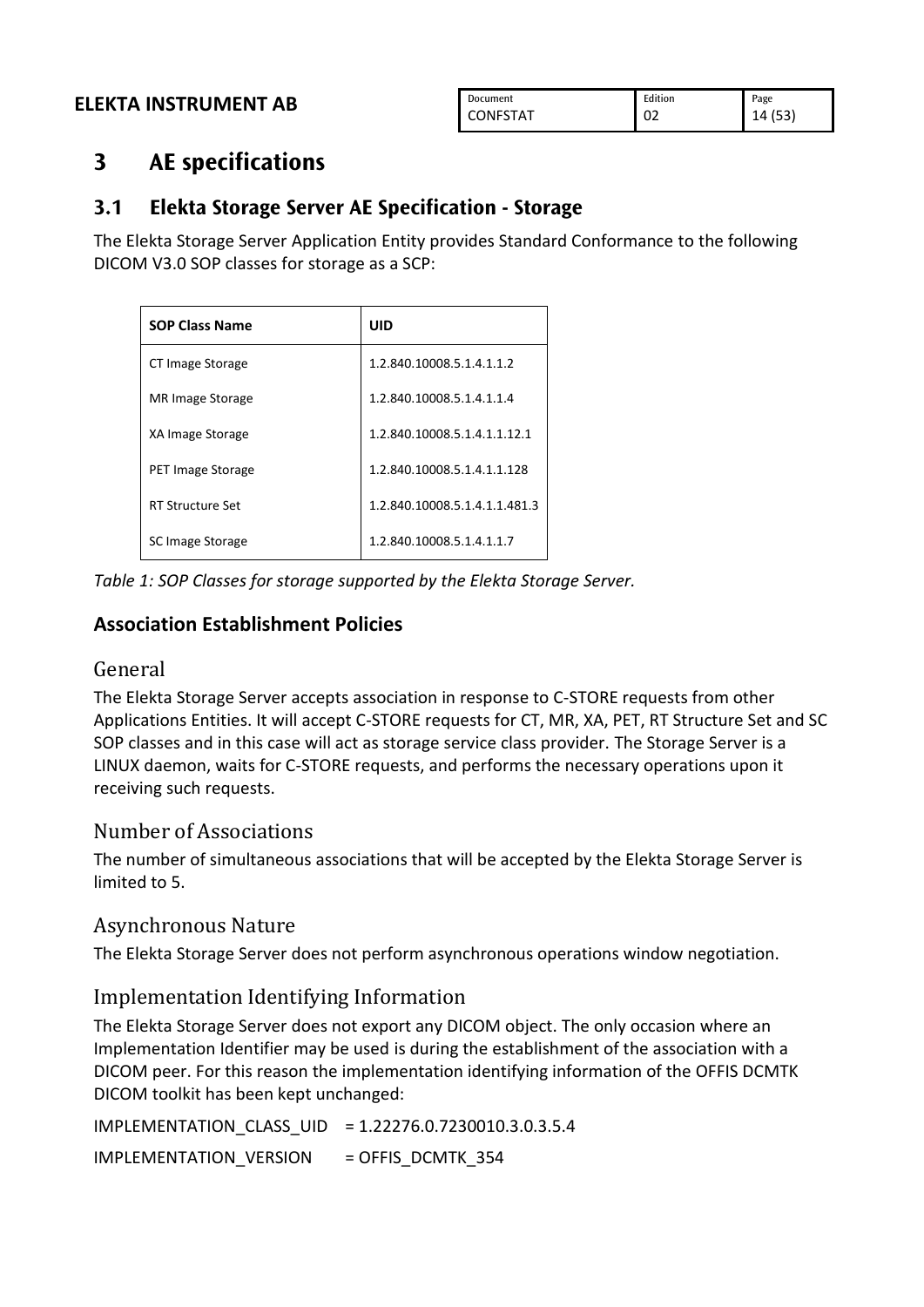| <b>ELEKTA INSTRUMENT AB</b> | Document      |
|-----------------------------|---------------|
|                             | <b>LOUVEC</b> |

| Document        | Edition | Page   |
|-----------------|---------|--------|
| <b>CONFSTAT</b> |         | 15(53) |

#### **Association Initiation by Real World Activity**

The Elekta Storage Server never initiates an association.

#### **Association Acceptance Policy**

Remote System Requests Image Storage on the Elekta Storage Server

#### **Associated Real World Activity – Storage Provider**

A DICOM AE sends a storage request to the Elekta Storage Server. If the request is accepted the images and objects are stored on the Elekta Storage Server.

#### **Presentation context table - storage**

|                                    |                                         | <b>Presentation Context Table</b> |                     |            |                                       |
|------------------------------------|-----------------------------------------|-----------------------------------|---------------------|------------|---------------------------------------|
|                                    | <b>Abstract Syntax</b>                  | <b>Transfer Syntax List</b>       |                     | Role       | <b>Extended</b><br><b>Negotiation</b> |
| <b>Name</b>                        | <b>UID</b>                              | <b>Name</b>                       | <b>UID</b>          |            |                                       |
| CT Image<br>Storage                | 1.2.840.10008.5.1.4.1.1.2               | Implicit VR Little Endian         | 1.2.840.10008.1.2   | <b>SCP</b> | None                                  |
|                                    |                                         | Explicit VR Little Endian         | 1.2.840.10008.1.2.1 |            |                                       |
|                                    |                                         | Explicit VR Big Endian            | 1.2.840.10008.1.2.2 |            |                                       |
| MR Image<br>Storage                | 1.2.840.10008.5.1.4.1.1.4               | Implicit VR Little Endian         | 1.2.840.10008.1.2   | <b>SCP</b> | None                                  |
|                                    |                                         | Explicit VR Little Endian         | 1.2.840.10008.1.2.1 |            |                                       |
|                                    |                                         | <b>Explicit VR Big Endian</b>     | 1.2.840.10008.1.2.2 |            |                                       |
| X-Ray<br>Angiographic              | 1.2.840.10008.5.1.4.1.1.12<br>$\cdot$ 1 | Implicit VR Little Endian         | 1.2.840.10008.1.2   | <b>SCP</b> | None                                  |
| Image Storage                      |                                         | Explicit VR Little Endian         | 1.2.840.10008.1.2.1 |            |                                       |
|                                    |                                         | Explicit VR Big Endian            | 1.2.840.10008.1.2.2 |            |                                       |
| PET Image<br>Storage               | 1.2.840.10008.5.1.4.1.1.12<br>8         | Implicit VR Little Endian         | 1.2.840.10008.1.2   | SCP        | None                                  |
|                                    |                                         | Explicit VR Little Endian         | 1.2.840.10008.1.2.1 |            |                                       |
|                                    |                                         | <b>Explicit VR Big Endian</b>     | 1.2.840.10008.1.2.2 |            |                                       |
| <b>RT Structure</b><br>Set Storage | 1.2.840.10008.5.1.4.1.1.48<br>1.3       | Implicit VR Little Endian         | 1.2.840.10008.1.2   | <b>SCP</b> | None                                  |
|                                    |                                         | Explicit VR Little Endian         | 1.2.840.10008.1.2.1 |            |                                       |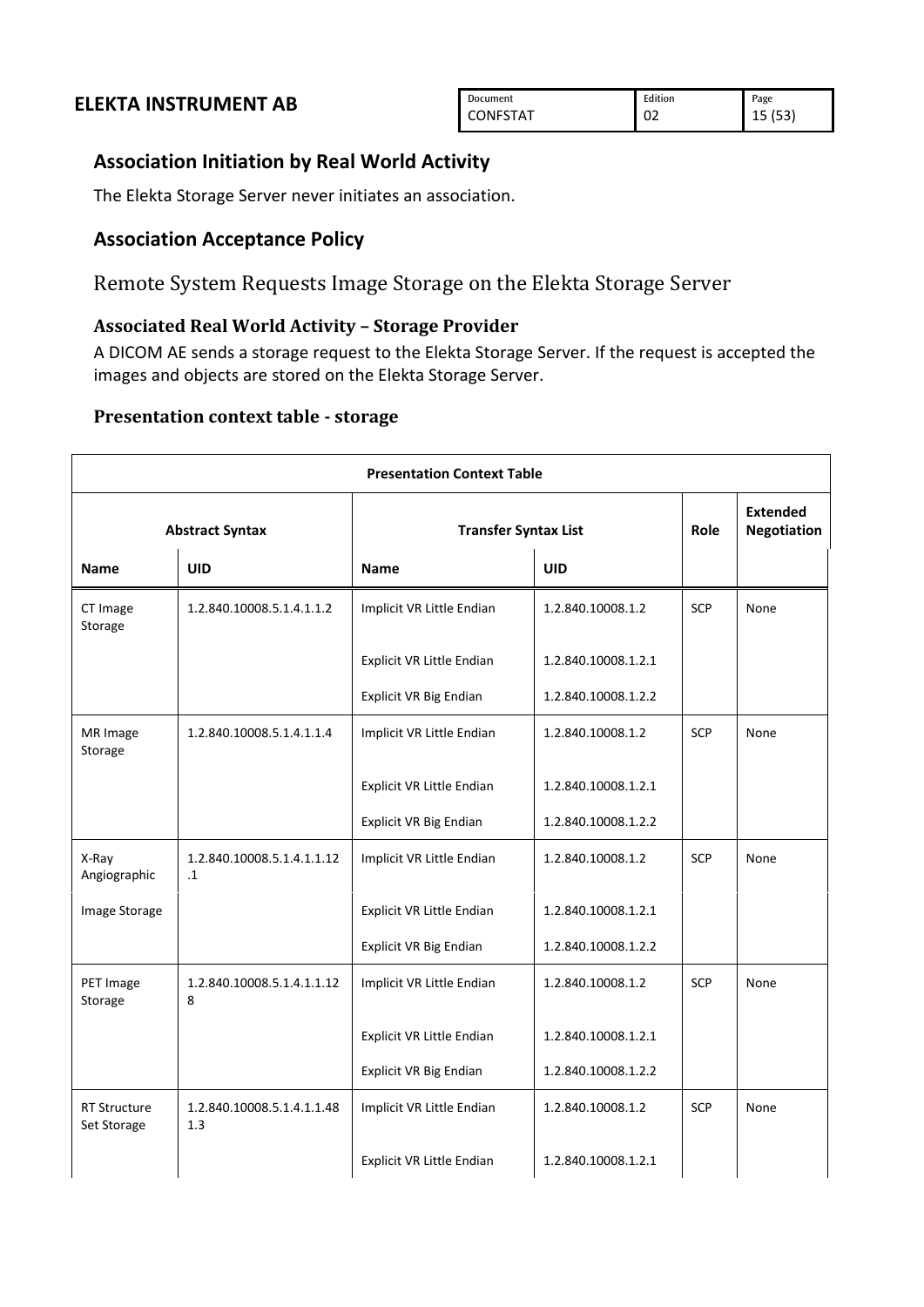|                      | <b>ELEKTA INSTRUMENT AB</b> |                           | <b>Document</b><br><b>CONFSTAT</b> |                     | Edition<br>02 |            | Page<br>16 (53) |
|----------------------|-----------------------------|---------------------------|------------------------------------|---------------------|---------------|------------|-----------------|
|                      |                             | Explicit VR Big Endian    |                                    | 1.2.840.10008.1.2.2 |               |            |                 |
| Secondary<br>Capture | 1.2.840.10008.5.1.4.1.1.7   | Implicit VR Little Endian |                                    | 1.2.840.10008.1.2   |               | <b>SCP</b> | None            |
| Image Storage        |                             | Explicit VR Little Endian |                                    | 1.2.840.10008.1.2.1 |               |            |                 |
|                      |                             | Explicit VR Big Endian    |                                    | 1.2.840.10008.1.2.2 |               |            |                 |

*Table 2: Presentation context table: C-STORE service*

### **C-STORE SCP conformance**

The Elekta Storage Server is Conformance Level 0 Storage SCP. The stored attributes may be accessed only through Leksell GammaPlan® and only for display. The duration of storage of these attributes is at the user discretion.

### **Presentation context acceptance criterion**

The Elekta Storage Server will accept any context listed in Table 2. There is no check for duplicate contexts.

#### **Transfer syntax selection policies**

The preference in acceptance of Transfer Syntaxes is:

Implicit Little Endian above Explicit Little Endian above Explicit Big Endian

# **3.2 Elekta Storage Server AE Specification - Verification**

The Elekta Storage Server Application Entity provides Standard Conformance to the Verification DICOM V3.0 SOP class as a SCP:

| <b>SOP Class Name</b> | UID               |
|-----------------------|-------------------|
| Verification          | 1.2.840.10008.1.1 |

*Table 3: SOP Classes for verification supported by the Elekta Storage Server.*

### General

The Elekta Storage Server accepts association in response to C-ECHO requests and act as verification service class provider. The Storage Server is a LINUX daemon, waits for C-ECHO requests, and performs the necessary operations upon it receiving such requests.

# Number of Associations

The number of simultaneous associations that will be accepted by the Elekta Storage Server is limited to 5.

### Asynchronous Nature

The Elekta Storage Server does not perform asynchronous operations window negotiation.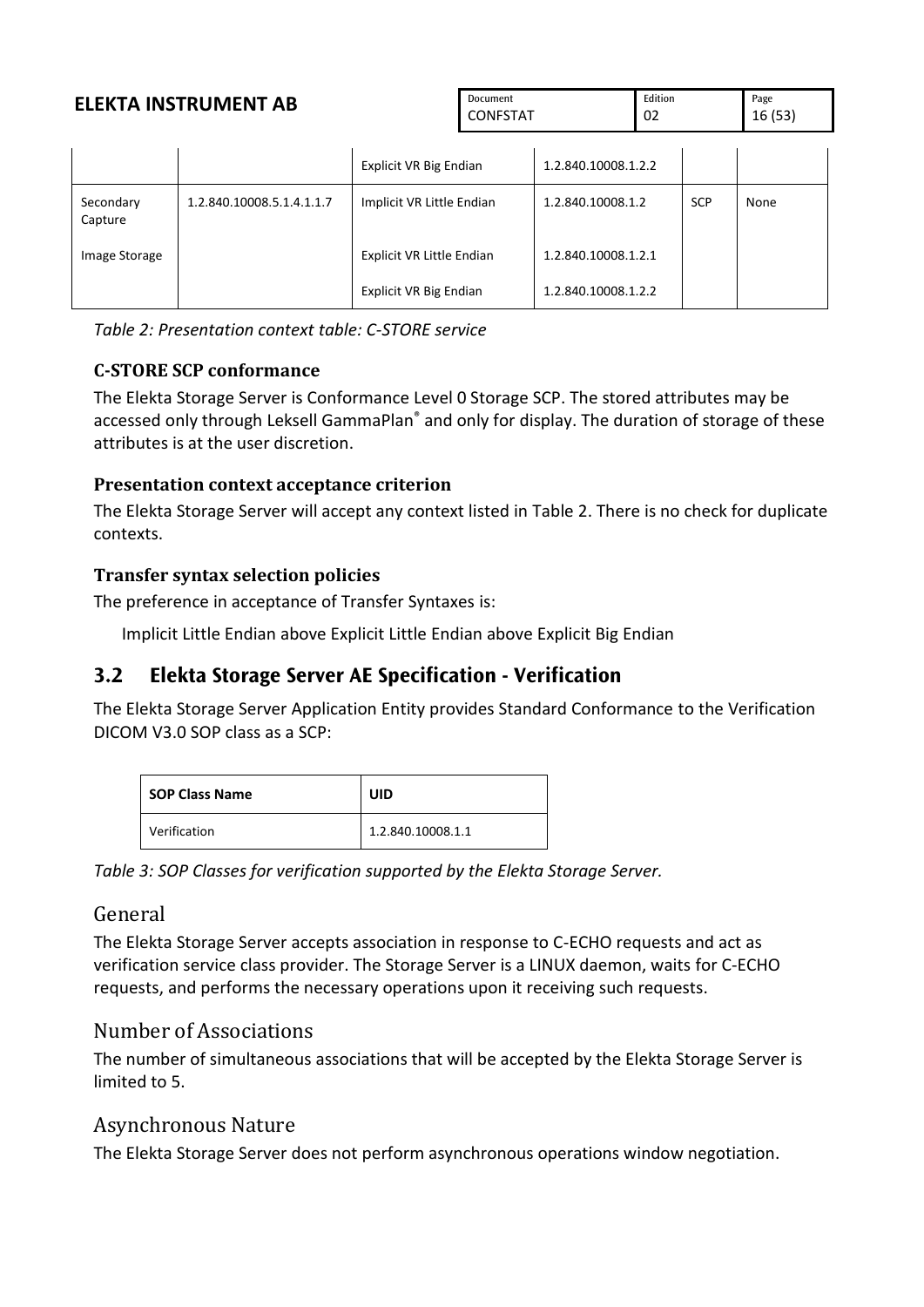| <b>ELEKTA INSTRUMENT AB</b> | Document | Edition | Page               |
|-----------------------------|----------|---------|--------------------|
|                             | CONFSTAT | -02     | (53)<br><u>д.,</u> |

### Implementation Identifying Information

The Elekta Storage Server does not export any DICOM object. The only occasion where an Implementation Identifier may be used is during the establishment of the association with a DICOM peer. For this reason the implementation identifying information of the OFFIS DCMTK DICOM toolkit has been kept unchanged:

IMPLEMENTATION\_CLASS\_UID = 1.22276.0.7230010.3.0.3.5.4

IMPLEMENTATION\_VERSION = OFFIS\_DCMTK\_354

### **Association Initiation by Real World Activity**

The Elekta Storage Server never initiates an association.

#### **Association Acceptance Policy**

Remote system requests verification

#### **Associated real world activity – Verification Provider**

A remote DICOM AE wish to verify the application level communication using the C-ECHO command.

#### **Presentation context table - verification**

| <b>Presentation Context Table</b> |                   |                             |                     |            |                    |
|-----------------------------------|-------------------|-----------------------------|---------------------|------------|--------------------|
| <b>Abstract Syntax</b>            |                   | <b>Transfer Syntax List</b> |                     | Role       | <b>Extended</b>    |
| <b>Name</b>                       | <b>UID</b>        | <b>Name</b>                 | <b>UID</b>          |            | <b>Negotiation</b> |
| Verification                      | 1.2.840.10008.1.1 | Implicit VR Little Endian   | 1.2.840.10008.1.2   | <b>SCP</b> | None               |
|                                   |                   | Explicit VR Little Endian   | 1.2.840.10008.1.2.1 | <b>SCP</b> | None               |
|                                   |                   | Explicit VR Big Endian      | 1.2.840.10008.1.2.2 | <b>SCP</b> | None               |

*Table 4: Presentation context table: C-ECHO service*

#### **C-ECHO SCP conformance**

The Elekta Storage Server provides standard conformance to the C-ECHO service as a Service Class Provider.

#### **Presentation context acceptance criterion**

The only accepted presentation context is defined in Table 4.

#### **Transfer syntax selection policies**

The preference in acceptance of Transfer Syntaxes is:

Implicit Little Endian above Explicit Little Endian above Explicit Big Endian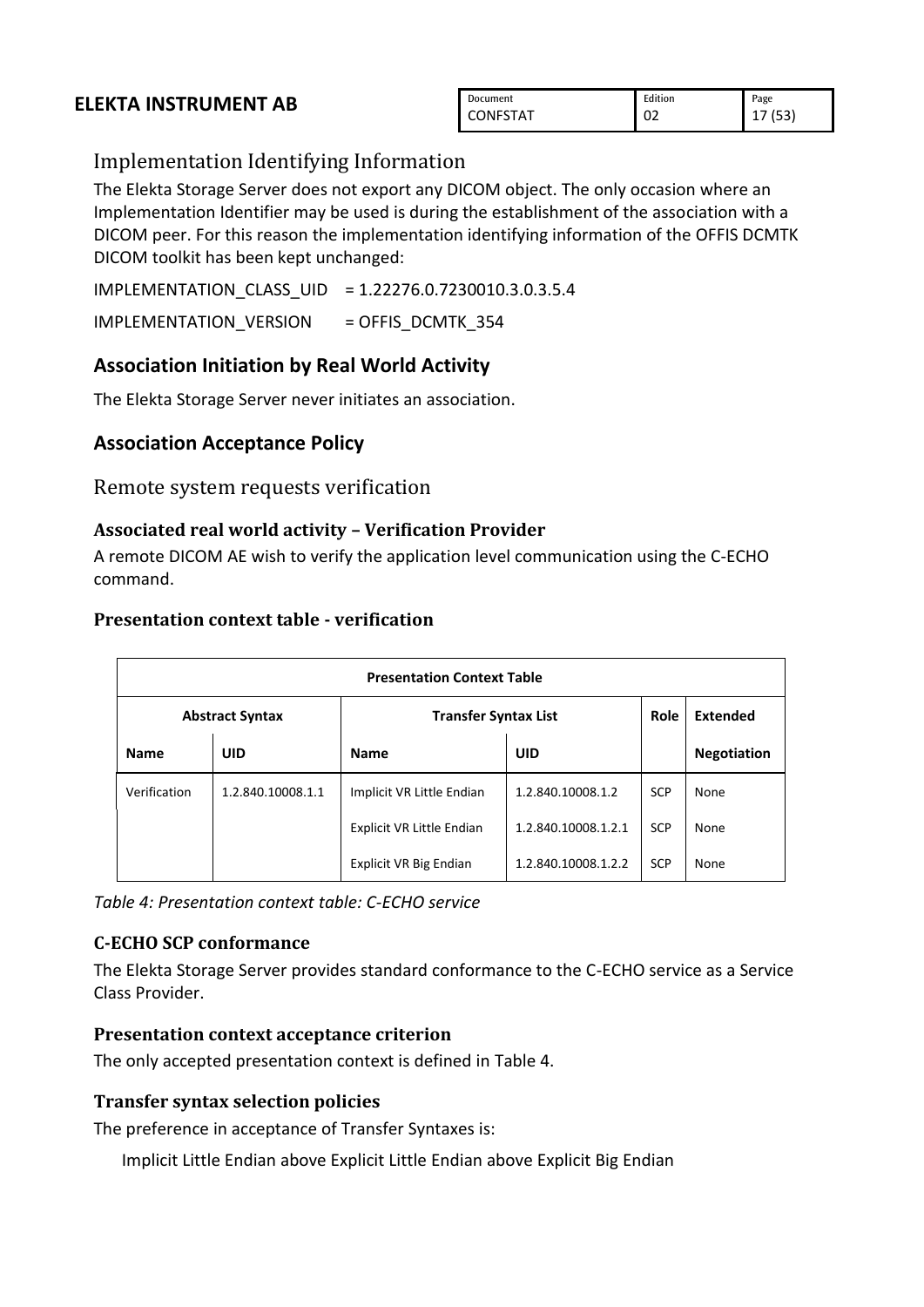| Document          | Edition | Page    |
|-------------------|---------|---------|
| <b>I</b> CONFSTAT | 02      | 18 (53) |

### **3.3 Leksell GammaPlan® AE - Storage**

Leksell GammaPlan® Application Entity provides Standard Conformance the following DICOM V3.0 SOP classes for storage as a SCU:

| <b>SOP Class Name</b>         | UID                           |
|-------------------------------|-------------------------------|
| CT Image Storage              | 1.2.840.10008.5.1.4.1.1.2     |
| <b>MR Image Storage</b>       | 1.2.840.10008.5.1.4.1.1.4     |
| <b>PET Image Storage</b>      | 1.2.840.10008.5.1.4.1.1.128   |
| <sup>1</sup> SC Image Storage | 1.2.840.10008.5.1.4.1.1.7     |
| RT Dose Storage               | 1.2.840.10008.5.1.4.1.1.481.2 |
| RT Structure Set Storage      | 1.2.840.10008.5.1.4.1.1.481.3 |
| <b>RT Plan Storage</b>        | 1.2.840.10008.5.1.4.1.1.481.5 |

*Table 5: SOP Classes for storage supported by Leksell GammaPlan®.*

#### **Association Establishment Policies**

#### General

The maximum PDU size for Leksell GammaPlan® can be configurable from a minimum of 4 Kbytes. There is no upper limit. It is limited by the available system resources. The default value is 64 Kbytes.

#### Number of Associations

Leksell GammaPlan® supports one active association at a time as a Service Class User.

#### Asynchronous Nature

Leksell GammaPlan® does not support asynchronous operations and will not perform asynchronous window negotiation.

Implementation Identifying Information IMPLEMENTATION\_CLASS\_UID = 1.2.840.113854.88 IMPLEMENTATION\_VERSION = ELEKTA\_NTPS\_11.1

### **Association Initiation by Real World Activity**

Leksell GammaPlan® sends a C-STORE request to a remote Applications Entities.

<sup>1</sup> Only Secondary Capture of tomographic images can be sent to a remote Application Entity.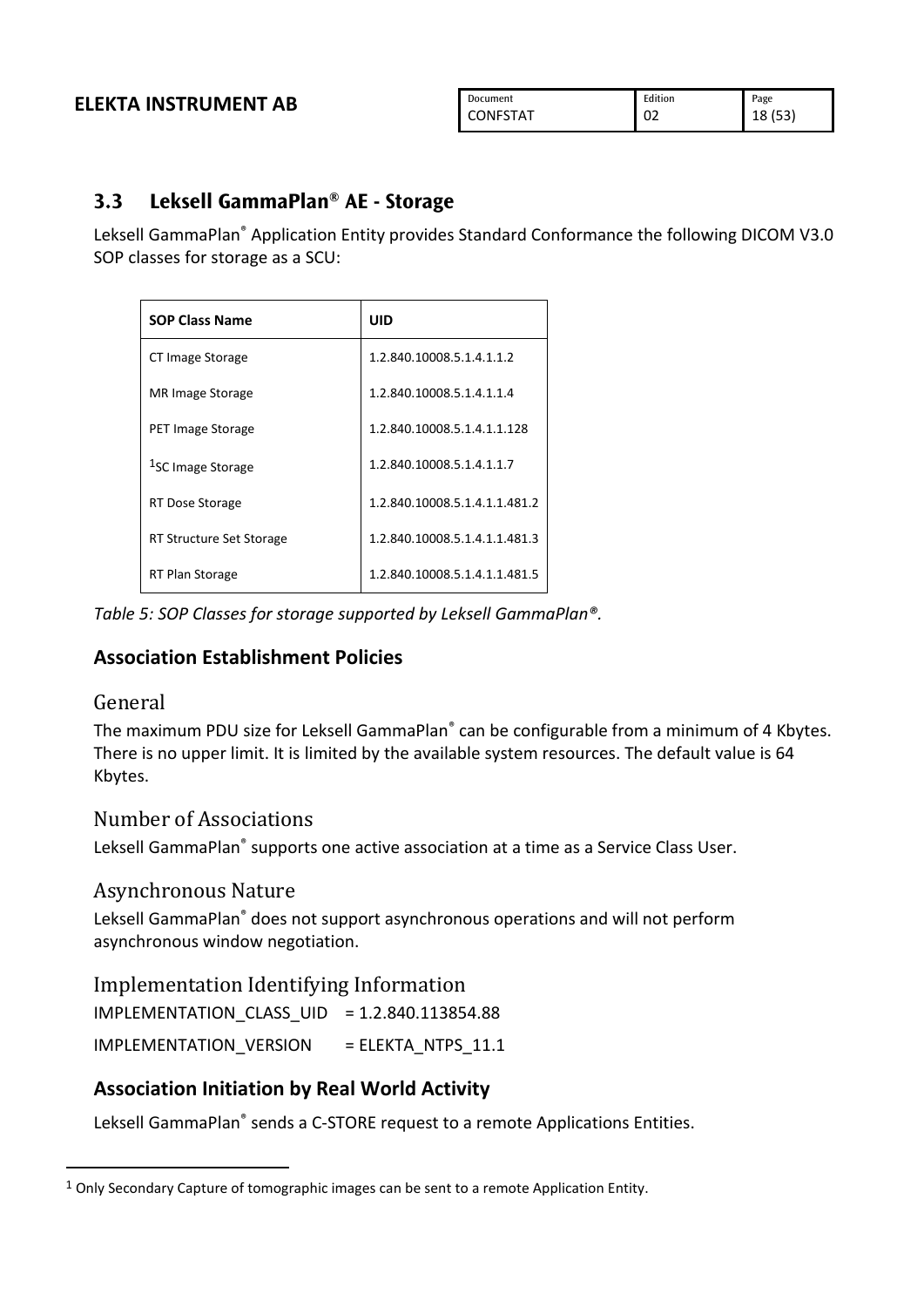| Document          | Edition | Page    |
|-------------------|---------|---------|
| <b>I</b> CONFSTAT | 02      | 19 (53) |

#### **Association Initiation Policy**

Leksell GammaPlan® initiates associations for the purpose of

• Export DICOM objects to PACS, Linac or other similar systems

#### **Association Acceptance Policy**

Leksell GammaPlan® does not accept associations.

Requests for DICOM Object Storage on Remote Systems

#### **Associated Real World Activity – Storage User**

Leksell GammaPlan® requests associations with remote systems that it wishes to send DICOM objects to.

#### **Presentation context table - storage**

| <b>Presentation Context Table</b>  |                               |                             |                   |             |      |      |                                       |
|------------------------------------|-------------------------------|-----------------------------|-------------------|-------------|------|------|---------------------------------------|
| <b>Abstract Syntax</b>             |                               | <b>Transfer Syntax List</b> |                   |             |      | Role | <b>Extended</b><br><b>Negotiation</b> |
| <b>Name</b>                        | <b>UID</b>                    | <b>Name</b>                 | <b>UID</b>        |             |      |      |                                       |
| CT Image<br>Storage                | 1.2.840.10008.5.1.4.1.1.2     | Implicit VR Little Endian   | 1.2.840.10008.1.2 | <b>BOTH</b> | None |      |                                       |
| MR Image<br>Storage                | 1.2.840.10008.5.1.4.1.1.4     | Implicit VR Little Endian   | 1.2.840.10008.1.2 | <b>BOTH</b> | None |      |                                       |
| PET Image<br>Storage               | 1.2.840.10008.5.1.4.1.1.128   | Implicit VR Little Endian   | 1.2.840.10008.1.2 | <b>BOTH</b> | None |      |                                       |
| RT Dose Storage                    | 1.2.840.10008.5.1.4.1.1.481.2 | Implicit VR Little Endian   | 1.2.840.10008.1.2 | <b>BOTH</b> | None |      |                                       |
| <b>RT Structure Set</b><br>Storage | 1.2.840.10008.5.1.4.1.1.481.3 | Implicit VR Little Endian   | 1.2.840.10008.1.2 | <b>BOTH</b> | None |      |                                       |
| RT Plan Storage                    | 1.2.840.10008.5.1.4.1.1.481.5 | Implicit VR Little Endian   | 1.2.840.10008.1.2 | <b>BOTH</b> | None |      |                                       |
| Secondary<br>Capture Storage       | 1.2.840.10008.5.1.4.1.1.7     | Implicit VR Little Endian   | 1.2.840.10008.1.2 | <b>BOTH</b> | None |      |                                       |

*Table 6: Presentation context table: C-STORE service for Leksell GammaPlan®.*

#### **C-STORE SCU conformance**

Leksell GammaPlan® provides standard conformance for Storage as a SCU. The systems performs a Conformance Level 0 for Storage, i.e., not all DICOM Type 1 and 2 attributes received earlier by another module may have been stored for re-export.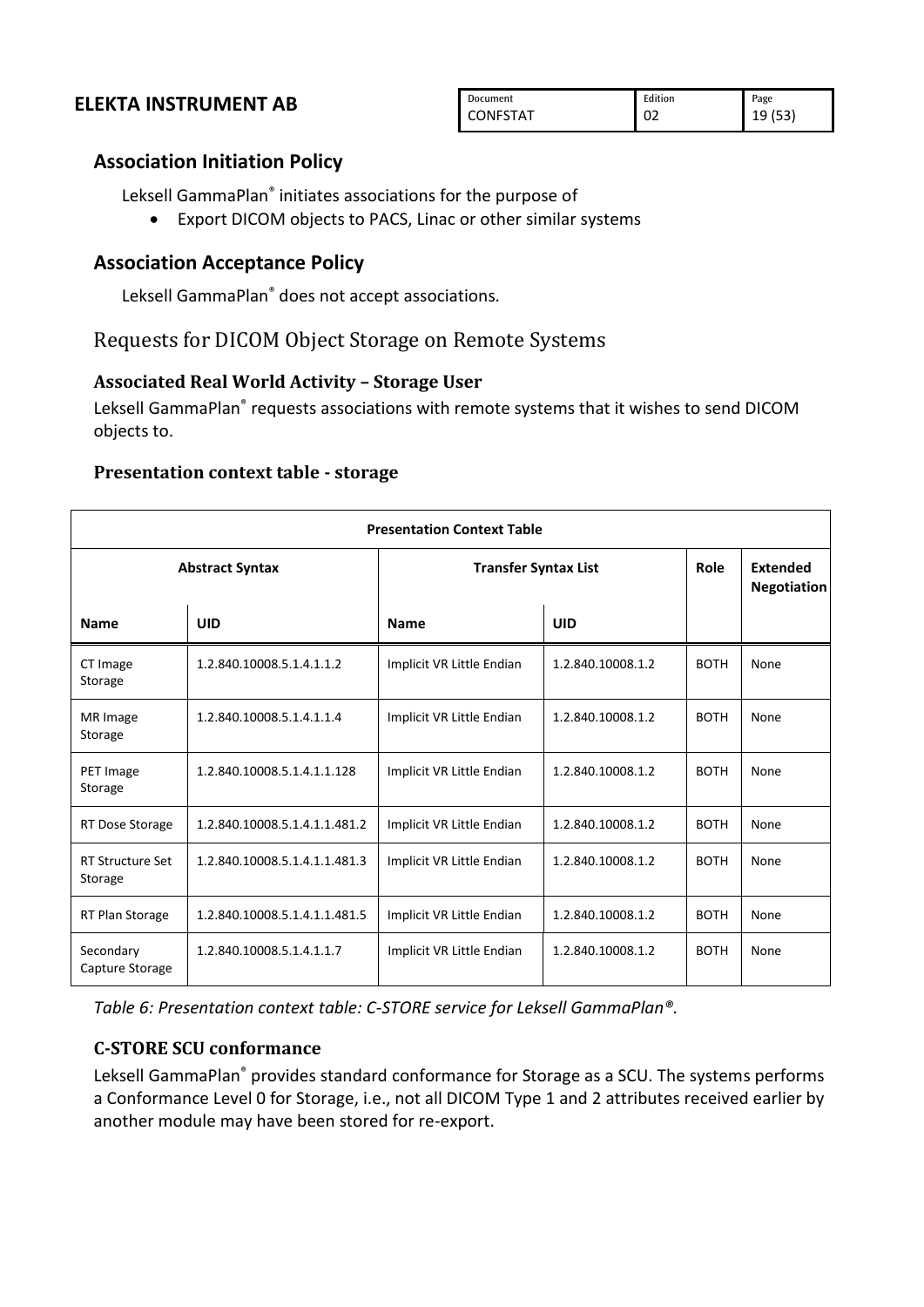| Document        | Edition | Page   |
|-----------------|---------|--------|
| <b>CONFSTAT</b> | 02      | 20(53) |

**Presentation context acceptance criterion**

Not applicable.

#### **Transfer syntax selection policies**

Not applicable.

# **3.4 Leksell GammaPlan® AE – Verification**

Leksell GammaPlan® Application Entity provides Standard Conformance the following DICOM V3.0 SOP classes for verification as a SCU for :

| <b>SOP Class Name</b> | UID               |
|-----------------------|-------------------|
| Verification          | 1.2.840.10008.1.1 |

*Table 7: SOP Classes for verification supported by Leksell GammaPlan®.*

#### **Association Establishment Policies**

#### General

The maximum PDU size for Leksell GammaPlan® can be configurable from a minimum of 4 Kbytes. There is no upper limit. It is limited by the available system resources. The default value is 64 Kbytes.

#### Number of Associations

Leksell GammaPlan® supports one active association at a time as a Service Class User.

### Asynchronous Nature

Leksell GammaPlan® does not support asynchronous operations and will not perform asynchronous window negotiation.

Implementation Identifying Information IMPLEMENTATION\_CLASS\_UID = 1.2.840.113854.88 IMPLEMENTATION\_VERSION = ELEKTA\_NTPS\_11.1

### **Association Initiation by Real World Activity**

Leksell GammaPlan® sends a C-ECHO request to a remote Applications Entities.

### **Association Initiation Policy**

Leksell GammaPlan® initiates associations for the purpose of

• Verify the application level communication to another system

### **Association Acceptance Policy**

Leksell GammaPlan® does not accept associations.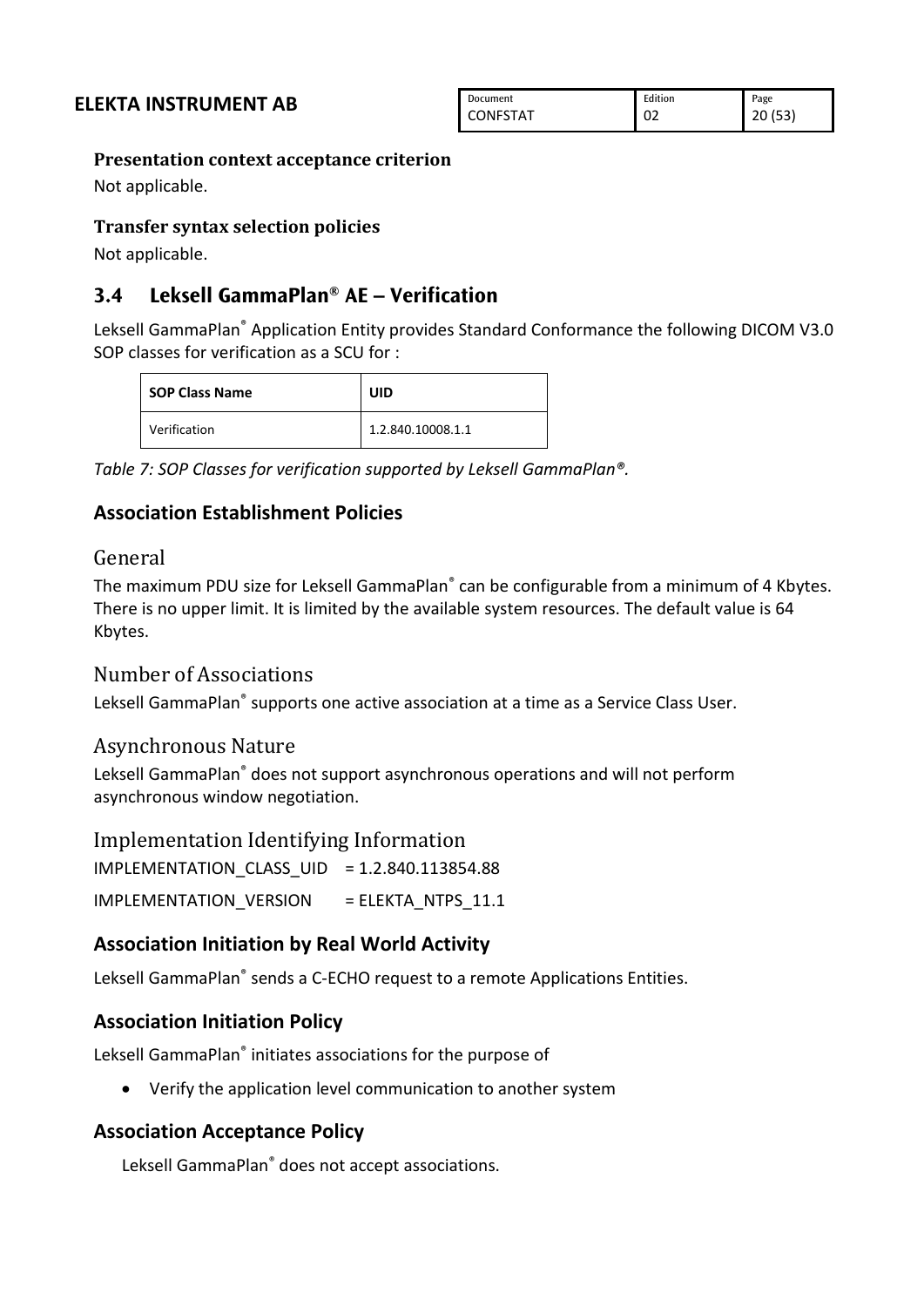| <b>ELEKTA INSTRUMENT AB</b> | Document         |
|-----------------------------|------------------|
|                             | <b>LCONESTAT</b> |

| Document   | Edition | Page    |
|------------|---------|---------|
| I CONFSTAT | 02      | 21 (53) |

#### Remote system requests verification

#### **Associated real world activity – Verification User**

Leksell GammaPlan® requests associations from remote systems to verify the application level communication using the C-ECHO command.

#### **Presentation context table - Verification**

| <b>Presentation Context Table</b> |                        |                             |                   |      |                    |
|-----------------------------------|------------------------|-----------------------------|-------------------|------|--------------------|
|                                   | <b>Abstract Syntax</b> | <b>Transfer Syntax List</b> |                   | Role | <b>Extended</b>    |
| <b>Name</b>                       | UID                    | <b>Name</b>                 | <b>UID</b>        |      | <b>Negotiation</b> |
| Verification                      | 1.2.840.10008.1.1      | Implicit VR Little Endian   | 1.2.840.10008.1.2 | SCU  | None               |

*Table 8: Presentation context table: C-ECHO service*

#### **C-ECHO SCU conformance**

Leksell GammaPlan® provides standard conformance for Verification as SCU.

#### **Presentation context acceptance criterion**

Not applicable.

#### **Transfer syntax selection policies**

Not applicable.

# **3.5 Leksell GammaPlan® AE Specification – Query/Retrieve**

Leksell GammaPlan® Application Entity provides Standard Conformance the following DICOM V3.0 SOP classes for Query/Retrieve as a SCU<sup>2</sup>:

| <b>SOP Class Name</b>                                          | UID                         |
|----------------------------------------------------------------|-----------------------------|
| Patient Root Query/Retrieve<br><b>Information Model - FIND</b> | 1.2.840.10008.5.1.4.1.2.1.1 |
| Study Root Query/Retrieve<br>Information Model - FIND          | 1.2.840.10008.5.1.4.1.2.2.1 |
| Patient Root Query/Retrieve<br>Information Model - GET         | 1.2.840.10008.5.1.4.1.2.1.3 |
| Patient Root Query/Retrieve<br><b>Information Model - MOVE</b> | 1.2.840.10008.5.1.4.1.2.1.2 |

*Table 9: SOP Classes for Query/Retrieve supported by Leksell GammaPlan®.*

<sup>&</sup>lt;sup>2</sup> A license is required for the Query/Retrieve functionality.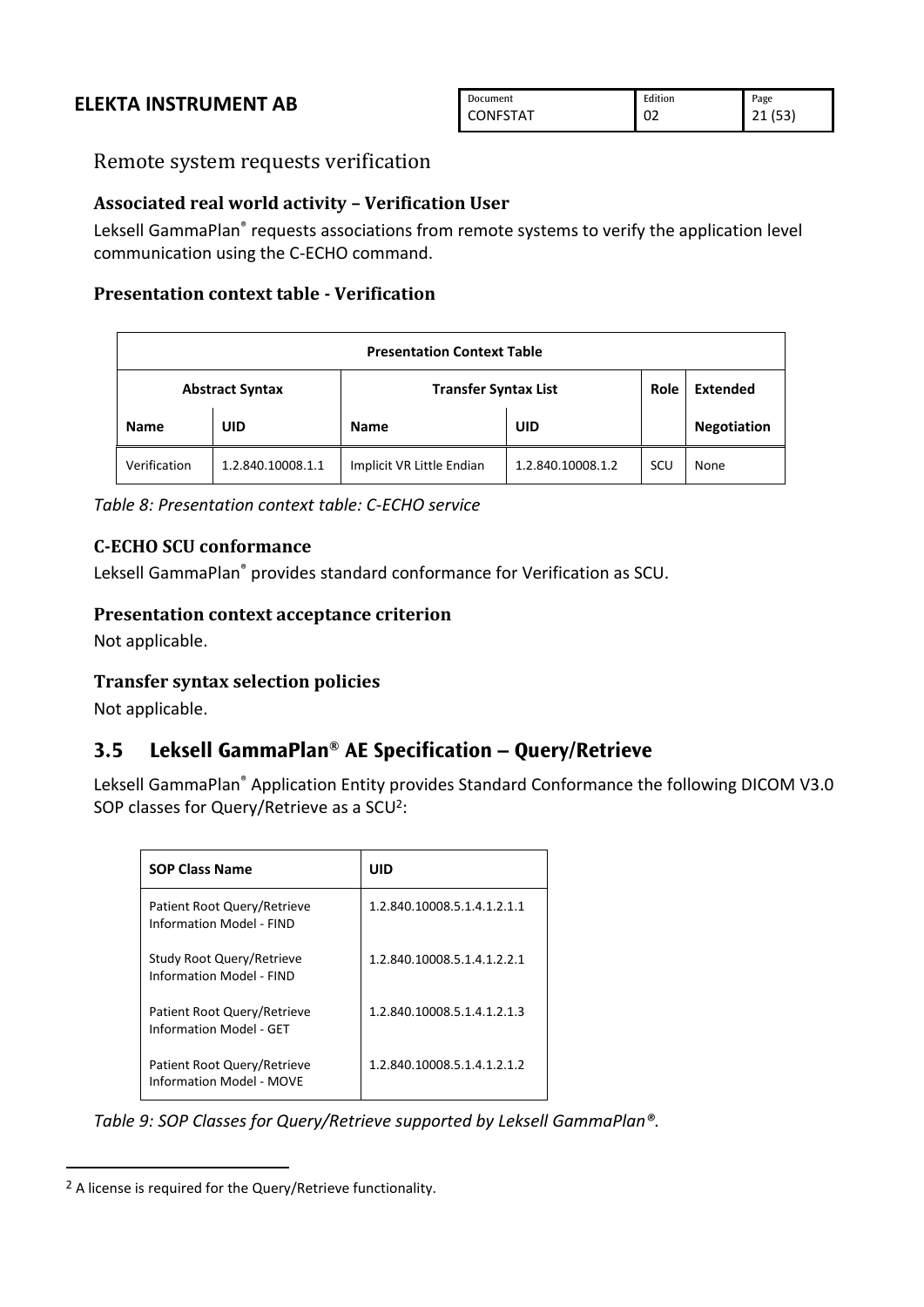| Document          | Edition | Page   |
|-------------------|---------|--------|
| <b>I</b> CONFSTAT |         | 22(53) |

#### **Association Establishment Policies**

#### General

The maximum PDU size for Leksell GammaPlan® can be configurable from a minimum of 4 Kbytes. There is no upper limit. It is limited by the available system resources. The default value is 64 Kbytes.

#### Number of Associations

Leksell GammaPlan® supports one active association at a time as a Service Class User.

#### Asynchronous Nature

Leksell GammaPlan® does not support asynchronous operations and will not perform asynchronous window negotiation.

| Implementation Identifying Information       |                      |
|----------------------------------------------|----------------------|
| IMPLEMENTATION CLASS UID = 1.2.840.113854.88 |                      |
| <b>IMPLEMENTATION VERSION</b>                | $=$ ELEKTA NTPS 11.1 |

#### **Association Initiation by Real World Activity**

Leksell GammaPlan® sends a C-FIND request to a remote Applications Entity followed by a C-GET request if the Entity supports a C-MOVE request is sent otherwise.

### **Association Initiation Policy**

Leksell GammaPlan® initiates associations for the purpose of

- Finding DICOM objects on remote Application Entities
- Retrieve DICOM objects from remote Application Entities

### Requests for finding DICOM Object on Remote Systems

#### **Associated Real World Activity - Find**

Leksell GammaPlan<sup>®</sup> sends a C-FIND request when the user queries a remote Query/Retrieve SCP for patients, studies, series or objects. The search on the STUDY level is performed using the Study Root Query Retrieve Information Model with the following tags:

| <b>Description</b>   | Tag          | Value                                                                                                                        |
|----------------------|--------------|------------------------------------------------------------------------------------------------------------------------------|
| Patient's Name       | (0010, 0010) | The value is entered in the GUI. Non ascii letters included in the<br>entered value will be replaced by a question mark (?). |
| Patient ID           | (0010, 0020) | The value is entered in the GUI                                                                                              |
| Study Date           | (0008,0020)  | A date range is entered in the GUI.                                                                                          |
| Query/Retrieve level | (0008, 0052) | <b>STUDY</b>                                                                                                                 |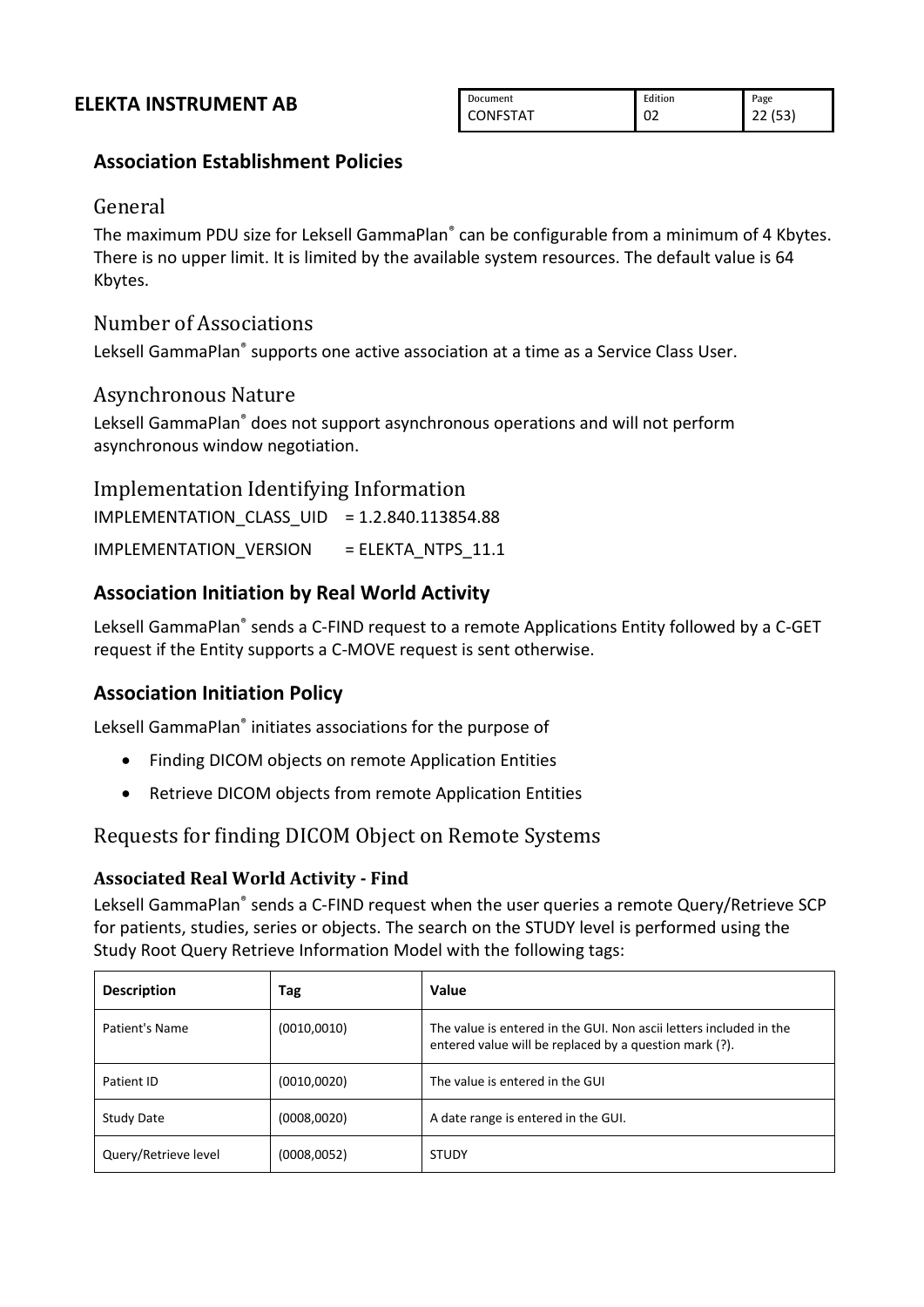| Document | Edition | Page |
|----------|---------|------|
| CONFSTAT |         |      |

| Study Time         | (0008,0030)  | Empty |
|--------------------|--------------|-------|
| Study ID           | (0020, 0010) | Empty |
| Study Instance UID | (0020,000d)  | Empty |

#### The search on the SERIES level is performed using the Patient Root Query Retrieve Information Model with the following tags:

| <b>Description</b>   | Tag          | Value                       |
|----------------------|--------------|-----------------------------|
| Patient ID           | (0010, 0020) | From the STUDY level query. |
| Study Instance UID   | (0020,000d)  | From the STUDY level query  |
| Query/Retrieve level | (0008, 0052) | <b>SERIES</b>               |
| Modality             | (0008,0060)  | Empty                       |
| Series Instance UID  | (0020,000e)  | Empty                       |
| Series Number        | (0020, 0011) | Empty                       |

The search on the IMAGE level is performed using the Patient Root Query Retrieve Information Model with the following tags:

| <b>Description</b>   | Tag          | Value                       |
|----------------------|--------------|-----------------------------|
| Patient ID           | (0010, 0020) | From the STUDY level query. |
| Study Instance UID   | (0020,000d)  | From the STUDY level query  |
| Series Instance UID  | (0020,000e)  | From the SERIES level query |
| Query/Retrieve level | (0008, 0052) | <b>IMAGE</b>                |
| SOP Instance UID     | (0008, 0018) | Empty                       |
| Instance Number      | (0020, 0013) | Empty                       |

The attributes with empty values or with wild cards "\*" or "?" above are retrieved from the Query/Retrieve SCP. Leksell GammaPlan® does not support code extension techniques multiple values of Specific Character Sets are not supported.

#### **Presentation context table - Find**

**Presentation Context Table**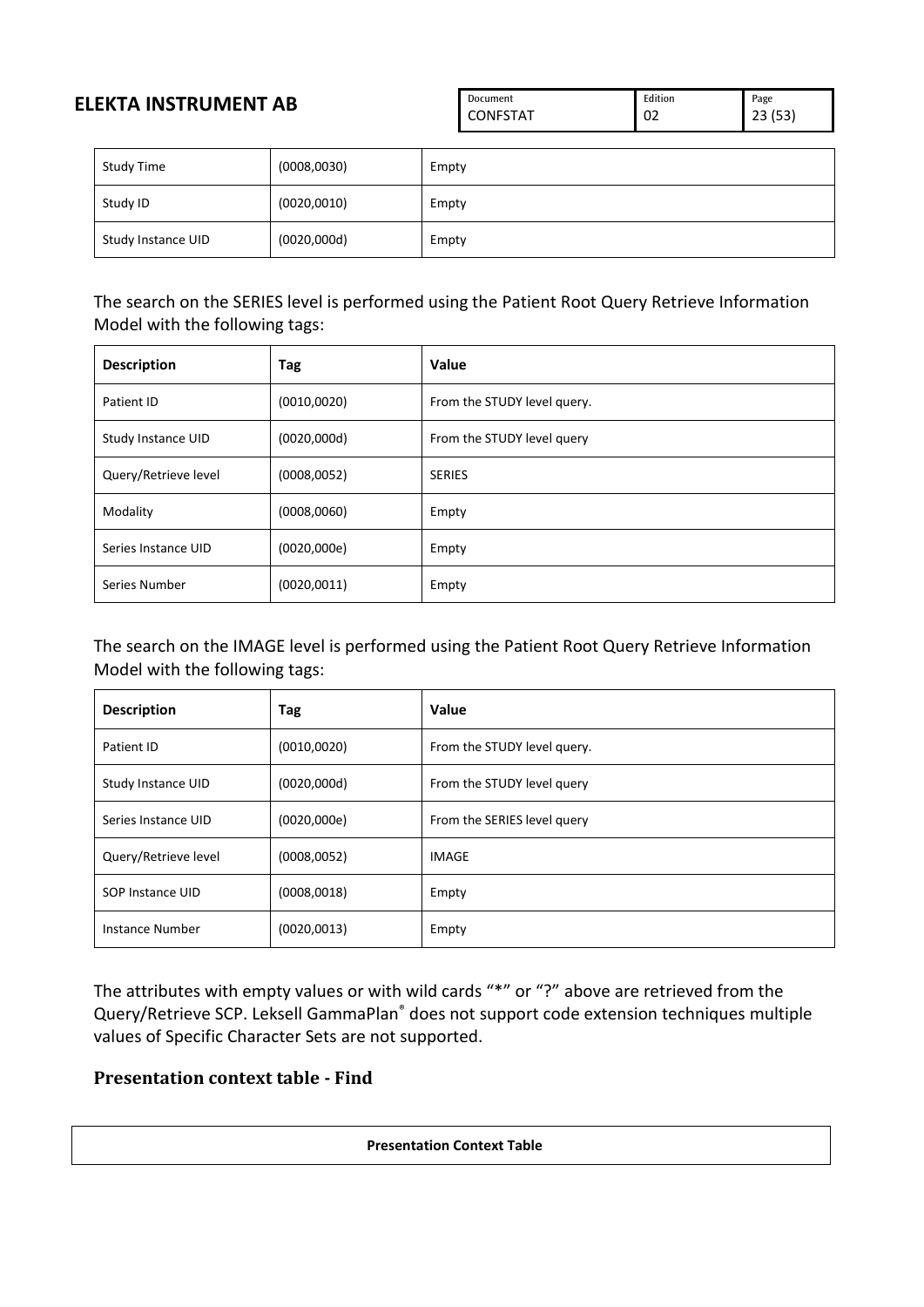| Document | Edition | Page    |
|----------|---------|---------|
| CONFSTAT |         | 24 (53) |

| <b>Abstract Syntax</b>                                             |                             | <b>Transfer Syntax List</b> |                   | Role        | <b>Extended</b><br><b>Negotiation</b> |
|--------------------------------------------------------------------|-----------------------------|-----------------------------|-------------------|-------------|---------------------------------------|
| <b>Name</b>                                                        | <b>UID</b>                  | <b>Name</b>                 | <b>UID</b>        |             |                                       |
| Patient Root<br>Query/Retrieve<br>Information<br>Model - FIND      | 1.2.840.10008.5.1.4.1.2.1.1 | Implicit VR Little Endian   | 1.2.840.10008.1.2 | <b>BOTH</b> | None                                  |
| <b>Study Root</b><br>Query/Retrieve<br>Information<br>Model - FIND | 1.2.840.10008.5.1.4.1.2.2.1 | Implicit VR Little Endian   | 1.2.840.10008.1.2 | <b>BOTH</b> | None                                  |

*Table 10: Presentation context table: C-FIND service for Leksell GammaPlan®.*

#### **C-FIND SCU conformance**

Leksell GammaPlan® provides standard conformance for the C-FIND service as SCU.

#### **Presentation context acceptance criterion**

Not applicable.

#### **Transfer syntax selection policies**

Not applicable.

#### Requests for retrieving DICOM Object on Remote Systems

#### **Associated Real World Activity – Move/Get**

Leksell GammaPlan® requests associations for retrieving DICOM objects on remote DICOM AE. On user selection of a specific DICOM series or a DICOM object, a C-GET request is sent to systems supporting the C-GET service if this service is not supported a C\_MOVE request is sent. When retrieving a selected DICOM series a C-FIND request on the IMAGE level is sent before the C-GET/C-MOVE request. The C-GET/C-MOVE request will include the following tags:

| <b>Description</b>  | Tag       | <b>Value</b>                                                                                                                     |
|---------------------|-----------|----------------------------------------------------------------------------------------------------------------------------------|
| Patient ID          | 0010,0020 | From the previous C-FIND query                                                                                                   |
| Study Instance UID  | 0020,000d | From the previous C-FIND query                                                                                                   |
| Series Instance UID | 0020,000e | From the previous C-FIND query                                                                                                   |
| SOP Instance UID    | 0008,0018 | A vector of values from the preceding C-FIND query when retrieving<br>DICOM series.<br>One value when retrieving a DICOM object. |

#### **Presentation context table – Move/Get**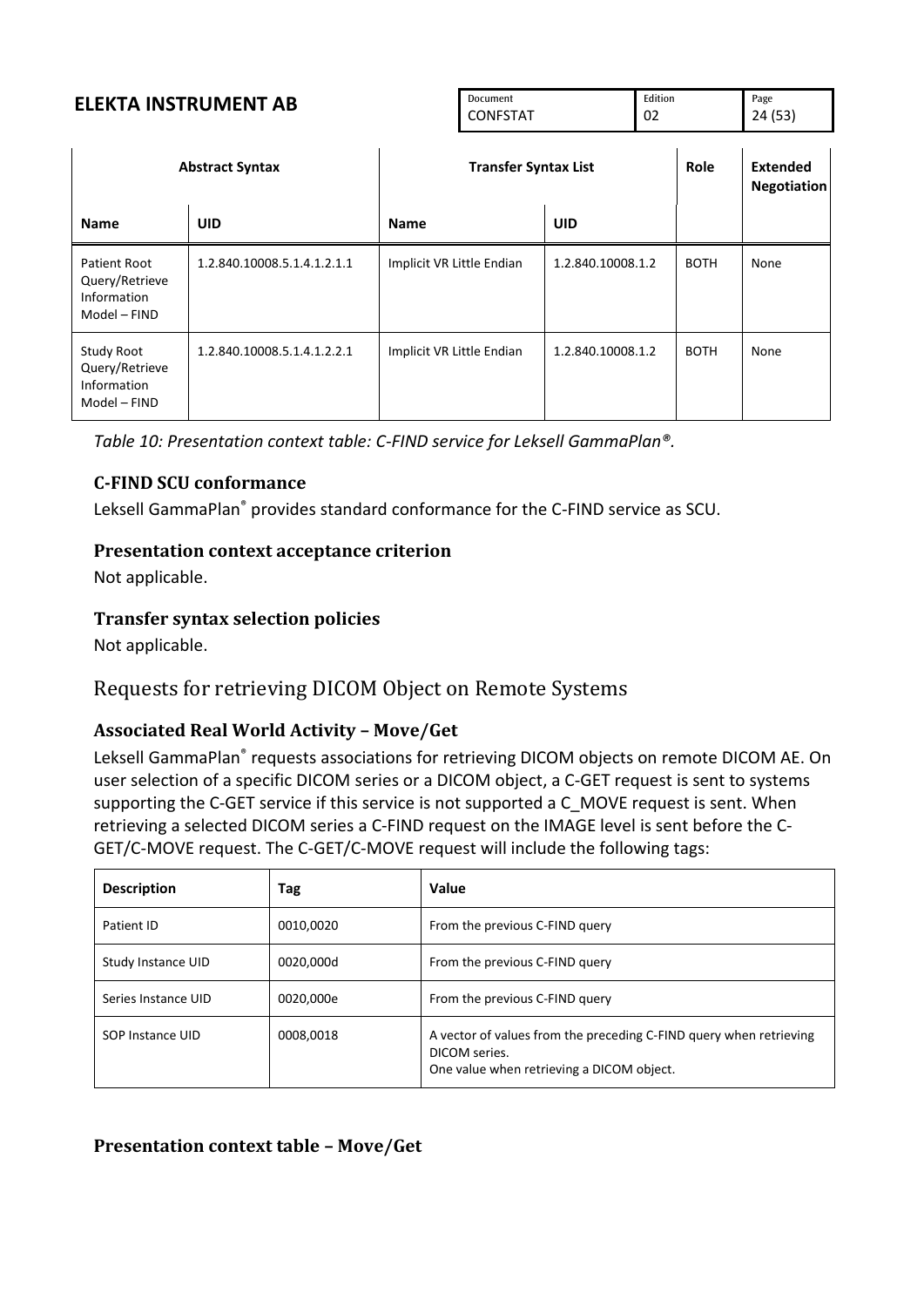| <b>ELEKTA INSTRUMENT AB</b> | Document      |
|-----------------------------|---------------|
|                             | <b>LOUVEC</b> |

| Document        | Edition | Page   |
|-----------------|---------|--------|
| <b>CONFSTAT</b> | 02      | 25(53) |

| <b>Presentation Context Table</b>                             |                             |                             |                   |             |                                       |  |  |
|---------------------------------------------------------------|-----------------------------|-----------------------------|-------------------|-------------|---------------------------------------|--|--|
|                                                               | <b>Abstract Syntax</b>      | <b>Transfer Syntax List</b> |                   | Role        | <b>Extended</b><br><b>Negotiation</b> |  |  |
| <b>Name</b>                                                   | <b>UID</b>                  | <b>Name</b>                 | <b>UID</b>        |             |                                       |  |  |
| Patient Root<br>Query/Retrieve<br>Information<br>Model - GET  | 1.2.840.10008.5.1.4.1.2.1.3 | Implicit VR Little Endian   | 1.2.840.10008.1.2 | <b>BOTH</b> | None                                  |  |  |
| Patient Root<br>Query/Retrieve<br>Information<br>Model - MOVE | 1.2.840.10008.5.1.4.1.2.1.2 | Implicit VR Little Endian   | 1.2.840.10008.1.2 | <b>BOTH</b> | None                                  |  |  |

*Table 11: Presentation context table: C-GET and C-MOVE service for Leksell GammaPlan®.*

#### **C-GET conformance**

Leksell GammaPlan® provides standard conformance for the C-GET service as SCU.

#### **C-MOVE SCU conformance**

Leksell GammaPlan® provides standard conformance for the C-MOVE service as SCU.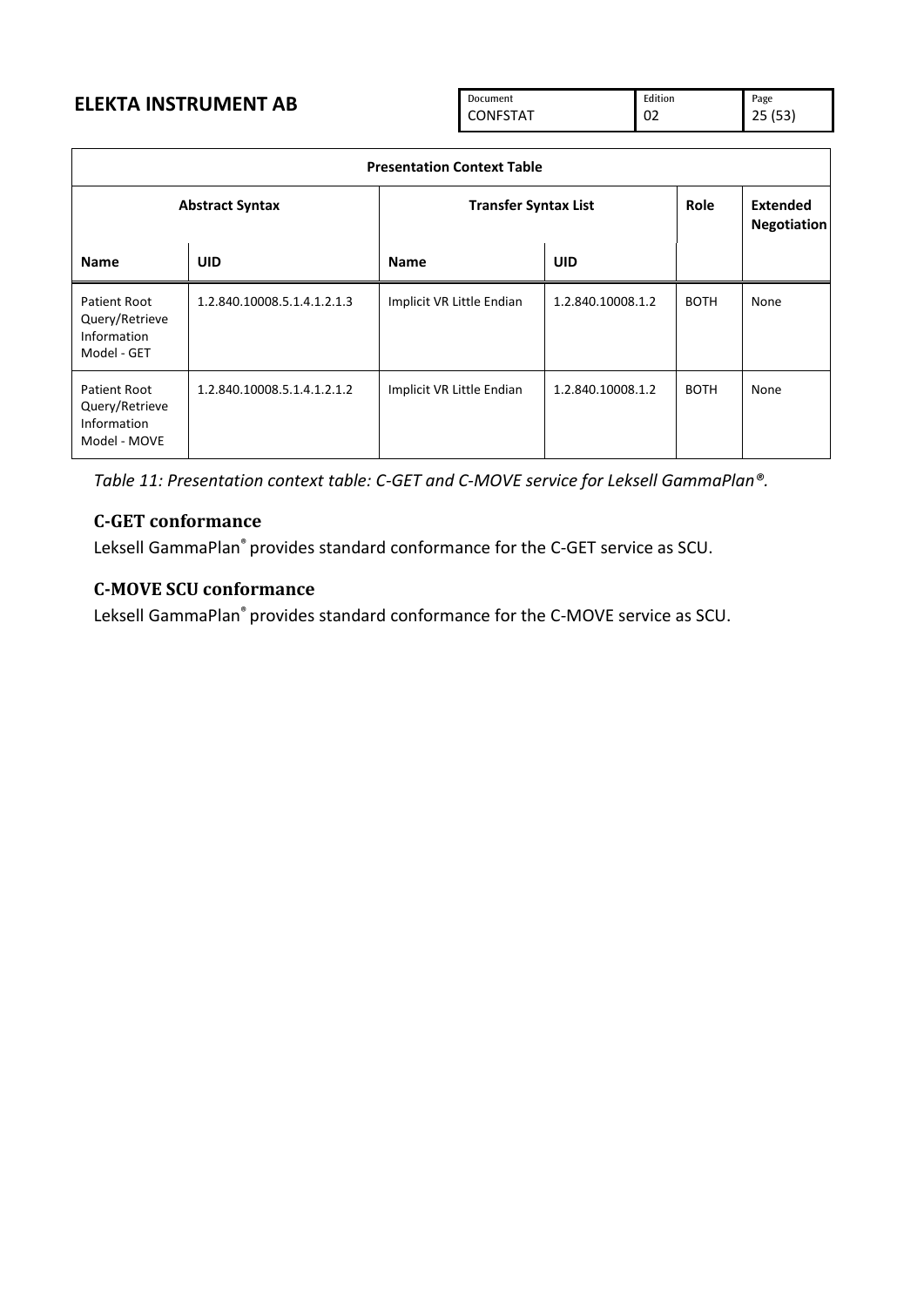| Document        | Edition | Page   |
|-----------------|---------|--------|
| <b>CONFSTAT</b> |         | 26(53) |

# **4 Communication profiles**

### **4.1 Supported Communication Stacks**

The Elekta Storage Server and Leksell GammaPlan® provides DICOM V3.0 TCP/IP Network Communication Support as defined in part 8 of the DICOM standard.

### **4.2 TCP/IP Stack**

Elekta Storage Server inherits the TCP/IP stack from the LINUX operating system upon which they execute.

### **4.3 OSI Stack**

Not supported.

### **4.4 Physical Media Support**

#### **Reading DICOM Object stored on CD-ROM**

#### Specification

Leksell GammaPlan® can read DICOM part 10 formatted Objects stored on CD-R with the ISO/IEC 9660 Media Format. All DICOM objects on the CD-R will be sent to the Elekta Storage Server. I.e. the DICOM Directory File (DICOMDIR) is not used and it is not possible to select separate files to be stored. The Leksell GammaPlan<sup>®</sup> is then not conformant to any application profiles defined in the DICOM standard. DICOM objects without Meta information will also be sent to the Elekta Storage Server.

Leksell GammaPlan® is partially conformant as FSR because it supports the M-READ service but does not the M-INQUIRE FILE service. The following table defines which objects are read by the application and which transfer syntaxes are supported:

| <b>Information</b><br><b>Object</b><br><b>Definition</b> | <b>Service Object Pair</b><br><b>Class UID</b> | <b>Transfer Syntax</b>                                                                                    | <b>UID</b>             |
|----------------------------------------------------------|------------------------------------------------|-----------------------------------------------------------------------------------------------------------|------------------------|
| CT Image                                                 | 1.2.840.10008.5.1.4.1.1.2                      | Implicit VR Little Endian                                                                                 | 1.2.840.10008.1.2      |
|                                                          |                                                | Explicit VR Little Endian                                                                                 | 1.2.840.10008.1.2.1    |
|                                                          |                                                | <b>Explicit VR Big Endian</b>                                                                             | 1.2.840.10008.1.2.2    |
|                                                          |                                                | JPEG Lossless, Non-<br>Hierarchical, First-Order<br><b>Prediction (Process 14</b><br>[Selection Value 1]) | 1.2.840.10008.1.2.4.70 |
|                                                          |                                                | JPEG Lossless, Non-<br>Hierarchical (Process 14)                                                          | 1.2.840.10008.1.2.4.57 |
| MR Image                                                 | 1.2.840.10008.5.1.4.1.1.4                      | Implicit VR Little Endian                                                                                 | 1.2.840.10008.1.2      |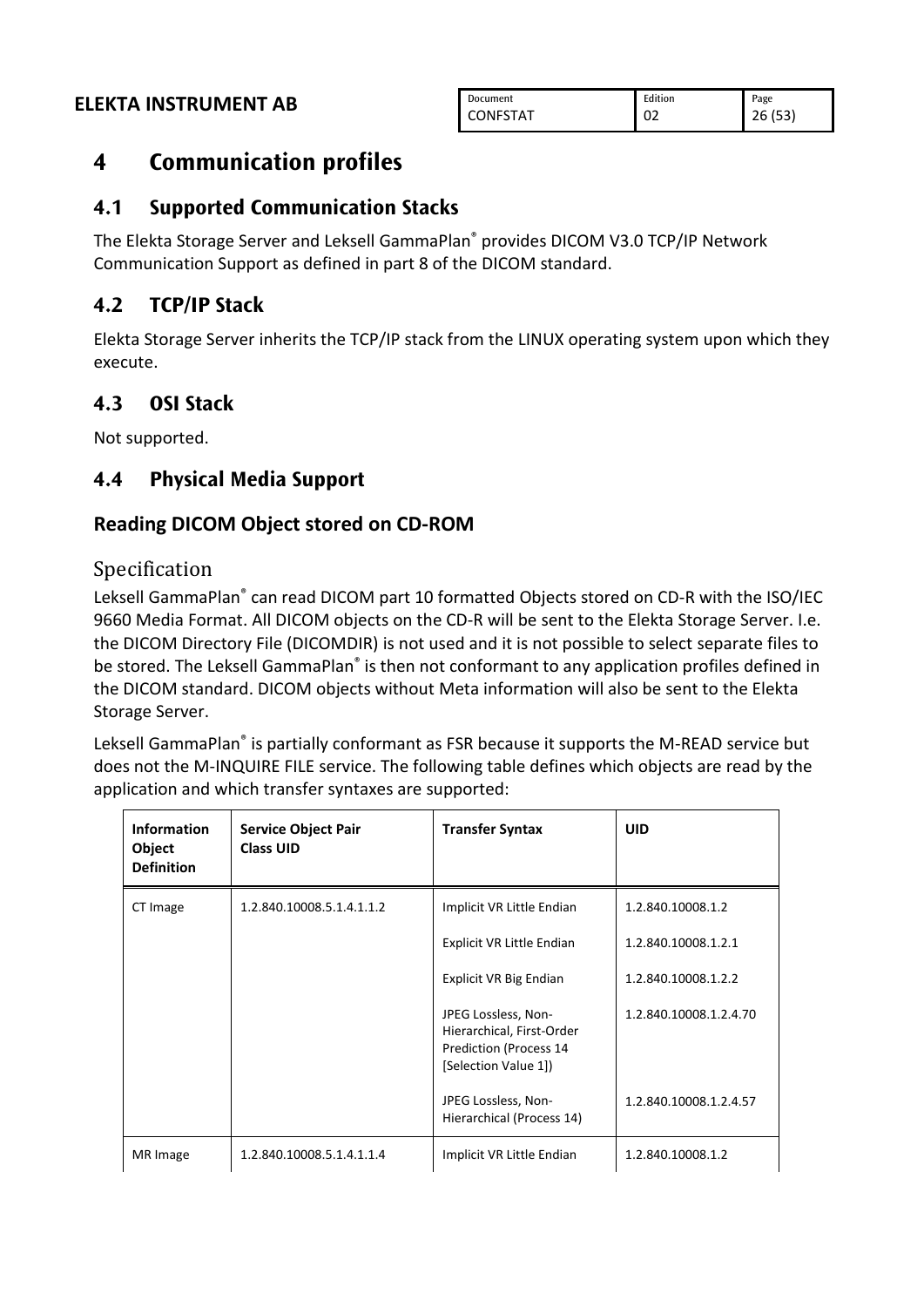| <b>ELEKTA INSTRUMENT AB</b>    |                              | Document<br><b>CONFSTAT</b>                                                                        | Edition<br>02          | Page<br>27(53) |
|--------------------------------|------------------------------|----------------------------------------------------------------------------------------------------|------------------------|----------------|
|                                |                              | Explicit VR Little Endian                                                                          | 1.2.840.10008.1.2.1    |                |
|                                |                              | Explicit VR Big Endian                                                                             | 1.2.840.10008.1.2.2    |                |
|                                |                              | JPEG Lossless, Non-<br>Hierarchical, First-Order<br>Prediction (Process 14<br>[Selection Value 1]) | 1.2.840.10008.1.2.4.70 |                |
|                                |                              | JPEG Lossless, Non-<br>Hierarchical (Process 14)                                                   | 1.2.840.10008.1.2.4.57 |                |
| X-Ray<br>Angiographic<br>Image | 1.2.840.10008.5.1.4.1.1.12.1 | Implicit VR Little Endian                                                                          | 1.2.840.10008.1.2      |                |
|                                |                              | Explicit VR Little Endian                                                                          | 1.2.840.10008.1.2.1    |                |
|                                |                              | <b>Explicit VR Big Endian</b>                                                                      | 1.2.840.10008.1.2.2    |                |
|                                |                              | JPEG Lossless, Non-<br>Hierarchical, First-Order<br>Prediction (Process 14<br>[Selection Value 1]) | 1.2.840.10008.1.2.4.70 |                |
|                                |                              | JPEG Lossless, Non-<br>Hierarchical (Process 14)                                                   | 1.2.840.10008.1.2.4.57 |                |
| PET Image                      | 1.2.840.10008.5.1.4.1.1.128  | Implicit VR Little Endian                                                                          | 1.2.840.10008.1.2      |                |
|                                |                              | Explicit VR Little Endian                                                                          | 1.2.840.10008.1.2.1    |                |
|                                |                              | <b>Explicit VR Big Endian</b>                                                                      | 1.2.840.10008.1.2.2    |                |
|                                |                              | JPEG Lossless, Non-<br>Hierarchical, First-Order<br>Prediction (Process 14<br>[Selection Value 1]) | 1.2.840.10008.1.2.4.70 |                |
|                                |                              | JPEG Lossless, Non-<br>Hierarchical (Process 14)                                                   | 1.2.840.10008.1.2.4.57 |                |
| Secondary<br>Capture Image     | 1.2.840.10008.5.1.4.1.1.7    | Implicit VR Little Endian                                                                          | 1.2.840.10008.1.2      |                |
|                                |                              | <b>Explicit VR Little Endian</b>                                                                   | 1.2.840.10008.1.2.1    |                |
|                                |                              | Explicit VR Big Endian                                                                             | 1.2.840.10008.1.2.2    |                |
|                                |                              | JPEG Lossless, Non-<br>Hierarchical, First-Order<br>Prediction (Process 14<br>[Selection Value 1]) | 1.2.840.10008.1.2.4.70 |                |
|                                |                              | JPEG Lossless, Non-<br>Hierarchical (Process 14)                                                   | 1.2.840.10008.1.2.4.57 |                |
|                                |                              |                                                                                                    |                        |                |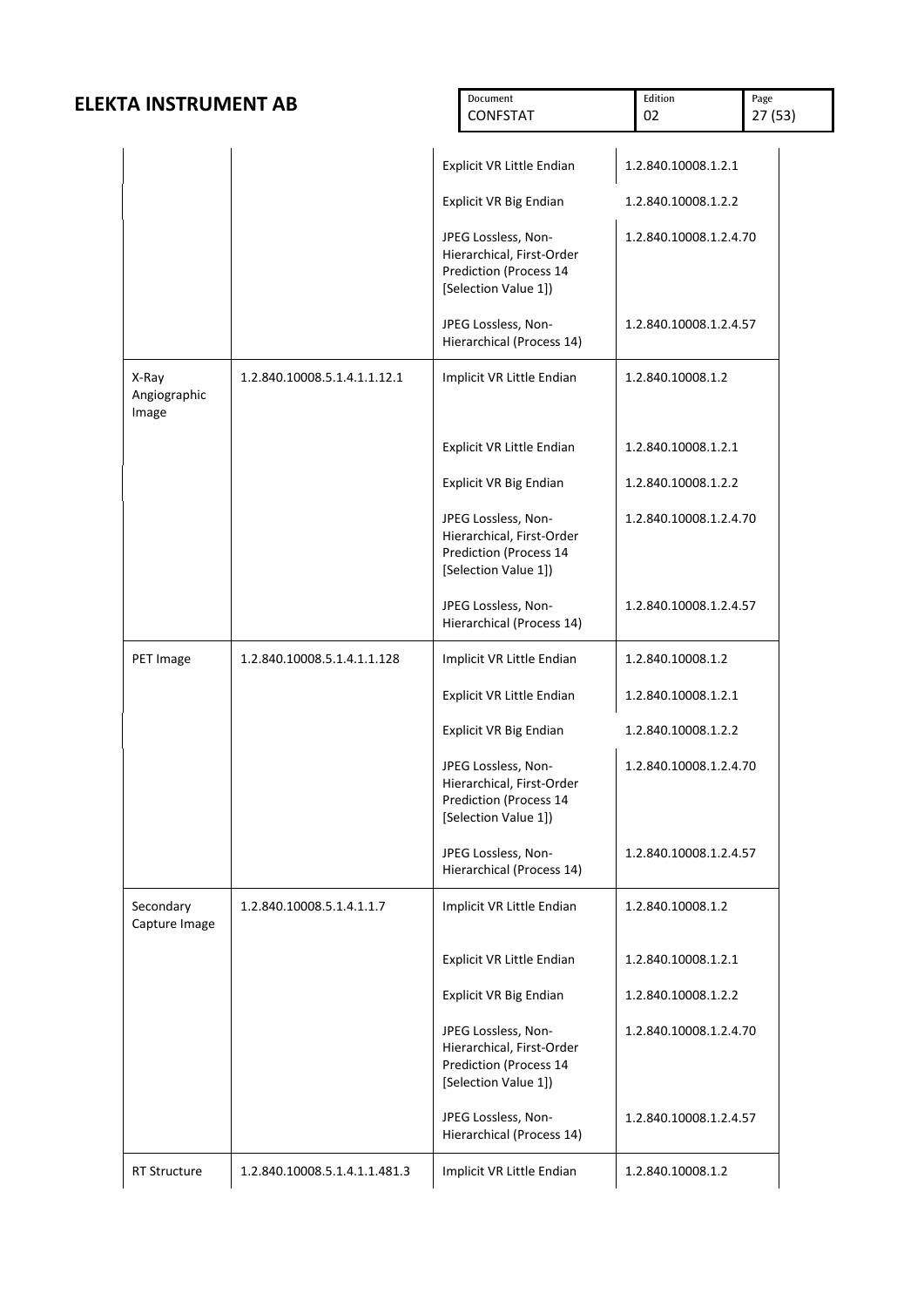| ELEKTA INSTRUMENT AB |             | Document<br><b>CONFSTAT</b> | Edition<br>02             | Page<br>28 (53)     |  |  |
|----------------------|-------------|-----------------------------|---------------------------|---------------------|--|--|
|                      | Set Storage |                             | Explicit VR Little Endian | 1.2.840.10008.1.2.1 |  |  |
|                      |             |                             | Explicit VR Big Endian    | 1.2.840.10008.1.2.2 |  |  |

*Table 12: Media Storage: Objects and Transfer*

# **Writing DICOM Object to USB flash drives**

# Specification

Leksell GammaPlan<sup>®</sup> can write DICOM part 10 formatted objects to USB flash drives. It is partially conformant as FSC as it is able to perform M-WRITE but not M-INQUIRE FILE SET or M-INQUIRE FILE Media Storage Operation. It is not conformant to any application profiles defined in the DICOM standard. The following table defines which objects are written by the applications and which transfer syntaxes are supported:

| <b>Information</b><br>Object<br><b>Definition</b> | <b>Service Object Pair</b><br><b>Class UID</b> | <b>Transfer Syntax</b>    | <b>UID</b>        |
|---------------------------------------------------|------------------------------------------------|---------------------------|-------------------|
| CT Image                                          | 1.2.840.10008.5.1.4.1.1.2                      | Implicit VR Little Endian | 1.2.840.10008.1.2 |
| MR Image                                          | 1.2.840.10008.5.1.4.1.1.4                      | Implicit VR Little Endian | 1.2.840.10008.1.2 |
| X-Ray<br>Angiographic<br>Image                    | 1.2.840.10008.5.1.4.1.1.12.1                   | Implicit VR Little Endian | 1.2.840.10008.1.2 |
| PET Image                                         | 1.2.840.10008.5.1.4.1.1.128                    | Implicit VR Little Endian | 1.2.840.10008.1.2 |
| Secondary<br>Capture Image                        | 1.2.840.10008.5.1.4.1.1.7                      | Implicit VR Little Endian | 1.2.840.10008.1.2 |
| RT Dose<br>Storage                                | 1.2.840.10008.5.1.4.1.1.481.2                  | Implicit VR Little Endian | 1.2.840.10008.1.2 |
| <b>RT Structure</b><br>Set Storage                | 1.2.840.10008.5.1.4.1.1.481.3                  | Implicit VR Little Endian | 1.2.840.10008.1.2 |
| RT Plan Storage                                   | 1.2.840.10008.5.1.4.1.1.481.5                  | Implicit VR Little Endian | 1.2.840.10008.1.2 |

*Table 13: Media Storage: Objects and Transfer supported by Leksell GammaPlan®*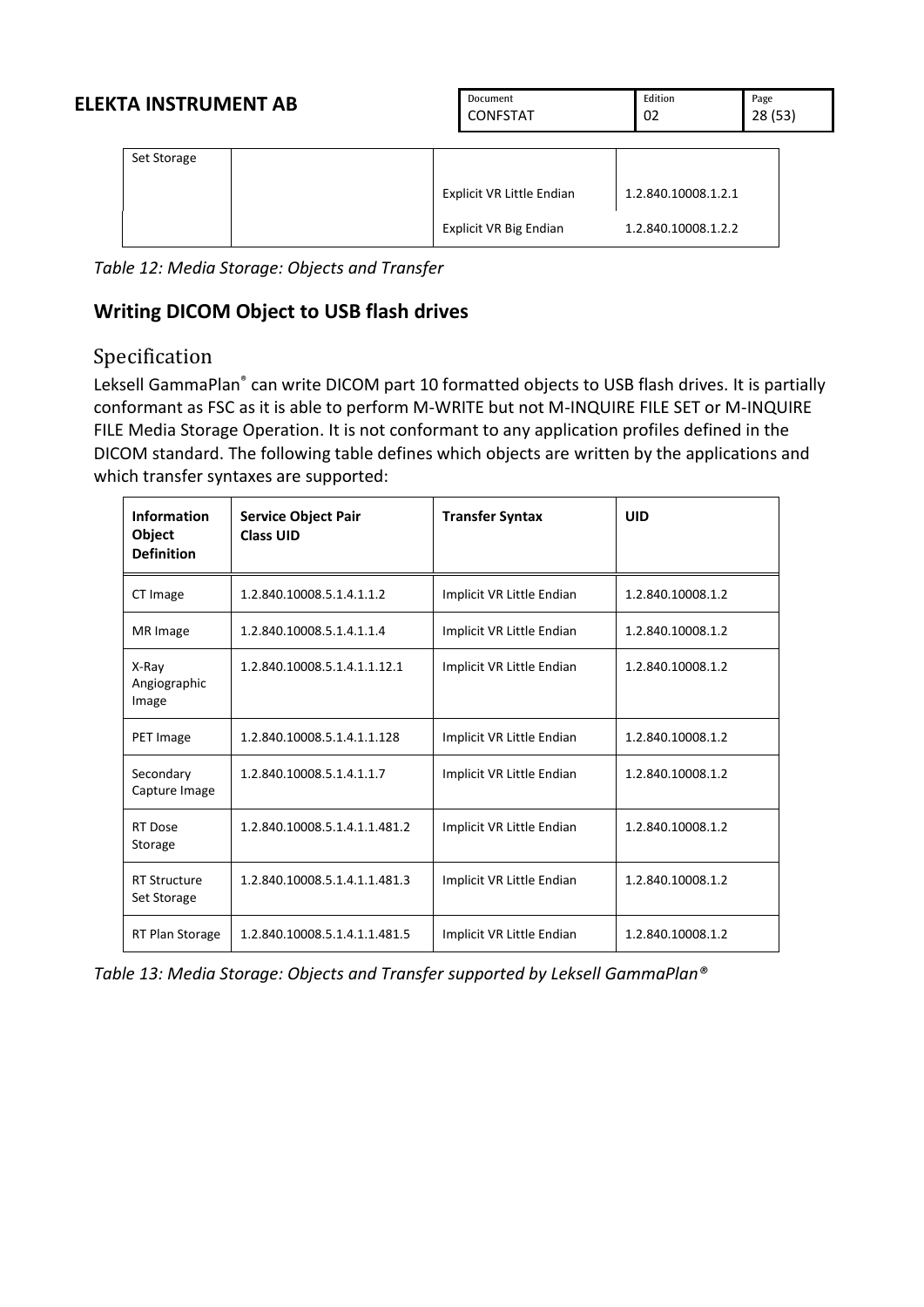| <b>ELEKTA INSTRUMENT AB</b> | Document | Edition | Page                           |
|-----------------------------|----------|---------|--------------------------------|
|                             | LONF'    | 02      | $1 - \alpha$<br>າດ<br>ັບ<br>-- |

# **5 Extensions, Specialization, Privatization**

### **5.1 Private Data Elements**

Private Attributes are added to the RT Plan exported by Leksell GammaPlan® if the Dose Reference Type (300A,0020) is TARGET. The used group is 0009 and the private identification code is added to element 0010. Thereby we have reserved the block 0009,1000 – 0009,10FF.

<span id="page-28-0"></span>

| <b>Attribute Name Tag</b>                     |                  |                | Type   Value<br><b>Type</b> | Value<br><b>Multiplicity</b> | <b>Attribute Description</b>                                                                                                                                                 | Value                             |
|-----------------------------------------------|------------------|----------------|-----------------------------|------------------------------|------------------------------------------------------------------------------------------------------------------------------------------------------------------------------|-----------------------------------|
| > Implementor<br>Identification<br>Code       | $(0009, 0010)$ 1 |                | LO                          | $\mathbf{1}$                 | Identifier for the implementor<br>reserving the private elements.                                                                                                            | <b>ELEKTA</b><br><b>GAMMAPLAN</b> |
| >Target<br><b>Bounding Box</b><br>Size        | (0009, 1020)     | $\overline{3}$ | <b>DS</b>                   | 3                            | A vector defining the size in the X, Y<br>and Z directions of the Patient<br>Coordinate System, the values given<br>in mm of a bounding box containing<br>the target.        |                                   |
| > Target Volume<br>Size                       | (0009, 1021)     | 3              | DS                          | $\mathbf{1}$                 | The size in cubic centimeters of the<br>target volume $(TV).3$                                                                                                               |                                   |
| > Prescription<br>Isodose Volume<br>Size      | (0009, 1022)     | 3              | <b>DS</b>                   | 1                            | The size in cubic centimeters of the<br>the prescription isodose volume<br>$(PIV)3$ .                                                                                        |                                   |
| > Prescription<br>Isodose Volume<br>in Target | (0009, 1023)     | 3              | <b>DS</b>                   | 1                            | The size in cubic centimeters of the<br>part of the prescription isodose<br>volume (PIV) that is inside the target<br>volume (TV), i.e. Volume (PIV $\cap$ TV). <sup>3</sup> |                                   |
| > Paddick<br>Conformity<br>Index              | (0009, 1024)     | $\overline{3}$ | DS                          | $\mathbf{1}$                 | The conformity index defined by<br>Paddick: Volume(PIV $\cap$ TV) <sup>2</sup> /(<br>Volume(TV) * Volume(PIV)) 4                                                             |                                   |
| > Dose Gradient<br>Index                      | (0009, 1025)     | 3              | DS.                         | 1                            | The quotient between the half-<br>prescription isodose volume size and<br>the prescription isodose volume size.<br>4                                                         |                                   |
| > 12 Gy Volume                                | (0009, 1026)     | 3              | DS                          | 1                            | The size in cubic centimeters of the<br>the volume receiving more than 12<br>Gy <sup>3</sup>                                                                                 |                                   |
| >Target<br>Prescription<br>Isodose            | (0009, 1027)     | 3              | <b>DS</b>                   | 1                            | The isodose in percent to which the<br>dose (300A,0026) is prescribed. $5$                                                                                                   |                                   |

<span id="page-28-1"></span>*Table 14: Private Data Elements included in the RT Plan exported by Leksell GammaPlan®.*

<sup>&</sup>lt;sup>3</sup> Will be set to zero if no target is defined.

<sup>4</sup> Will be set to NULL if no target is defined.

<sup>5</sup> Will not be included if no target is defined.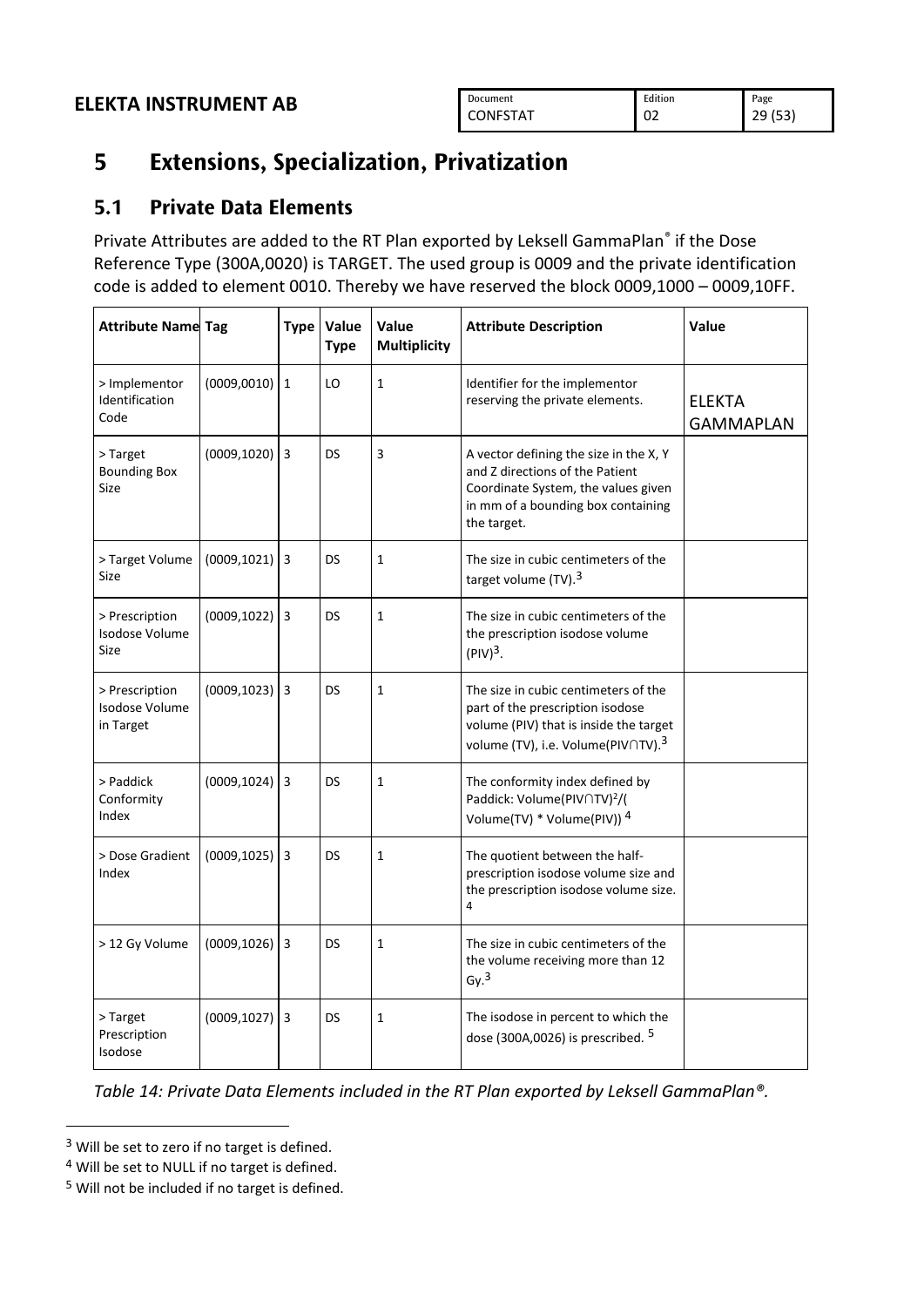| Document        | Edition | Page   |
|-----------------|---------|--------|
| <b>CONFSTAT</b> | 02      | 30(53) |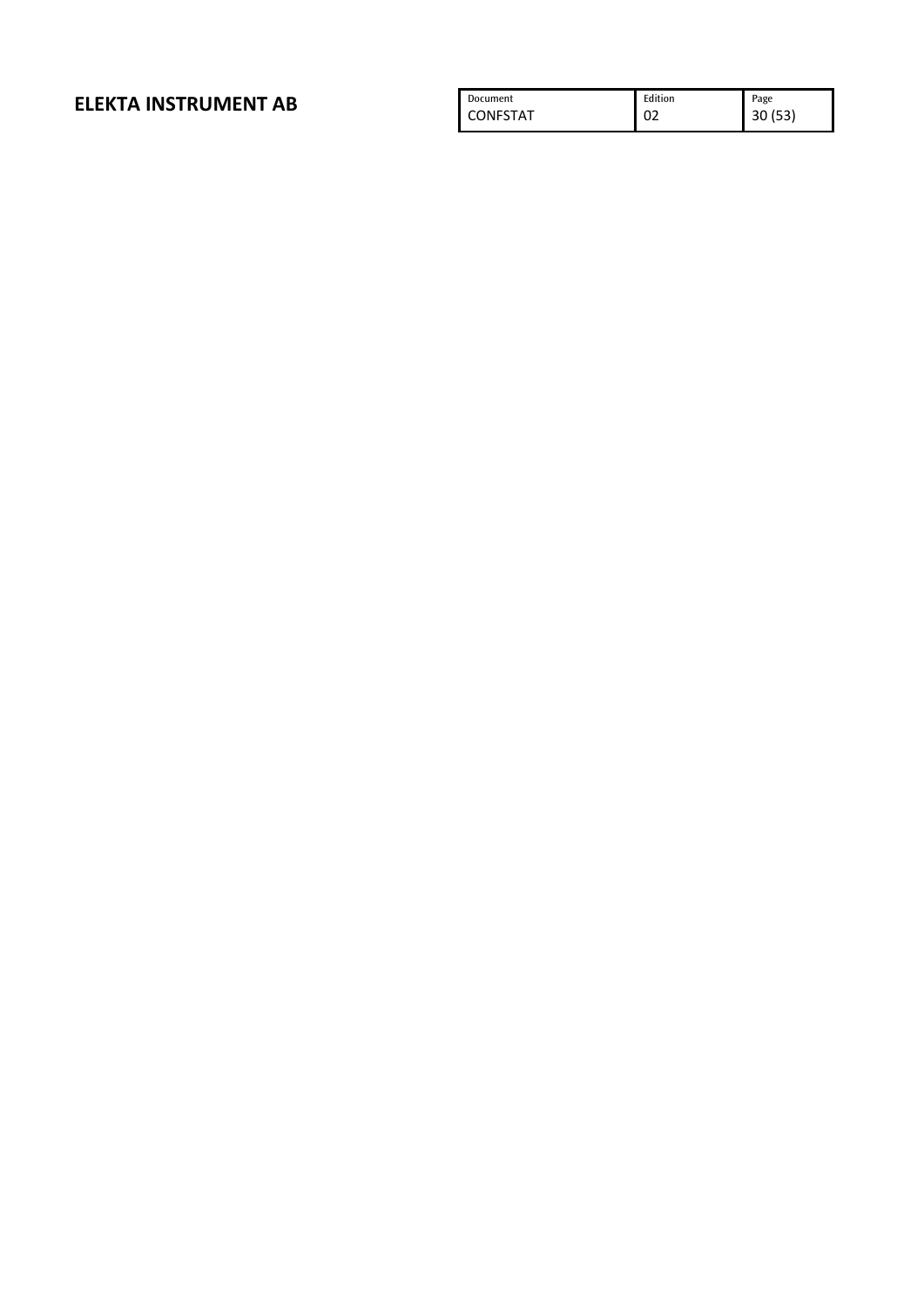| <b>I</b> Document | Edition | Page    |
|-------------------|---------|---------|
| <b>CONFSTAT</b>   | 02      | 31 (53) |

# **6 Configuration**

# **6.1 Elekta Storage Server**

The Application Entity Title for the Storage Server and the port is defined in a configuration file. The default AET (as generated when the application is installed) is ELEKTA\_STORAGE and the port is 104. This configuration is intended to be performed by Elekta service engineers only.

# **6.2 Leksell GammaPlan®**

The AET of Leksell GammaPlan $\degree$  can be configured in the user interface. Leksell GammaPlan $\degree$ listens to port 50 001. The IP-address is configured when installing the Leksell GammaPlan<sup>®</sup> workstation. The AET, IP-address and port of the remote Storage and Query/Retrieve SCP can be configured in the user interface. The maximum PDU size for Leksell GammaPlan® is configurable from a minimum of 4 Kbytes. There is no upper limit. It is limited by the available system resources. The default value is 64 Kbytes.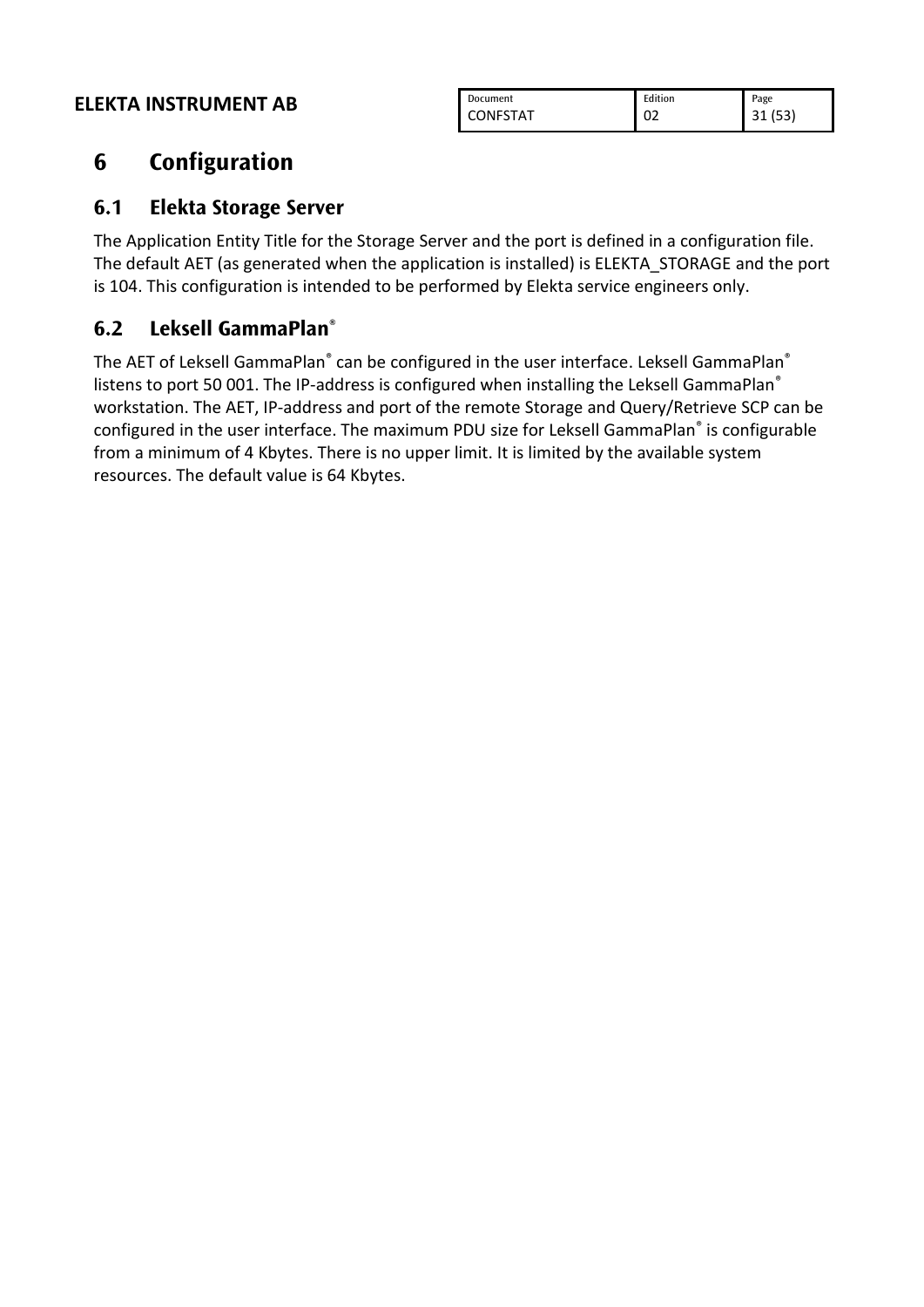| <b>I</b> Document | Edition | Page   |
|-------------------|---------|--------|
| <b>CONFSTAT</b>   | 02      | 32(53) |

# **7 Support of Extended Character Sets**

Leksell GammaPlan® supports the following character sets in addition to the default when handling DICOM objects:

- ISO\_IR 100
- ISO\_IR 101
- ISO\_IR 109
- ISO\_IR 110
- ISO\_IR 144
- ISO\_IR 127
- ISO\_IR 126
- ISO\_IR 138
- ISO\_IR 148
- ISO\_IR 192

Code extension techniques are currently not supported.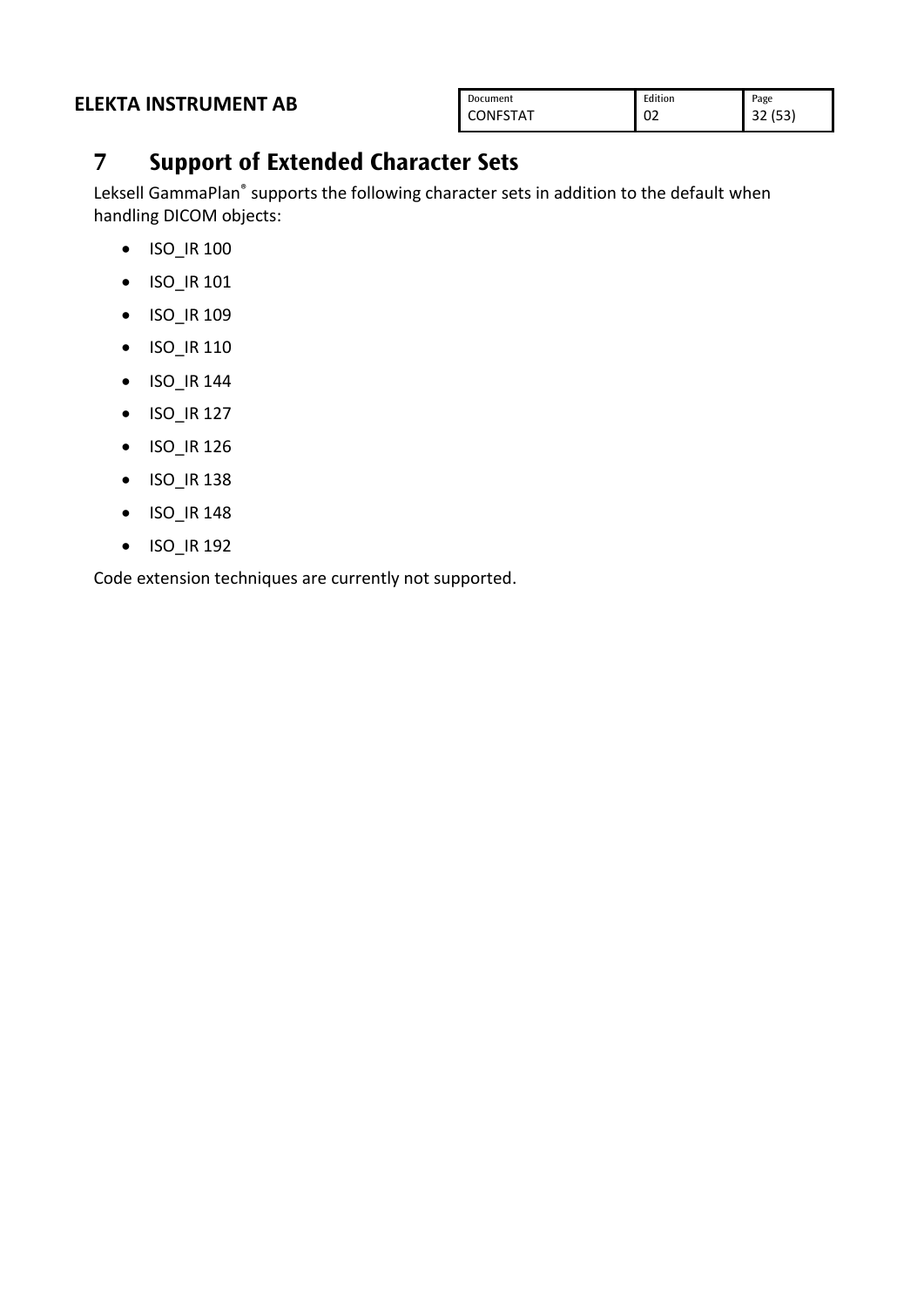| Document        | Edition | Page   |
|-----------------|---------|--------|
| <b>CONFSTAT</b> |         | 33(53) |

# **DICOM Image Attributes handled by Leksell GammaPlan®**

The tables below list the DICOM attributes handled by Leksell GammaPlan® when handling DICOM image objects.

| <b>Name</b>                      | TAG          | <b>Usage/Comment</b>                               |
|----------------------------------|--------------|----------------------------------------------------|
| <b>Patient Name</b>              | (0010, 0010) | Identification                                     |
| Patient ID                       | (0010, 0020) | Identification                                     |
| <b>Study Date</b>                | (0008, 0020) | Identification                                     |
| <b>Study Time</b>                | (0008, 0030) | Identification                                     |
| <b>Instance Number</b>           | (0020, 0013) | User information                                   |
| <b>Patient Orientation</b>       | (0020, 0020) | 3D reconstruction                                  |
| Modality                         | (0008, 0060) | Identification/Validation <sup>6</sup>             |
| <b>Image Orientation Patient</b> | (0020, 0037) | 3D reconstruction                                  |
| <b>Bits Allocated</b>            | (0028, 0100) | Pixel data interpretation and display <sup>7</sup> |
| <b>Bits stored</b>               | (0028, 0101) | Pixel data interpretation and display              |
| Samples per pixel                | (0028,0002)  | Pixel data interpretation and display <sup>8</sup> |
| Photometric Interpretation       | (0028,0004)  | Pixel data interpretation <sup>9</sup>             |
| High Bit                         | (0028, 0102) | Pixel data interpretation and display              |
| <b>Pixel Representation</b>      | (0028, 0103) | Pixel data interpretation and display              |
| Columns                          | (0028, 0011) | Pixel data interpretation and display              |
| Rows                             | (0028, 0010) | Pixel data interpretation and display              |
| Pixel Data                       | (7FE0,0010)  | Pixel data interpretation and display              |
| Pixel Data Group Length          | (7FE0,0000)  | Must match length of Pixel Data<br>attribute       |
| Transfer Syntax UID              | (0002, 0010) | Criteria to perform byte swapping                  |

<sup>6</sup> The accepted values for "modality" are: CT, MR, XA, PT, RTSTRUCT, OT and DS. Note DS is a retired enumerated value for modality since the introduction of XA, but it can still be found in some image headers.

<sup>7</sup> Only 8 and 16 bit are supported.

<sup>8</sup> Only 1 sample per pixel is supported.

<sup>9</sup> Only MONOCHROME1 and MONOCHROME2 are supported.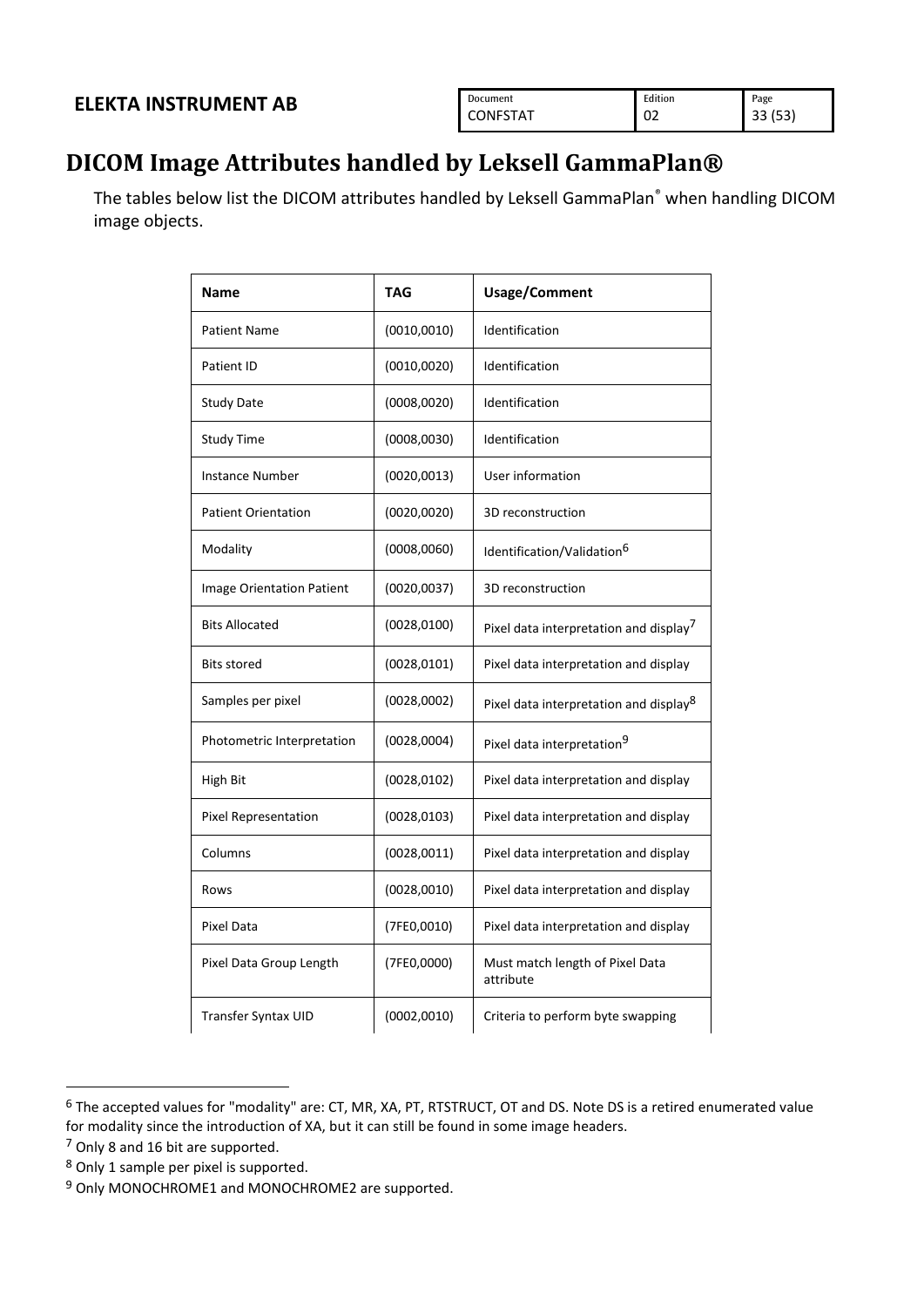<span id="page-33-1"></span><span id="page-33-0"></span>

| Document | Edition | Page    |
|----------|---------|---------|
| CONFSTAT |         | 34 (53) |

| Pixel spacing                 | (0028,0030)  | 3D reconstruction <sup>10</sup>                                                                              |
|-------------------------------|--------------|--------------------------------------------------------------------------------------------------------------|
| Pixel Aspect Ratio            | (0028, 0034) | Pixel data interpretation and<br>display <sup>10</sup>                                                       |
| Series Number                 | (0020, 0011) | Separation of a stack in several series                                                                      |
| <b>Instance Number</b>        | (0020, 0013) | User information                                                                                             |
| Slice Location                | (0020, 1041) | Separation of a stack in several series                                                                      |
| Study Instance UID            | (0020,000D)  | Separation of a stack in several series                                                                      |
| <b>Image Position Patient</b> | (0020, 0032) | 3D reconstruction                                                                                            |
| <b>Slice Thickness</b>        | (0018,0050)  | 3D reconstruction/validation <sup>11</sup>                                                                   |
| Spacing between Slices        | (0018,0088)  | 3D reconstruction/validation <sup>11</sup>                                                                   |
| CT rescale slope              | (0028, 1053) | Pixel data interpretation and display                                                                        |
| CT rescale intercept          | (0028, 1052) | Pixel data interpretation and display                                                                        |
| KVP                           | (0020, 0012) | Used during electron density<br>calculations.                                                                |
| <b>Pixel Padding Value</b>    | (0028, 0120) | Pixel data interpretation and display                                                                        |
| <b>Window Center</b>          | (0028, 1050) | Pixel data interpretation and display                                                                        |
| Window Width                  | (0028, 1051) | Pixel data interpretation and display                                                                        |
| Manufacturer                  | (0008, 0070) | Used during electron density<br>calculations.                                                                |
| Manufacturer's Model<br>Name  | (0008, 1090) | Used during electron density<br>calculations.                                                                |
| <b>Station Name</b>           | (0008, 1010) | Used during electron density<br>calculations.                                                                |
| Frame of Reference            | (0020, 0052) | Reference to other DICOM objects                                                                             |
| Series Instance UID           | (0020,000E)  | Separation of a stack in several series                                                                      |
| <b>SOP Instance UID</b>       | (0008, 0018) | Image object identification                                                                                  |
| Specific Character Set        | (0008,0005)  | The exported DICOM RT objects will<br>have the same Specific Character Set<br>as the referring DICOM images. |

<sup>10</sup> Only square pixels are supported. For tomographical images, a small ratio deviation (below 1 %) of row and column spacing is allowed.

<sup>11</sup> For a valid 3D reconstruction, it is required that "slice thickness" and "spacing between slices" do not differ more than an application-configured tolerance.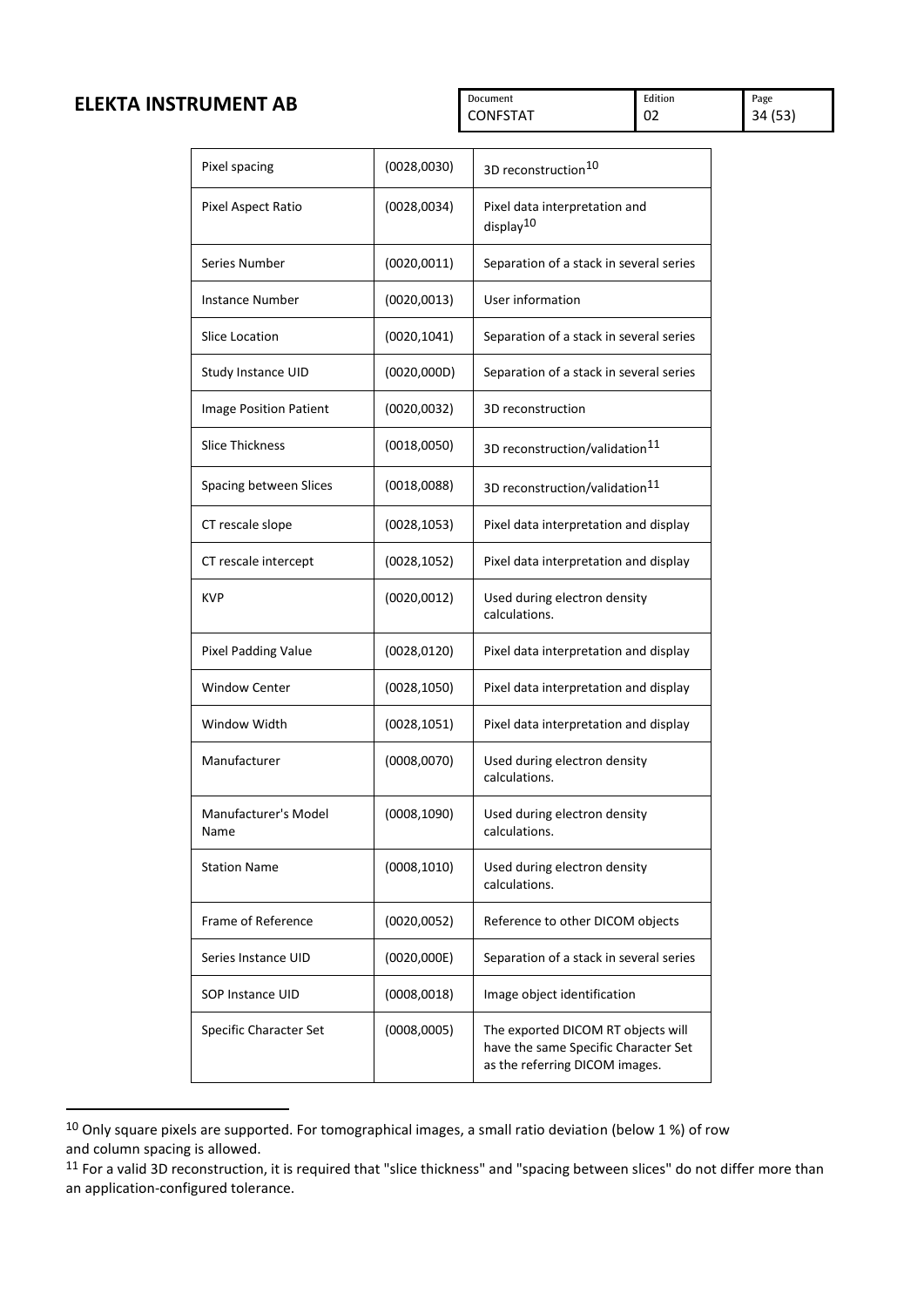| <b>ELEKTA INSTRUMENT AB</b> | Document | Edition | Page                                |
|-----------------------------|----------|---------|-------------------------------------|
|                             | CONFSTAT | -02     | $1 - 2$<br>$\sim$ $\sim$<br>53<br>ັ |

| SOP Class UID    | (0008, 0016) | Used to determine if the application<br>support this DICOM object. |
|------------------|--------------|--------------------------------------------------------------------|
| Series Type      | (0054, 1000) | For rejection of dynamic PET studies.                              |
| Number Of Frames | (0028,0008)  | For rejection of multi frame angio<br>studies.                     |

*Table* 15*: Image DICOM Attributes handled by Leksell GammaPlan®.*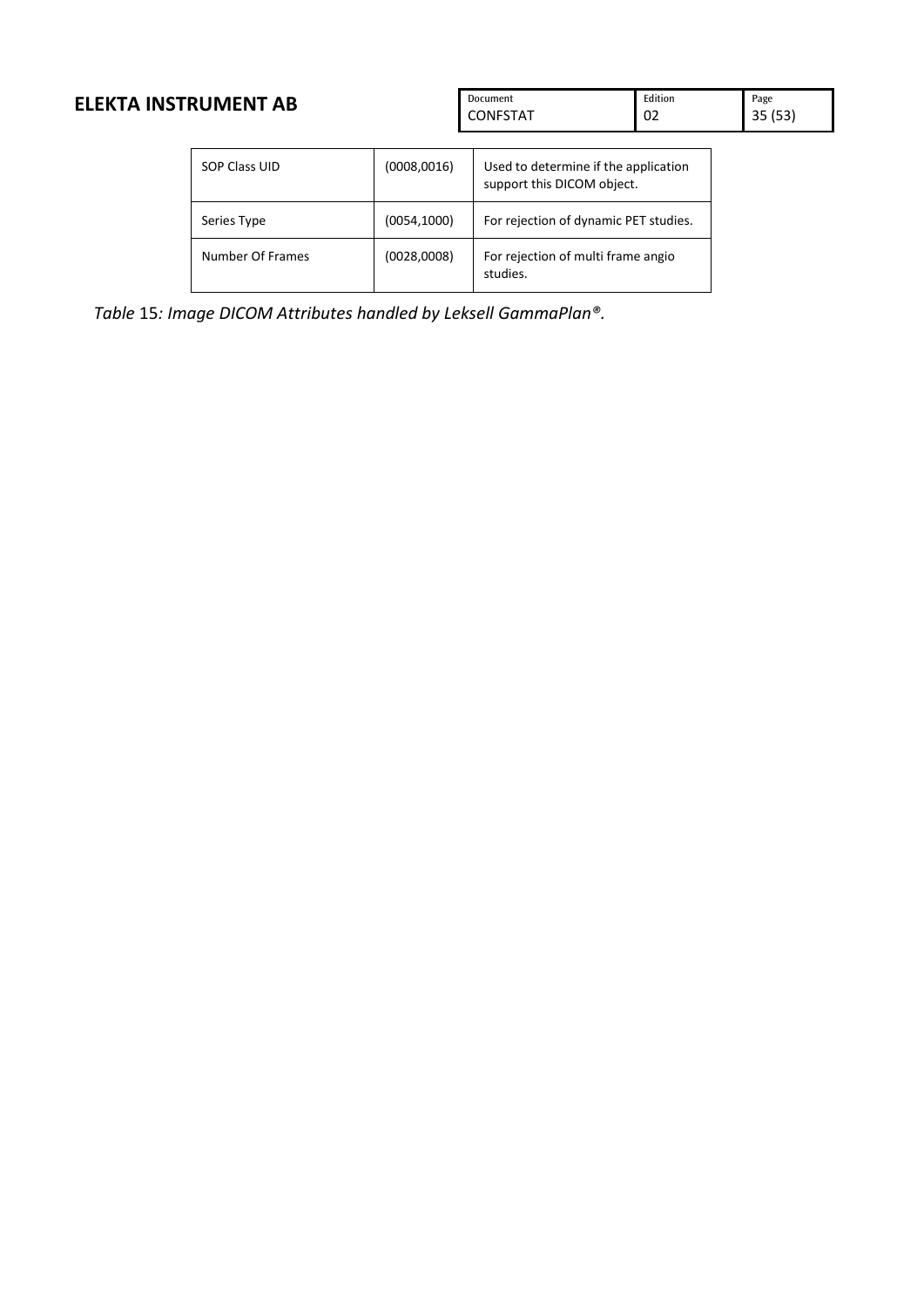| Document        | Edition | Page   |
|-----------------|---------|--------|
| <b>CONFSTAT</b> |         | 36(53) |

# **DICOM RT Attributes exported by Leksell GammaPlan®**

| <b>GENERAL IMAGE MODULE ATTRIBUTES</b>            |                                      |                |                                                                                                  |  |
|---------------------------------------------------|--------------------------------------|----------------|--------------------------------------------------------------------------------------------------|--|
| <b>Attribute Name</b>                             | Tag                                  | <b>Type</b>    | Value                                                                                            |  |
| <b>Instance Number</b>                            | (0020, 0013)                         | $\overline{2}$ | <null></null>                                                                                    |  |
| Image Type                                        | (0008,0008)                          | 3              | DERIVED\SECONDARY\DOSE                                                                           |  |
|                                                   | <b>IMAGE PLANE MODULE ATTRIBUTES</b> |                |                                                                                                  |  |
| <b>Attribute Name</b>                             | Tag                                  | <b>Type</b>    | Value                                                                                            |  |
| <b>Pixel Spacing</b>                              | (0028, 0030)                         | 1              | <value -="" data="" depending="" grid="" on="" size=""></value>                                  |  |
| Image Orientation<br>(Patient)                    | (0020, 0037)                         | 1              | <value data="" depending="" on=""></value>                                                       |  |
| <b>Image Position</b><br>(Patient)                | (0020, 0032)                         | 1              | <value data="" depending="" on=""></value>                                                       |  |
| <b>Slice Thickness</b>                            | (0018, 0050)                         | $\overline{2}$ | <null></null>                                                                                    |  |
| <b>IMAGE PIXEL MODULE ATTRIBUTES</b>              |                                      |                |                                                                                                  |  |
| <b>Attribute Name</b>                             | Tag                                  | <b>Type</b>    | Value                                                                                            |  |
| Include 'Image<br>Pixel Macro' Table<br>$C.7-11b$ |                                      |                | See IMAGE PIXEL MACRO ATTRIBUTES                                                                 |  |
| <b>IMAGE PIXEL MACRO ATTRIBUTES</b>               |                                      |                |                                                                                                  |  |
| <b>Attribute Name</b>                             | Tag                                  | <b>Type</b>    | Value                                                                                            |  |
| Samples per Pixel                                 | (0028,0002)                          | 1              | 1                                                                                                |  |
| Photometric<br>Interpretation                     | (0028,0004)                          | 1              | MONOCHROME2                                                                                      |  |
| Rows                                              | (0028, 0010)                         | 1              | <value -="" covering<br="" data="" depending="" on="" pixels="">the selected object&gt;</value>  |  |
| Columns                                           | (0028, 0011)                         | $\mathbf{1}$   | <value -="" covering<br="" data="" depending="" on="" pixels="">the selected object &gt;</value> |  |
| <b>Bits Allocated</b>                             | (0028, 0100)                         | $\mathbf{1}$   | 16                                                                                               |  |
| <b>Bits Stored</b>                                | (0028, 0101)                         | $\mathbf{1}$   | 16                                                                                               |  |
| High Bit                                          | (0028, 0102)                         | $\mathbf{1}$   | 15                                                                                               |  |
| Pixel                                             | (0028, 0103)                         | $\mathbf{1}$   | 0                                                                                                |  |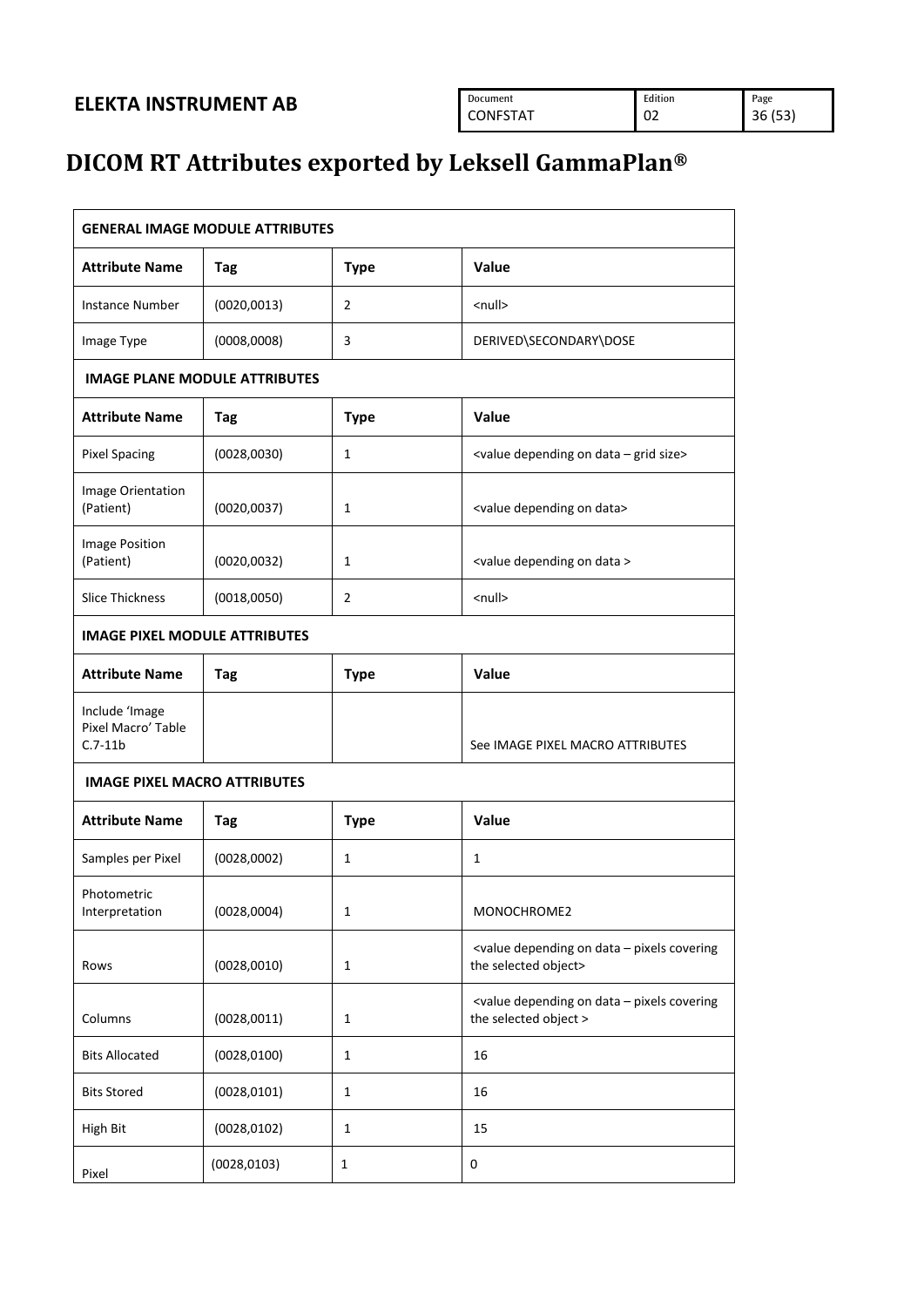| Document        | Edition | Page   |
|-----------------|---------|--------|
| <b>CONFSTAT</b> | 02      | 37(53) |

| (7FE0,0010)                            | 1 <sup>C</sup> | <value -="" data="" depending="" dose="" on="" values=""></value>                               |
|----------------------------------------|----------------|-------------------------------------------------------------------------------------------------|
| <b>MULTI-FRAME MODULE ATTRIBUTES</b>   |                |                                                                                                 |
| <b>Tag</b>                             | <b>Type</b>    | Value                                                                                           |
| (0028,0008)                            | 1              | <value -="" covering<br="" data="" depending="" frames="" on="">the selected object&gt;</value> |
| (0028,0009)                            | $\mathbf{1}$   | (3004,000C)                                                                                     |
| <b>RT DOSE MODULE ATTRIBUTES</b>       |                |                                                                                                 |
| <b>Tag</b>                             | <b>Type</b>    | Value                                                                                           |
| (0028,0002)                            | 1 <sup>C</sup> | 1                                                                                               |
| (0028,0004)                            | 1 <sup>C</sup> | MONOCHROME2                                                                                     |
| (0028, 0100)                           | 1 <sup>C</sup> | 16                                                                                              |
| (0028, 0101)                           | 1 <sup>C</sup> | 16                                                                                              |
| (0028, 0102)                           | 1 <sup>C</sup> | 15                                                                                              |
| (0028, 0103)                           | 1 <sup>C</sup> | $\mathbf 0$                                                                                     |
| (3004,0002)                            | $\mathbf{1}$   | GY                                                                                              |
| (3004,0004)                            | 1              | PHYSICAL                                                                                        |
| (0020, 0013)                           | 3              | <null></null>                                                                                   |
| (3004,000A)                            | 1              | <b>PLAN</b>                                                                                     |
| (300C,0002)                            | 1C             | <one item=""></one>                                                                             |
|                                        |                | <reference object="" plan="" rt="" to=""></reference>                                           |
| (3004,000C)                            | 1C             | <value data="" depending="" on=""></value>                                                      |
| (3004,000E)                            | 1C             | <value data="" depending="" on=""></value>                                                      |
| <b>STRUCTURE SET MODULE ATTRIBUTES</b> |                |                                                                                                 |
| Tag                                    | <b>Type</b>    | Value                                                                                           |
|                                        |                |                                                                                                 |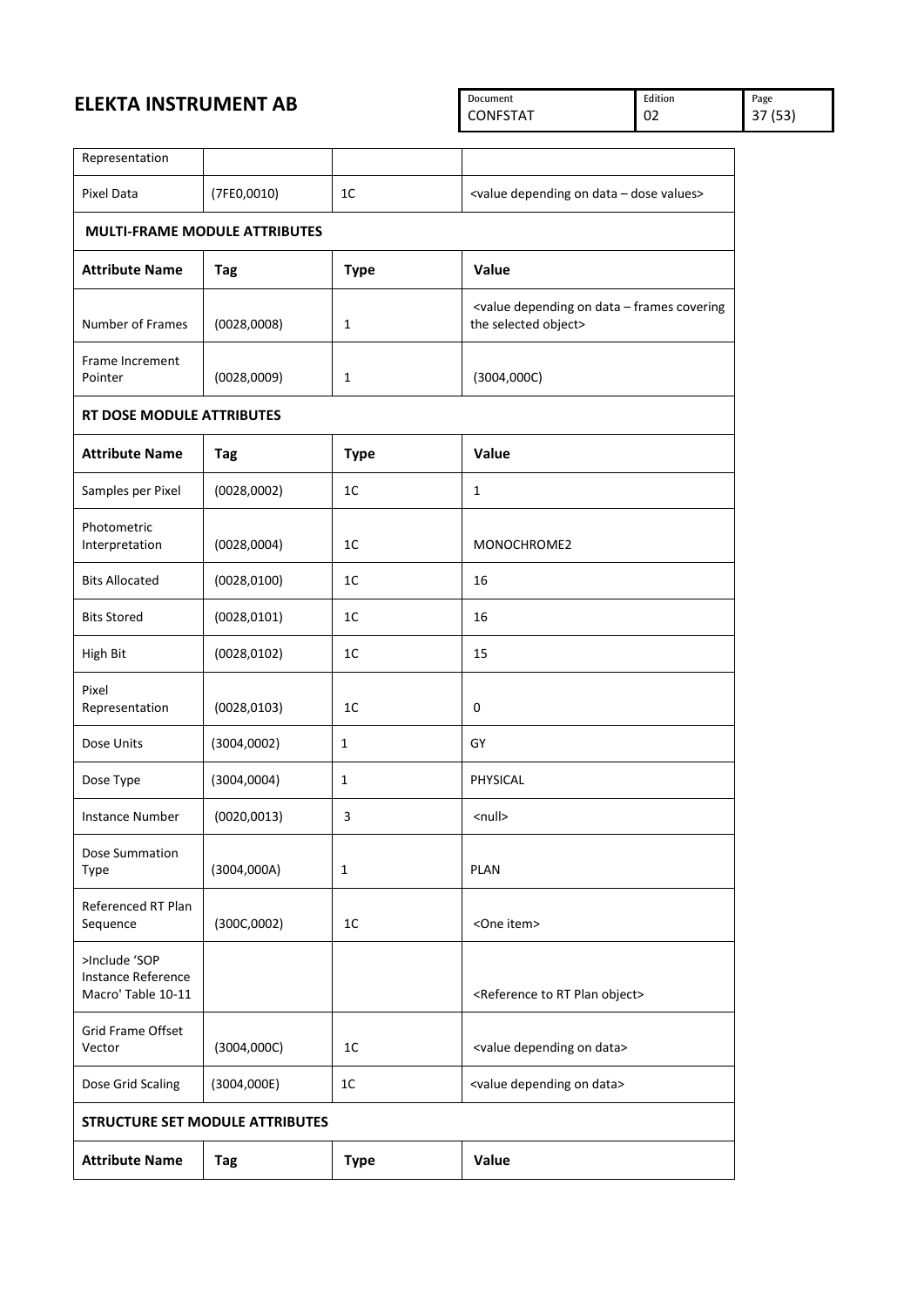| Document        | Edition | Page    |
|-----------------|---------|---------|
| <b>CONFSTAT</b> |         | 38 (53) |

| Structure Set Label                                                         | (3006,0002)  | 1              | ROIs in <image name="" study=""/>                            |  |
|-----------------------------------------------------------------------------|--------------|----------------|--------------------------------------------------------------|--|
| <b>Structure Set Date</b>                                                   | (3006,0008)  | 2              | $\leq$ null $\geq$                                           |  |
| <b>Structure Set Time</b>                                                   | (3006,0009)  | 2              | <null></null>                                                |  |
| <b>Referenced Frame</b><br>of Reference<br>Sequence                         | (3006,0010)  | 3              | <one item=""></one>                                          |  |
| >Frame of<br>Reference UID                                                  | (0020, 0052) | 1              | <frame image="" in="" of="" reference="" study=""/>          |  |
| >RT Referenced<br><b>Study Sequence</b>                                     | (3006,0012)  | 3              | <one item=""></one>                                          |  |
| >>Include 'SOP<br><b>Instance Reference</b><br>Macro' Table 10-11           |              |                | <study image="" instance="" of="" study="" uid=""></study>   |  |
| >>RT Referenced<br>Series Sequence                                          | (3006, 0014) | 1              | <one item=""></one>                                          |  |
| >>>Series Instance<br>UID                                                   | (0020,000E)  | 1              | <series image="" instance="" of="" study="" uid=""></series> |  |
| >>>Contour Image<br>Sequence                                                | (3006,0016)  | 1              | <one image="" in="" item="" per="" study="" the=""></one>    |  |
| >>>>Include 'Image<br><b>SOP Instance</b><br>Reference Macro'<br>Table 10-3 |              |                | <sop image="" instance="" of="" uid=""></sop>                |  |
| <b>Structure Set ROI</b><br>Sequence                                        | (3006,0020)  | 3              | <one item="" per="" volume=""></one>                         |  |
| >ROI Number                                                                 | (3006,0022)  | 1              | <sequence 1="" at="" number="" starting=""></sequence>       |  |
| >Referenced Frame<br>of Reference UID                                       | (3006,0024)  | 1              | <frame of="" reference="" uid=""/>                           |  |
| >ROI Name                                                                   | (3006,0026)  | $\overline{2}$ | <user defined="" name="" volume=""></user>                   |  |
| >ROI Generation<br>Algorithm                                                | (3006,0036)  | $\overline{2}$ | MANUAL                                                       |  |
| <b>ROI CONTOUR MODULE ATTRIBUTES</b>                                        |              |                |                                                              |  |
| <b>Attribute Name</b>                                                       | Tag          | <b>Type</b>    | Value                                                        |  |
| <b>ROI Contour</b><br>Sequence                                              | (3006, 0039) | 1              | <one item="" per="" volume=""></one>                         |  |
| >Referenced ROI<br>Number                                                   | (3006,0084)  | $\mathbf{1}$   | <reference number="" roi="" to=""></reference>               |  |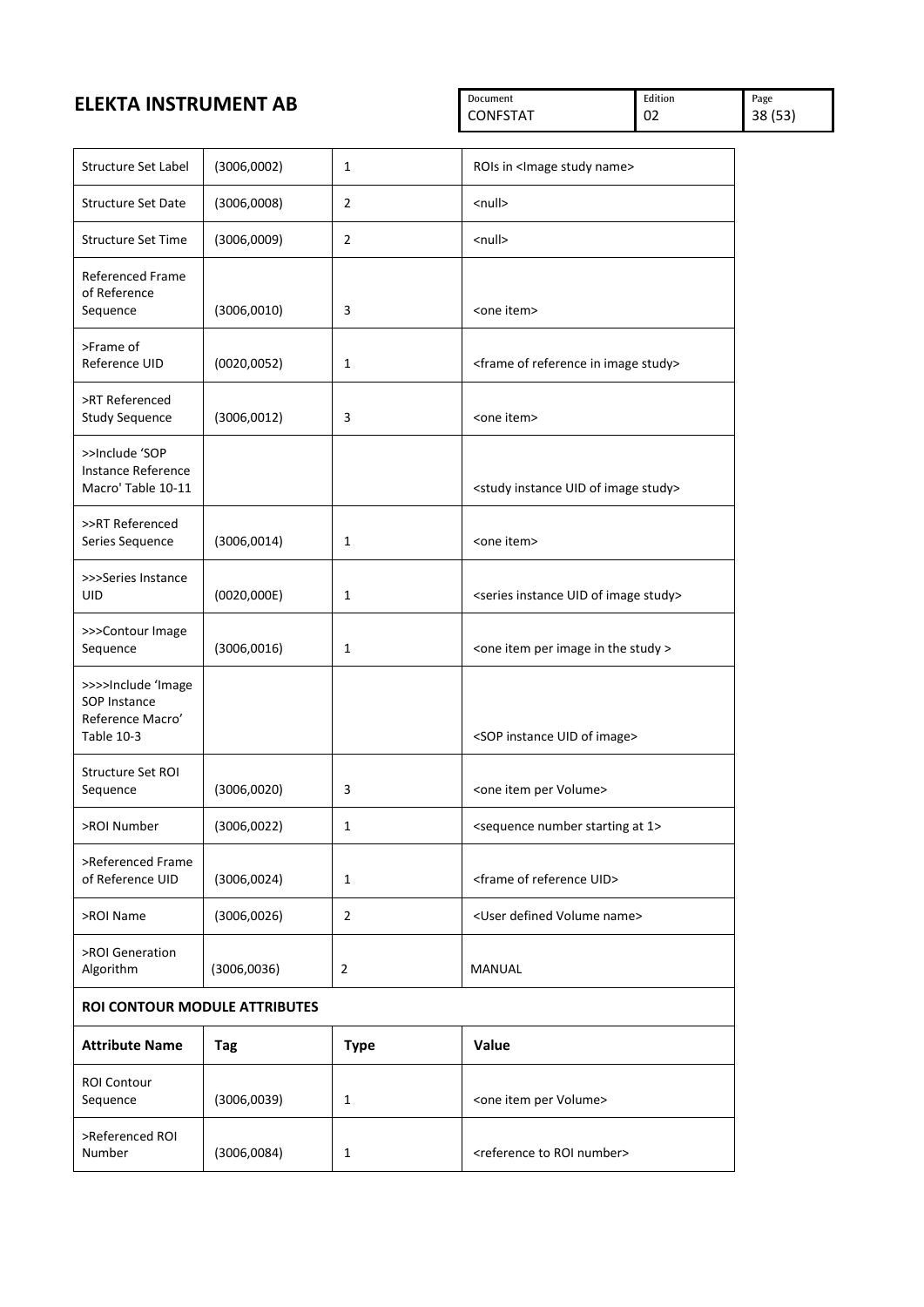| Document        | Edition | Page |
|-----------------|---------|------|
| <b>CONFSTAT</b> |         |      |

| >ROI Display Color                                                  | (3006,002A)                                  | 3              | <user color="" defined="" volume=""></user>                                                                           |
|---------------------------------------------------------------------|----------------------------------------------|----------------|-----------------------------------------------------------------------------------------------------------------------|
| >Contour Sequence                                                   | (3006,0040)                                  | 3              | <one in="" item="" per="" region="" volume=""></one>                                                                  |
| >>Contour Image<br>Sequence                                         | (3006,0016)                                  | 3              | <one item=""></one>                                                                                                   |
| >>>Include 'Image<br>SOP Instance<br>Reference Macro'<br>Table 10-3 |                                              |                | <reference containing="" image="" the<br="" to="">contour&gt;</reference>                                             |
| >>Contour<br>Geometric Type                                         | (3006,0042)                                  | 1              | CLOSED_PLANAR                                                                                                         |
| >>Number of<br><b>Contour Points</b>                                | (3006,0046)                                  | 1              | <number in="" of="" region="" vertices=""></number>                                                                   |
| >>Contour Data                                                      | (3006,0050)                                  | 1              | <vertex coordinates="" dicom="" in="" patient<br="">coordinates&gt;</vertex>                                          |
|                                                                     | <b>RT ROI OBSERVATIONS MODULE ATTRIBUTES</b> |                |                                                                                                                       |
| <b>Attribute Name</b>                                               | Tag                                          | <b>Type</b>    | Value                                                                                                                 |
| RT ROI<br>Observations<br>Sequence                                  | (3006,0080)                                  | 1              | <one item="" per="" volume=""></one>                                                                                  |
| >Observation<br>Number                                              | (3006,0082)                                  | 1              | <lndex 0="" at="" starting=""></lndex>                                                                                |
| >Referenced ROI<br>Number                                           | (3006,0084)                                  | 1              | <reference item="" roi="" to=""></reference>                                                                          |
| >ROI Observation<br>Label                                           | (3006,0085)                                  | 3              | <user defined="" name="" volume=""></user>                                                                            |
| >RT ROI<br>Interpreted Type                                         | (3006,00A4)                                  | $\overline{2}$ | If volume type target: PTV<br>If volume type risk: AVOIDANCE<br>If skull volume: EXTERNAL<br>Otherwise: <null></null> |
| >ROI Interpreter                                                    | (3006,00A6)                                  | 2              | <null></null>                                                                                                         |
|                                                                     | RT GENERAL PLAN MODULE ATTRIBUTES            |                |                                                                                                                       |
| <b>Attribute Name</b>                                               | Tag                                          | <b>Type</b>    | Value                                                                                                                 |
| RT Plan Label                                                       | (300A,0002)                                  | 1              | <user defined="" name="" plan="">1</user>                                                                             |
| RT Plan Name                                                        | (300A,0003)                                  | 3              | <user defined="" name="" plan=""></user>                                                                              |
| RT Plan Description                                                 | (300A,0004)                                  | 3              | <user comment="" defined="" plan=""></user>                                                                           |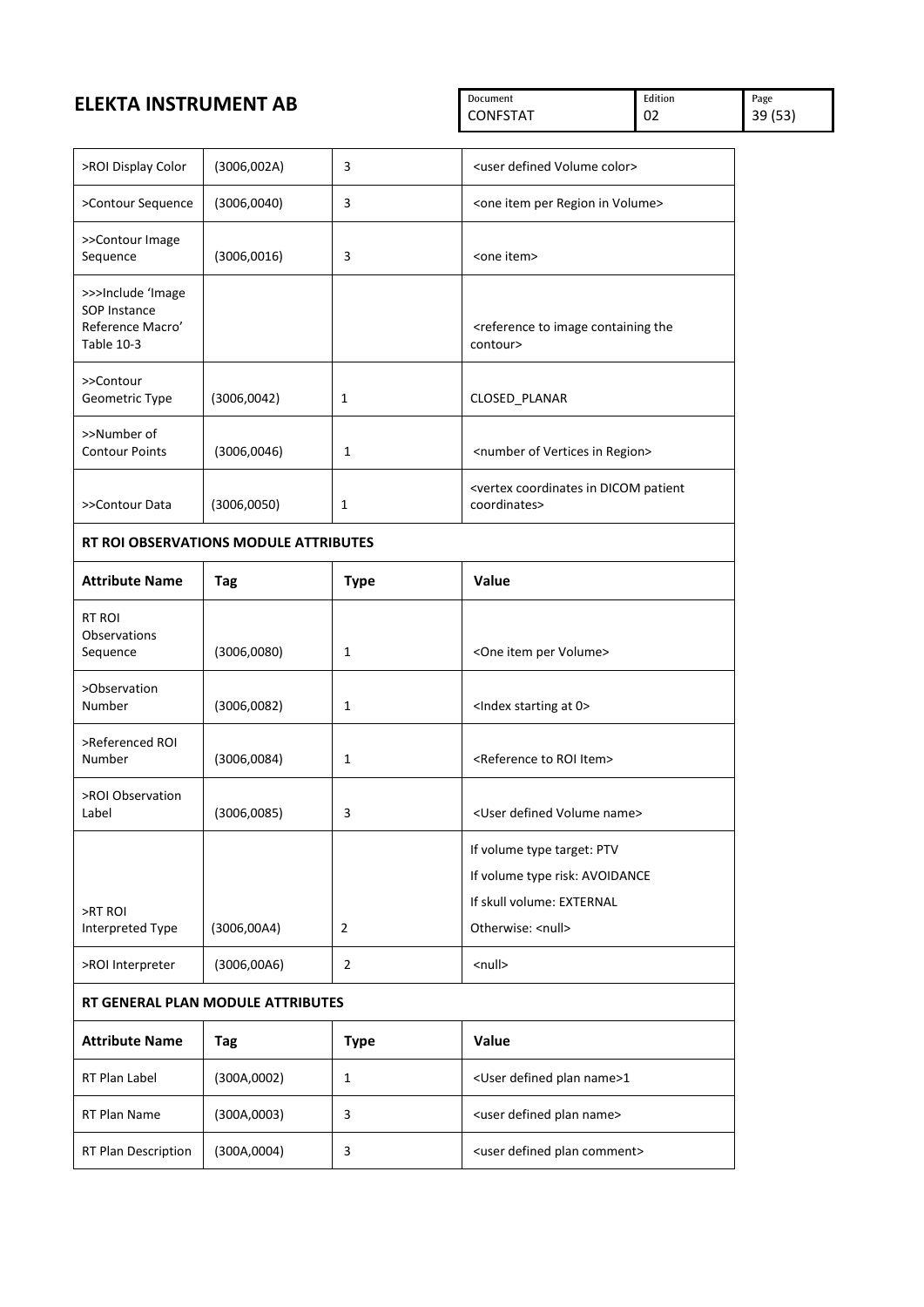| Document   | Edition | Page    |
|------------|---------|---------|
| I CONFSTAT | 02      | 40 (53) |

| RT Plan Date                             | (300A,0006)                               | $\overline{2}$ | <treatment approval="" date="" date,="" of="" plan=""></treatment>                                    |  |
|------------------------------------------|-------------------------------------------|----------------|-------------------------------------------------------------------------------------------------------|--|
| RT Plan Time                             | (300A,0007)                               | $\overline{2}$ | <empty></empty>                                                                                       |  |
| RT Plan Geometry                         | (300A,000C)                               | 1              | <b>PATIENT</b>                                                                                        |  |
| <b>RT PRESCRIPTION MODULE ATTRIBUTES</b> |                                           |                |                                                                                                       |  |
| <b>Attribute Name</b>                    | Tag                                       | <b>Type</b>    | Value                                                                                                 |  |
| Dose Reference<br>Sequence               | (300A, 0010)                              | 3              | <one item="" per="" target=""></one>                                                                  |  |
| >Dose Reference<br>Number                | (300A, 0012)                              | 1              | <number 1="" for<br="" id:="" matching="" target="" the="">target A, 2 for target B etc.&gt;</number> |  |
| >Dose Reference<br>Structure Type        | (300A, 0014)                              | $\mathbf{1}$   | <b>SITE</b>                                                                                           |  |
| >Dose Reference<br>Description           | (300A, 0016)                              | 3              | <user defined="" prefix="" treatment=""><user<br>defined target name&gt;</user<br></user>             |  |
| >Dose Reference<br>Type                  | (300A, 0020)                              | 1              | <b>TARGET</b>                                                                                         |  |
| >Target<br><b>Prescription Dose</b>      | (300A, 0026)                              | 3              | <target [gy]="" dose="" prescription=""></target>                                                     |  |
|                                          | <b>RT PATIENT SETUP MODULE ATTRIBUTES</b> |                |                                                                                                       |  |
| <b>Attribute Name</b>                    | Tag                                       | <b>Type</b>    | Value                                                                                                 |  |
|                                          |                                           |                |                                                                                                       |  |
| <b>Patient Setup</b><br>Sequence         | (300A, 0180)                              | 1              | <one item="" per="" run="" shot=""></one>                                                             |  |
| >Patient Setup<br>Number                 | (300A, 0182)                              | 1              | <sequence 1="" at="" number="" starting=""></sequence>                                                |  |
| >Patient Position                        | (0018, 5100)                              | 1C             | HFS/HFP                                                                                               |  |
| >Fixation Device<br>Sequence             | (300A, 0190)                              | 3              | <zero item="" one="" or=""></zero>                                                                    |  |
| >>Fixation Device<br>Type                | (300A, 0192)                              | $\mathbf{1}$   | HEADFRAME/BITEBLOCK                                                                                   |  |
| >>Fixation Device<br>Label               | (300A, 0194)                              | 2              | <null></null>                                                                                         |  |
| >>Fixation Device<br>Pitch Angle         | (300A, 0199)                              | 3              | <shot angle="" gamma="" run=""></shot>                                                                |  |
| >Setup Technique                         | (300A, 01B0)                              | 3              | <b>ISOCENTRIC</b>                                                                                     |  |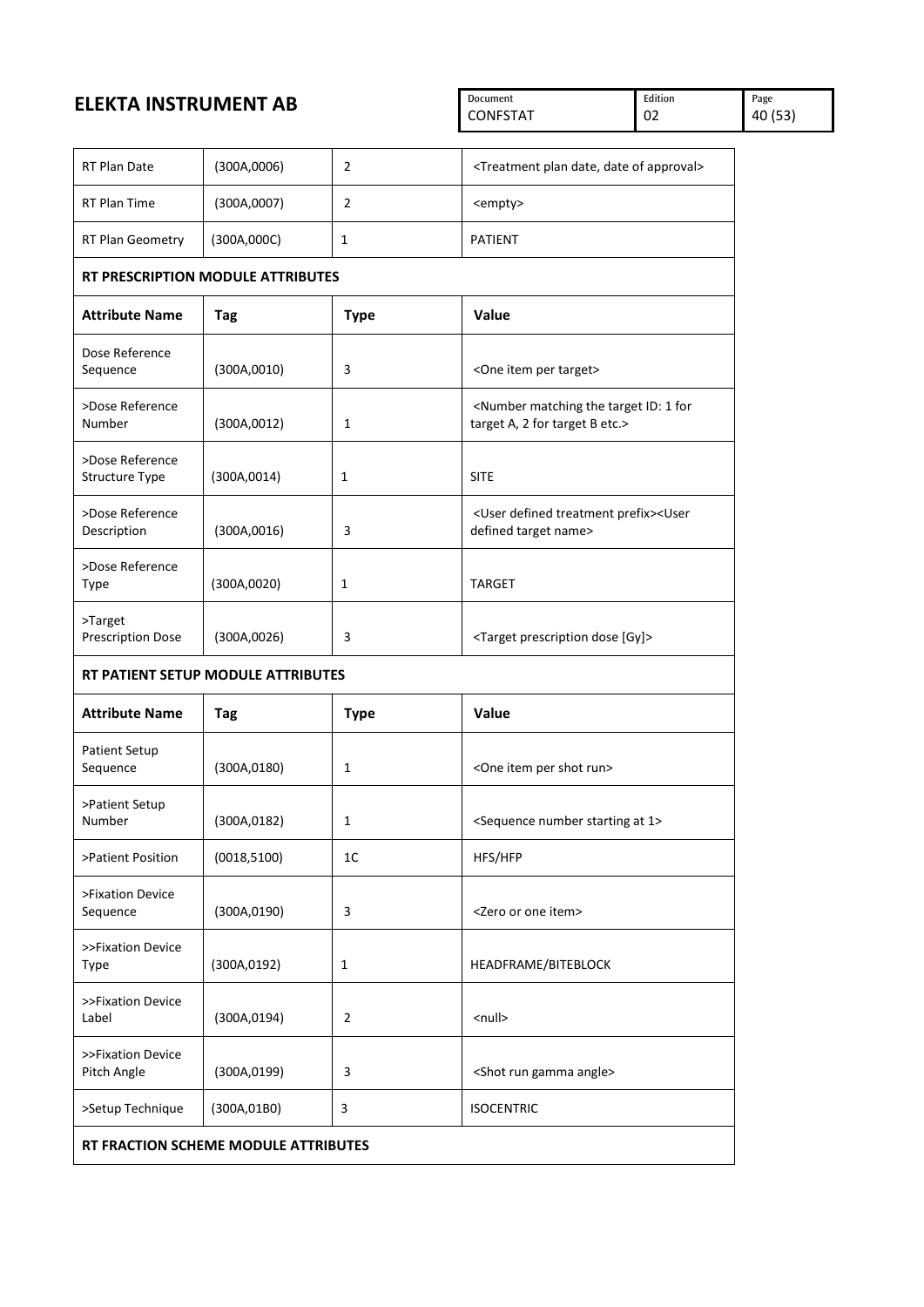| Document        | Edition | Page    |
|-----------------|---------|---------|
| <b>CONFSTAT</b> | 02      | 41 (53) |

| <b>Attribute Name</b>                          | Tag          | <b>Type</b>    | Value                                                                                                                     |
|------------------------------------------------|--------------|----------------|---------------------------------------------------------------------------------------------------------------------------|
| <b>Fraction Group</b><br>Sequence              | (300A, 0070) | 1              | <one item="" per="" target=""></one>                                                                                      |
| >Fraction Group<br>Number                      | (300A, 0071) | 1              | <sequence 1="" at="" number="" starting=""></sequence>                                                                    |
| >Referenced Dose<br>Reference<br>Sequence      | (300C,0050)  | 3              | <one dose="" each="" for="" item="" reference="" target<br="">with the primary target first in the<br/>sequence&gt;</one> |
| >>Referenced Dose<br>Reference Number          | (300C,0051)  | 1              | <reference dose="" number="" reference="" to=""></reference>                                                              |
| >>Target<br><b>Prescription Dose</b>           | (300A, 0026) | 3              | <target [gy]="" dose="" prescription=""></target>                                                                         |
| >Number of<br><b>Fractions Planned</b>         | (300A, 0078) | $\overline{2}$ | <number fractions="" of=""></number>                                                                                      |
| >Number of Beams                               | (300A,0080)  | 1              | <number of="" shots=""></number>                                                                                          |
| >Referenced Beam<br>Sequence                   | (300C,0004)  | 1 <sup>C</sup> | <one item="" per="" shot=""></one>                                                                                        |
| >>Referenced<br><b>Beam Number</b>             | (300C,0006)  | 1              | <reference beam="" number="" to=""></reference>                                                                           |
| >>Beam Dose<br><b>Specification Point</b>      | (300A,0082)  | 3              | <dose in<br="" of="" point="" reference="" target="" the="">DICOM patient coodinates &gt;</dose>                          |
| >>Beam Dose                                    | (300A,0084)  | 3              | <dose [gy]="" by="" delivered="" in="" shot="" the="" the<br=""><b>Beam Dose Specification Point&gt;</b></dose>           |
| >>Beam Meterset                                | (300A,0086)  | 3              | <shot time=""></shot>                                                                                                     |
| >Number of Brachy<br><b>Application Setups</b> | (300A,00AO)  | 1              | 0                                                                                                                         |
| <b>RT BEAMS MODULE ATTRIBUTES</b>              |              |                |                                                                                                                           |
| <b>Attribute Name</b>                          | Tag          | <b>Type</b>    | Value                                                                                                                     |
| Beam Sequence                                  | (300A,00B0)  | 1              | <one item="" per="" shot=""></one>                                                                                        |
| >Beam Number                                   | (300A, 00C0) | 1              | <sequence 1="" at="" number="" starting=""></sequence>                                                                    |
| >Beam Name                                     | (300A, 00C2) | 3              | <user defined="" prefix="" treatment=""><shot<br>name/ID&gt;</shot<br></user>                                             |
| >Beam Type                                     | (300A, 00C4) | 1              | <b>STATIC</b>                                                                                                             |
| >Radiation Type                                | (300A, 00C6) | $\overline{2}$ | <b>PHOTON</b>                                                                                                             |
| >Treatment<br>Machine Name                     | (300A,00B2)  | $\overline{2}$ | <user defined="" name="" radiation="" unit=""></user>                                                                     |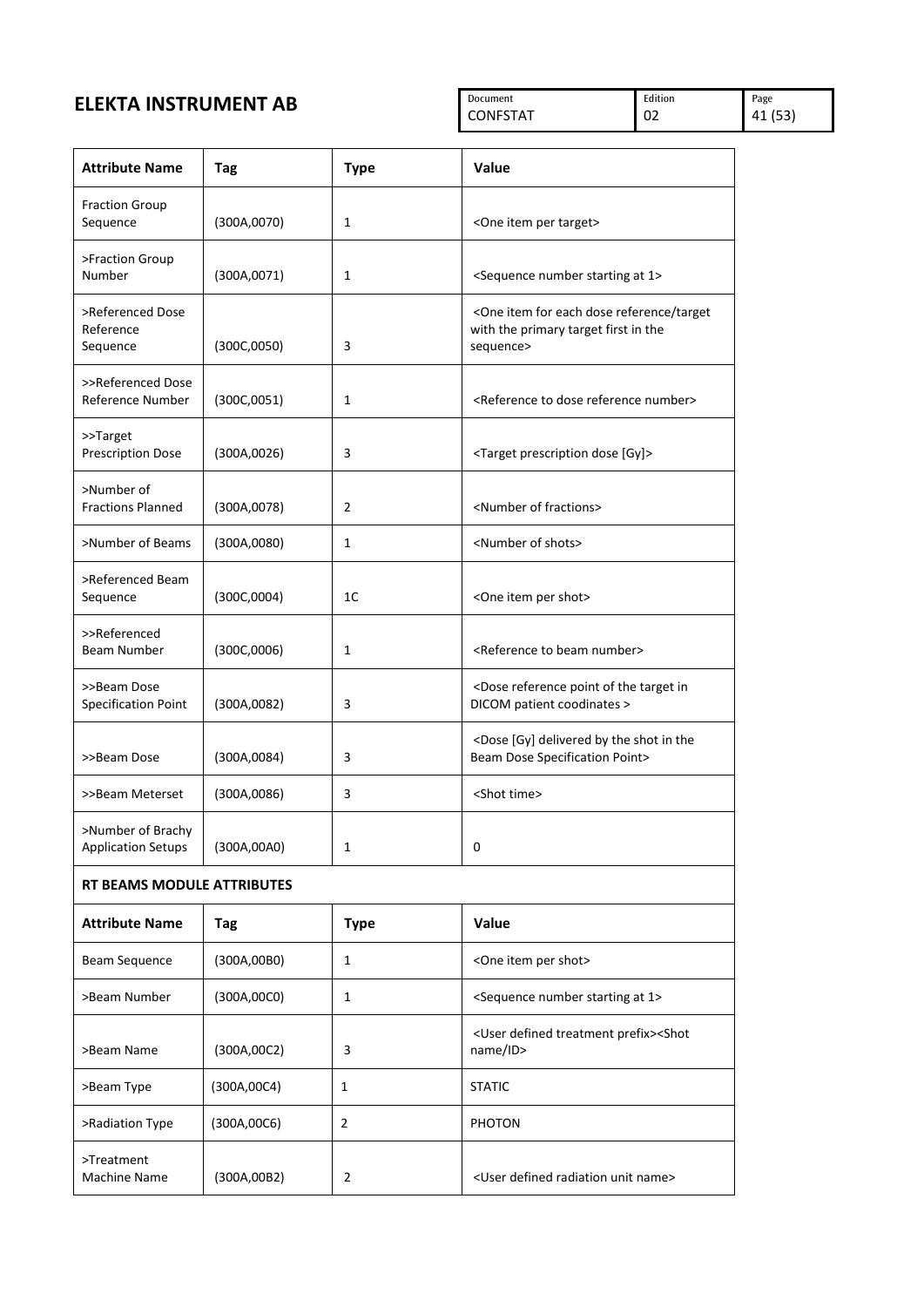| Document        | Edition | Page    |
|-----------------|---------|---------|
| <b>CONFSTAT</b> | -02     | 42 (53) |

| >Institutional<br>Department Name          | (0008, 1040) | 3              | <user clinic="" defined="" name=""></user>                                                                                |
|--------------------------------------------|--------------|----------------|---------------------------------------------------------------------------------------------------------------------------|
| >Primary<br>Dosimeter Unit                 | (300A,00B3)  | 3              | <b>MINUTE</b>                                                                                                             |
| >Beam Limiting<br>Device Sequence          | (300A,00B6)  | 1              | <one item=""></one>                                                                                                       |
| >>RT Beam Limiting<br>Device Type          | (300A,00B8)  | 1              | X                                                                                                                         |
| >>Number of<br>Leaf/Jaw Pairs              | (300A,00BC)  | 1              | 0                                                                                                                         |
| >Referenced<br>Patient Setup<br>Number     | (300C,006A)  | 3              | <reference item="" patient="" setup="" to=""></reference>                                                                 |
| >Treatment<br>Delivery Type                | (300A,00CE)  | 3              | <b>TREATMENT</b>                                                                                                          |
| >Number of<br>Wedges                       | (300A,00D0)  | 1              | 0                                                                                                                         |
| >Number of<br>Compensators                 | (300A,00E0)  | 1              | 0                                                                                                                         |
| >Number of Boli                            | (300A,00ED)  | 1              | 0                                                                                                                         |
| >Number of Blocks                          | (300A,00F0)  | 1              | 0                                                                                                                         |
| >Final Cumulative<br>Meterset Weight       | (300A, 010E) | 1 <sup>C</sup> | <same (2nd)="" as="" control<br="" for="" last="" meterset="">point.&gt;</same>                                           |
| >Number of<br><b>Control Points</b>        | (300A, 0110) | 1              | $\overline{2}$                                                                                                            |
| >Control Point<br>Sequence                 | (300A, 0111) | 1              | <2 items>                                                                                                                 |
| >>Control Point<br>Index                   | (300A, 0112) | 1              | 0/1                                                                                                                       |
| >>Cumulative<br>Meterset Weight            | (300A, 0134) | $\overline{2}$ | 0/ <shot time=""></shot>                                                                                                  |
| >>Referenced Dose<br>Reference<br>Sequence | (300C,0050)  | 3              | <one dose="" each="" for="" item="" reference="" target<br="">with the primary target first in the<br/>sequence&gt;</one> |
| >>>Referenced<br>Dose Reference<br>Number  | (300C,0051)  | 1              | <reference dose="" number="" reference="" to=""></reference>                                                              |
| >>>Cumulative<br>Dose Reference            | (300A, 010C) | $\overline{2}$ | For control point 0: 0<br>For control point 1 if the dose reference                                                       |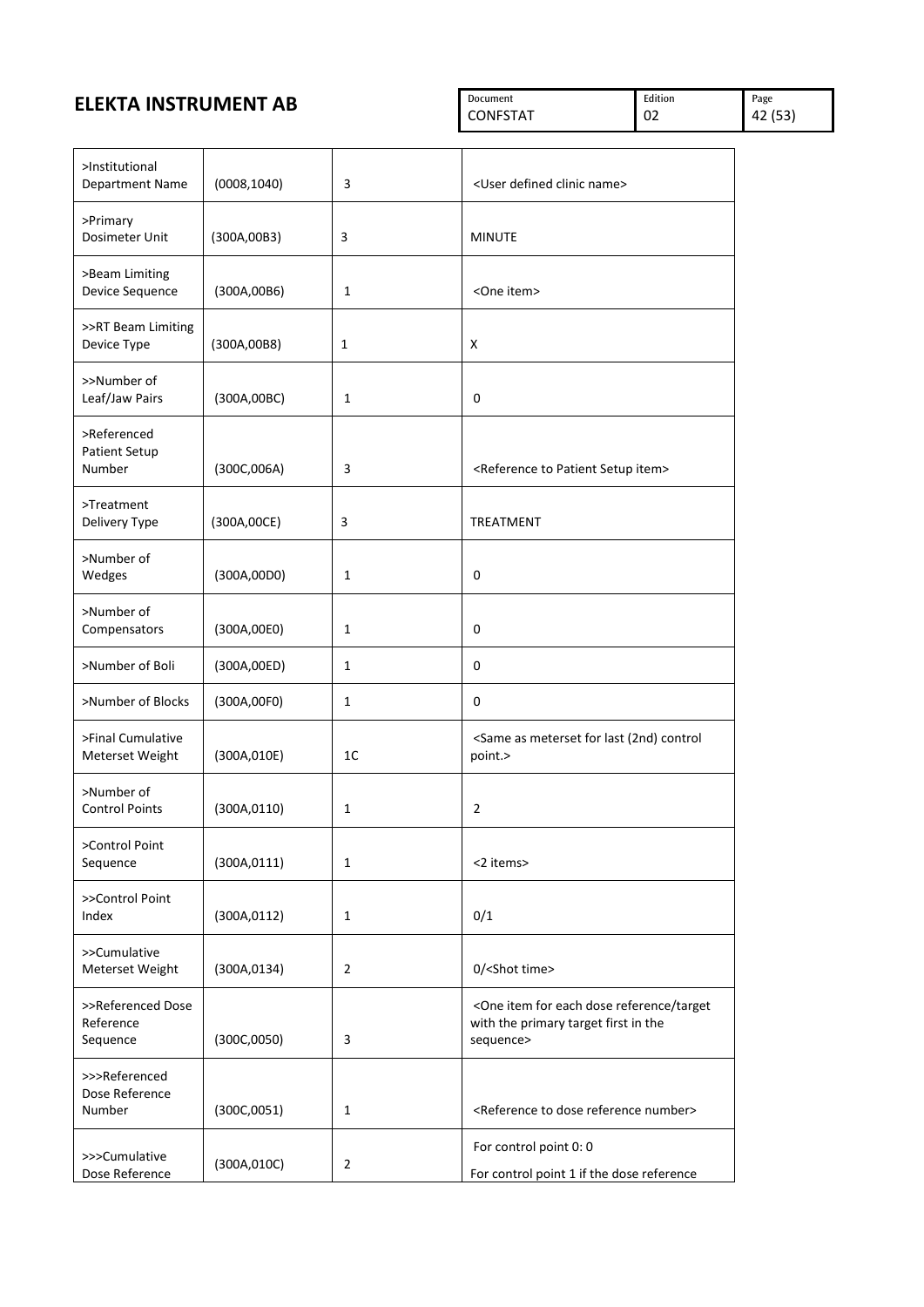| <b>ELEKTA INSTRUMENT AB</b>                            |              | Document<br><b>CONFSTAT</b> | Edition<br>02                                                                                                                                                                                                                                                                                           | Page<br>43 (53) |  |
|--------------------------------------------------------|--------------|-----------------------------|---------------------------------------------------------------------------------------------------------------------------------------------------------------------------------------------------------------------------------------------------------------------------------------------------------|-----------------|--|
| Coefficient                                            |              |                             | represents the target to which the shot<br>belongs: 1<br>For control point 1 if the dose reference<br>represents another target: beam dose to the<br>dose reference point of the referenced<br>target divided by the beam dose to the<br>reference point of the target to which the<br>shot belongs.0/1 |                 |  |
| >>Nominal Beam<br>Energy                               | (300A, 0114) | 3                           | <1.25>                                                                                                                                                                                                                                                                                                  |                 |  |
| >>Dose Rate Set                                        | (300A, 0115) | $\mathsf{3}$                | <shot [gy="" dose="" minutes]<br="" rate="">corresponding to the calculated meterset&gt;</shot>                                                                                                                                                                                                         |                 |  |
| >>Beam Limiting<br><b>Device Position</b><br>Sequence  | (300A, 011A) | 1C                          | <two and="" in="" items.="" one="" the="" x-="" y-<br="">direction&gt;</two>                                                                                                                                                                                                                            |                 |  |
| >>>RT Beam<br><b>Limiting Device</b><br>Type           | (300A,00B8)  | $\mathbf{1}$                | X and Y                                                                                                                                                                                                                                                                                                 |                 |  |
| >>>Leaf/Jaw<br>Positions                               | (300A, 011C) | $\mathbf{1}$                | Hard coded to -10 and 10 for the X- and Y-<br>direction.                                                                                                                                                                                                                                                |                 |  |
| >>Gantry Angle                                         | (300A, 011E) | 1C                          | 0                                                                                                                                                                                                                                                                                                       |                 |  |
| >>Gantry Rotation<br>Direction                         | (300A, 011F) | 1 <sup>C</sup>              | <b>NONE</b>                                                                                                                                                                                                                                                                                             |                 |  |
| >>Beam Limiting<br>Device Angle                        | (300A, 0120) | 1C                          | 0                                                                                                                                                                                                                                                                                                       |                 |  |
| >>Beam Limiting<br><b>Device Rotation</b><br>Direction | (300A, 0121) | $1C$                        | <b>NONE</b>                                                                                                                                                                                                                                                                                             |                 |  |
| >>Patient Support<br><b>Rotation Direction</b>         | (300A, 0123) | 1 <sup>C</sup>              | <b>NONE</b>                                                                                                                                                                                                                                                                                             |                 |  |
| >>Patient Support<br>Angle                             | (300A, 0122) | 1C                          | $\pmb{0}$                                                                                                                                                                                                                                                                                               |                 |  |
| >>Table Top<br><b>Eccentric Angle</b>                  | (300A, 0125) | $1\mathrm{C}$               | $\pmb{0}$                                                                                                                                                                                                                                                                                               |                 |  |
| >>Table Top<br><b>Eccentric Rotation</b><br>Direction  | (300A, 0126) | 1 <sup>C</sup>              | <b>NONE</b>                                                                                                                                                                                                                                                                                             |                 |  |
| >>Table Top Pitch<br>Angle                             | (300A, 0140) | 1C                          | $\pmb{0}$                                                                                                                                                                                                                                                                                               |                 |  |
| >>Table Top Pitch<br><b>Rotation Direction</b>         | (300A, 0142) | 1 <sub>c</sub>              | <b>NONE</b>                                                                                                                                                                                                                                                                                             |                 |  |
| >>Table Top Roll                                       | (300A, 0144) | $1\mathrm{C}$               | $\pmb{0}$                                                                                                                                                                                                                                                                                               |                 |  |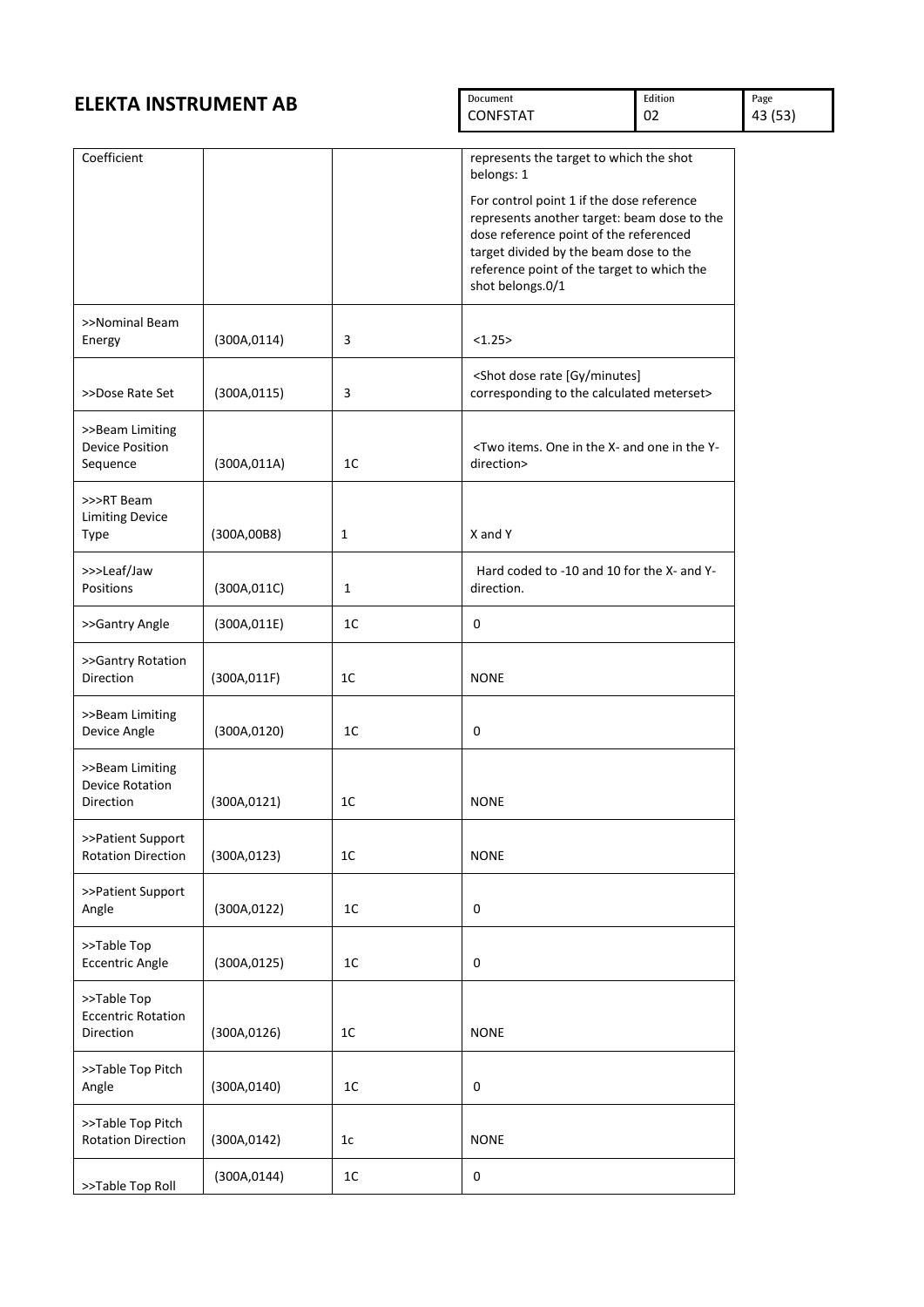| Document        | Edition | Page    |
|-----------------|---------|---------|
| <b>CONFSTAT</b> | רח      | 44 (53) |

| Angle                                         |                                        |                |                                                                                       |
|-----------------------------------------------|----------------------------------------|----------------|---------------------------------------------------------------------------------------|
| >>Table Top Roll<br><b>Rotation Direction</b> | (300A, 0146)                           | 1 <sup>C</sup> | <b>NONE</b>                                                                           |
| >>Table Top<br><b>Vertical Position</b>       | (300A, 0128)                           | 2C             | 0                                                                                     |
| >>Table Top<br>Longitudinal<br>Position       | (300A, 0129)                           | 2C             | 0                                                                                     |
| >>Table Top Lateral<br>Position               | (300A, 012A)                           | 2C             | 0                                                                                     |
| >>Isocenter<br>Position                       | (300A, 012C)                           | 2C             | <shot coodinates<br="" dicom="" in="" patient="" position=""><math>\geq</math></shot> |
| <b>PATIENT MODULE ATTRIBUTES</b>              |                                        |                |                                                                                       |
| <b>Attribute Name</b>                         | Tag                                    | <b>Type</b>    | Value                                                                                 |
| Patient's Name                                | (0010, 0010)                           | 2              | <copied from="" images="" the=""></copied>                                            |
| Patient ID                                    | (0010, 0020)                           | $\overline{2}$ | <copied from="" images="" the=""></copied>                                            |
| Patient's Birth Date                          | (0010, 0030)                           | 2              | <copied from="" images="" the=""></copied>                                            |
| Patient's Sex                                 | (0010, 0040)                           | 2              | <copied from="" images="" the=""></copied>                                            |
|                                               | <b>GENERAL STUDY MODULE ATTRIBUTES</b> |                |                                                                                       |
| <b>Attribute Name</b>                         | Tag                                    | <b>Type</b>    | Value                                                                                 |
| Study Instance UID                            | (0020,000D)                            | 1              | <copied from="" images="" the=""></copied>                                            |
| <b>Study Date</b>                             | (0008, 0020)                           | 2              | <copied from="" images="" the=""></copied>                                            |
| <b>Study Time</b>                             | (0008, 0030)                           | $\overline{2}$ | <copied from="" images="" the=""></copied>                                            |
| Referring<br>Physician's Name                 | (0008, 0090)                           | $\overline{2}$ | <copied from="" images="" the=""></copied>                                            |
| Study ID                                      | (0020, 0010)                           | $\overline{2}$ | <copied from="" images="" the=""></copied>                                            |
| <b>Accession Number</b>                       | (0008, 0050)                           | $\overline{2}$ | <copied from="" images="" the=""></copied>                                            |
| <b>Study Description</b>                      | (0008, 1030)                           | 3              | <copied from="" images="" the=""></copied>                                            |
|                                               | <b>PATIENT STUDY MODULE ATTRIBUTES</b> |                |                                                                                       |
| <b>Attribute Name</b>                         | Tag                                    | <b>Type</b>    | Value                                                                                 |
| Admitting<br>Diagnoses<br>Description         | (0008, 1080)                           | 3              | <diagnosis examination="" for="" string="" the="">6</diagnosis>                       |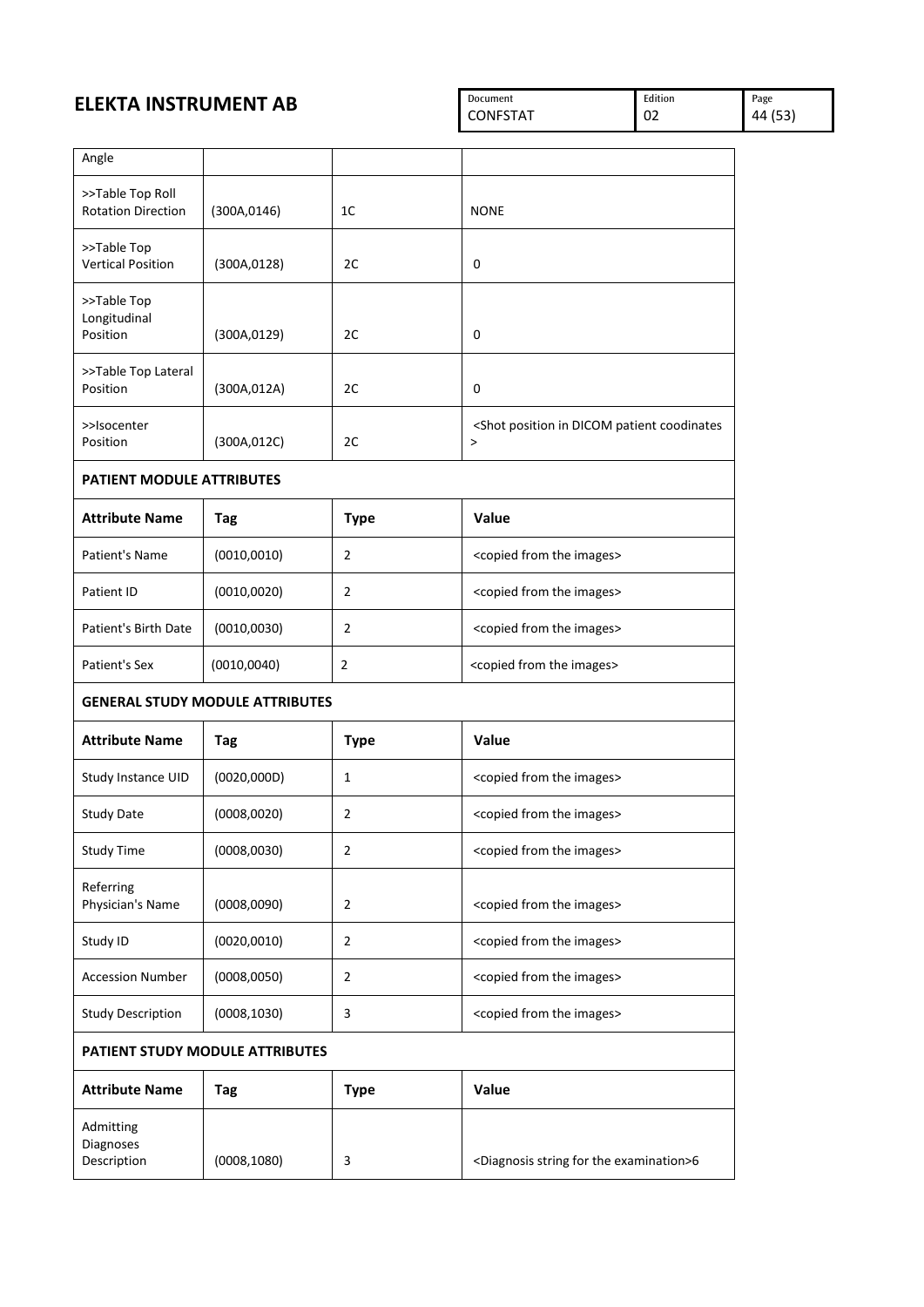| Document        | Edition | Page    |
|-----------------|---------|---------|
| <b>CONFSTAT</b> | רח      | 45 (53) |

| (0008, 1084)                                |                |                                                                                                                      |  |
|---------------------------------------------|----------------|----------------------------------------------------------------------------------------------------------------------|--|
|                                             | 3              | <one diagnosis="" item="" per=""></one>                                                                              |  |
| (0008, 0100)                                | 1              |                                                                                                                      |  |
| (0008, 0102)                                | 1              | ELEKTA GAMMAPLAN                                                                                                     |  |
| (0008, 0103)                                | 1 <sup>C</sup> | 1.0                                                                                                                  |  |
| (0008, 0104)                                | 1              |                                                                                                                      |  |
| <b>RT SERIES MODULE ATTRIBUTES</b>          |                |                                                                                                                      |  |
| Tag                                         | <b>Type</b>    | Value                                                                                                                |  |
| (0008,0060)                                 | 1              | RTDOSE/RTSTRUCT/RTPLAN                                                                                               |  |
| (0020,000E)                                 | 1              | <generated uid=""></generated>                                                                                       |  |
| (0020, 0011)                                | $\overline{2}$ | <null></null>                                                                                                        |  |
| <b>FRAME OF REFERENCE MODULE ATTRIBUTES</b> |                |                                                                                                                      |  |
| Tag                                         | <b>Type</b>    | Value                                                                                                                |  |
| (0020, 0052)                                | 1              | <copied from="" images="" the=""></copied>                                                                           |  |
| (0020, 1040)                                | $\overline{2}$ | <copied from="" images="" the=""></copied>                                                                           |  |
|                                             |                |                                                                                                                      |  |
| Tag                                         | <b>Type</b>    | Value                                                                                                                |  |
| (0008, 0070)                                | 2              | Elekta                                                                                                               |  |
| (0008, 1090)                                | 3              | GammaPlan                                                                                                            |  |
| (0018, 1020)                                | 3              | <gammaplan number="" version=""></gammaplan>                                                                         |  |
| <b>APPROVAL MODULE ATTRIBUTES</b>           |                |                                                                                                                      |  |
| Tag                                         | <b>Type</b>    | Value                                                                                                                |  |
| (300E,0002)                                 | $\mathbf{1}$   | UNAPPROVED/APPROVED/REJECTED                                                                                         |  |
| (300E,0004)                                 | 2C             | If approval status is UNAPPROVED:<br><null><br/>Else:<br/><treatment approval="" date="" plan=""></treatment></null> |  |
|                                             |                | <b>GENERAL EQUIPMENT MODULE ATTRIBUTES</b>                                                                           |  |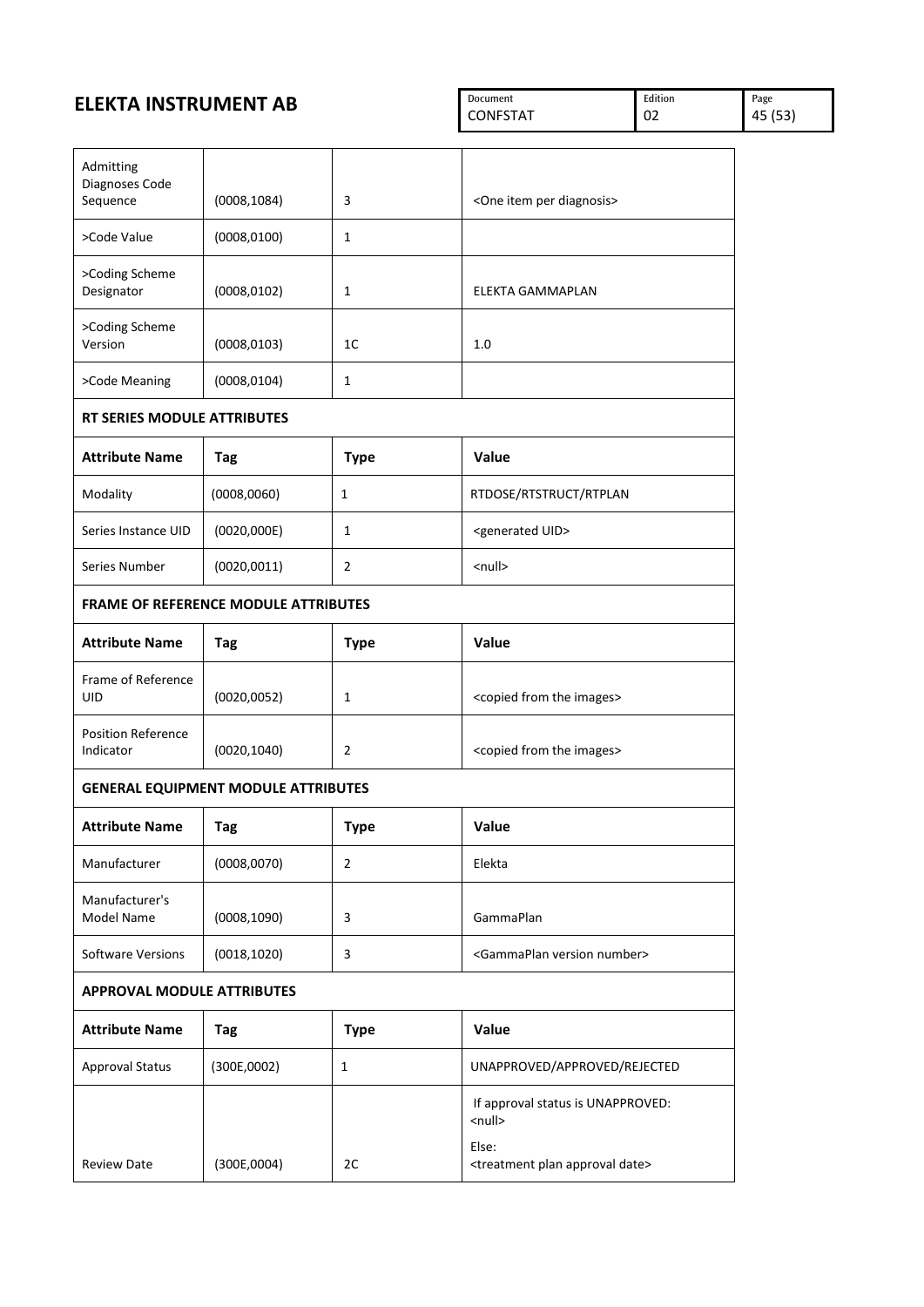| Document | Edition | Page  |
|----------|---------|-------|
| CONFSTAT | n٦      | ור ח' |

|                          |                                     |                | If approval status is UNAPPROVED:<br>$\leq$ null $\geq$ |
|--------------------------|-------------------------------------|----------------|---------------------------------------------------------|
|                          |                                     |                | Else:                                                   |
| <b>Review Time</b>       | (300E, 0005)                        | 2C             | <treatment approval="" plan="" time=""></treatment>     |
|                          |                                     |                | If approval status is UNAPPROVED:<br>$\leq$ null $\geq$ |
|                          |                                     |                | Else:                                                   |
| <b>Reviewer Name</b>     | (300E,0008)                         | 2C             | <username></username>                                   |
|                          | <b>SOP COMMON MODULE ATTRIBUTES</b> |                |                                                         |
| <b>Attribute Name</b>    | Tag                                 | <b>Type</b>    | Value                                                   |
| <b>SOP Class UID</b>     | (0008, 0016)                        | $\mathbf{1}$   | <sop class="" uid=""></sop>                             |
| SOP Instance UID         | (0008, 0018)                        | 1              | <generated uid=""></generated>                          |
| Specific Character       |                                     |                |                                                         |
| Set                      | (0008,0005)                         | 1 <sup>C</sup> | <copied from="" images="" the=""></copied>              |
| <b>Instance Creation</b> |                                     |                |                                                         |
| Date                     | (0008, 0012)                        | 3              | <date creation="" of=""></date>                         |
| <b>Instance Creation</b> |                                     |                |                                                         |
| Time                     | (0008, 0013)                        | 3              | <time creation="" of=""></time>                         |

*Table 16: DICOM RT Attributes exported by Leksell GammaPlan®.*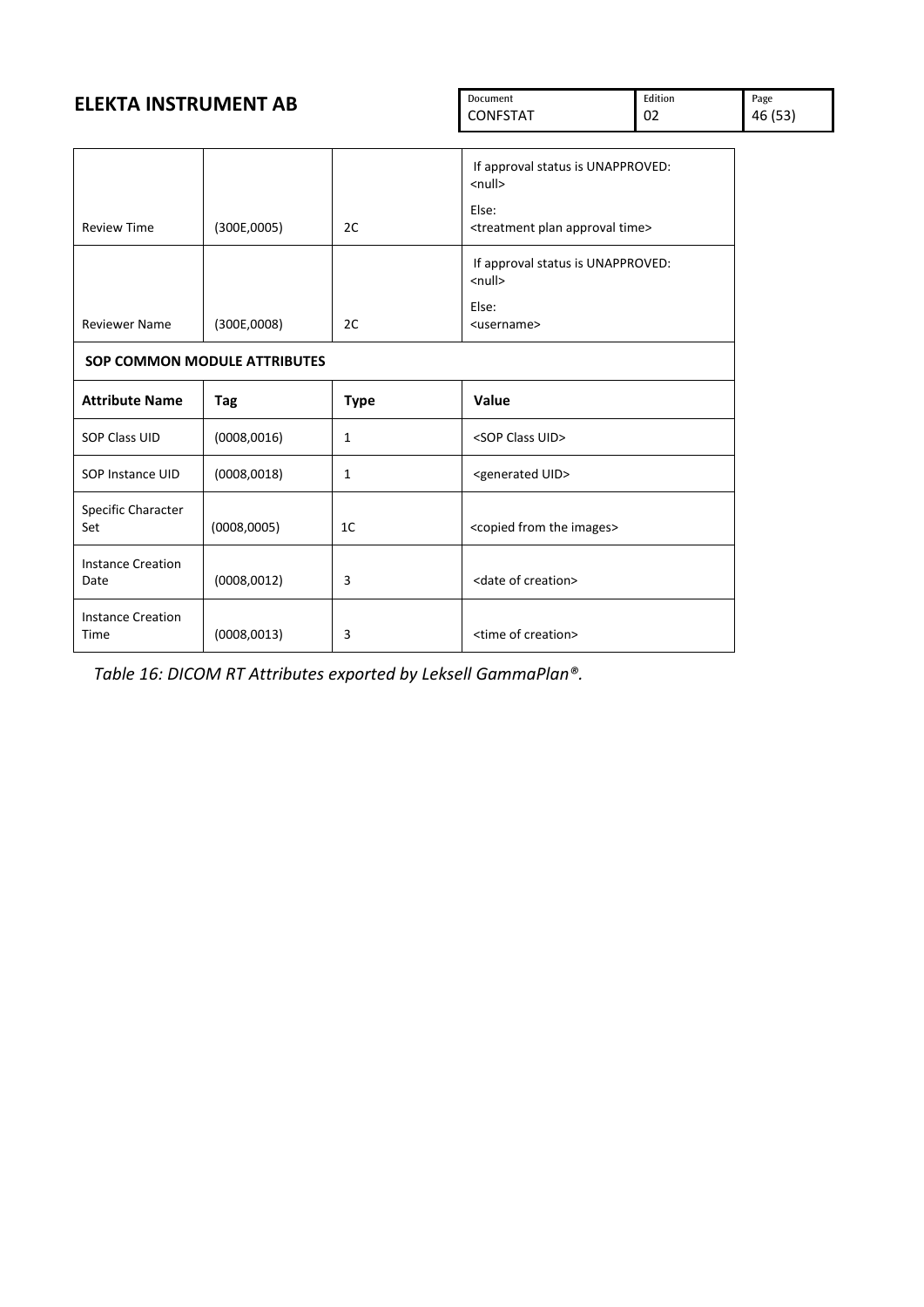| <b>ELEKTA INSTRUMENT AB</b> | Document<br>CONFSTAT | Edition<br>$\sim$<br>υz | Page<br>$-$<br>$1 - 2$<br>ーー |
|-----------------------------|----------------------|-------------------------|------------------------------|
|                             |                      |                         |                              |

# **DICOM attributes set in CBCT images generated by Leksell Gamma Knife®**

#### **Coordinates**

The transformation between the Leksell coordinate system and the DICOM patient coordinate system that the images are expressed in is a mirroring of the y- and z-axis and can be expressed as:

$$
T_{Leksell \to DICOM\, patient} = \begin{bmatrix} 1 & 0 & 0 & 0 \\ 0 & -1 & 0 & 0 \\ 0 & 0 & -1 & 0 \\ 0 & 0 & 0 & 1 \end{bmatrix}
$$

**Attributes**

| <b>Module</b>      | <b>Attribute Name</b>           | Tag          | Value/Comment                                                     |
|--------------------|---------------------------------|--------------|-------------------------------------------------------------------|
| CT Image           | Image Type                      | (0008,0008)  | ORIGINAL\PRIMARY\AXIAL                                            |
| CT Image           | Samples Per Pixel               | (0028,0002)  | $\mathbf{1}$                                                      |
| CT Image           | Photometric Interpretation      | (0028,0004)  | MONOCHROME2                                                       |
| CT Image           | <b>Bits Allocated</b>           | (0028, 0100) | 16                                                                |
| CT Image           | <b>Bits Stored</b>              | (0028, 0101) | 16                                                                |
| CT Image           | High Bit                        | (0028, 0102) | 15                                                                |
| CT Image           | Rescale Intercept               | (0028, 1052) | $-1024$                                                           |
| CT Image           | Rescale Slope                   | (0028, 1053) | $\mathbf{1}$                                                      |
| CT Image           | Kvp                             | (0018, 0060) | According to the selected CBCT pre-set                            |
| CT Image           | <b>Acquisition Number</b>       | (0020, 0012) | <b>NULL</b>                                                       |
| Frame Of Reference | Frame Of Reference Uid          | (0020, 0052) | The SOP Instance UID of the first slice of the scan               |
| Frame Of Reference | Position Reference Indicator    | (0020, 1040) | <b>NULL</b>                                                       |
| General Equipment  | Manufacturer                    | (0008, 0070) | Elekta                                                            |
| General Equipment  | <b>Manufacturers Model Name</b> | (0008, 1090) | <b>LGK Perfexion PLUS</b>                                         |
| General Equipment  | <b>Software Versions</b>        | (0018, 1020) | CS-Software\ <version>\</version>                                 |
|                    |                                 |              | DICOM-Interface\ <version></version>                              |
| General Image      | <b>Instance Number</b>          | (0020, 0013) | The instance number will be 1 for the first image<br>in a series. |
| General Image      | <b>Acquisition Date</b>         | (0008, 0022) | Date the CBCT scan started                                        |
| General Image      | <b>Acquisition Time</b>         | (0008, 0032) | Time the CBCT scan started                                        |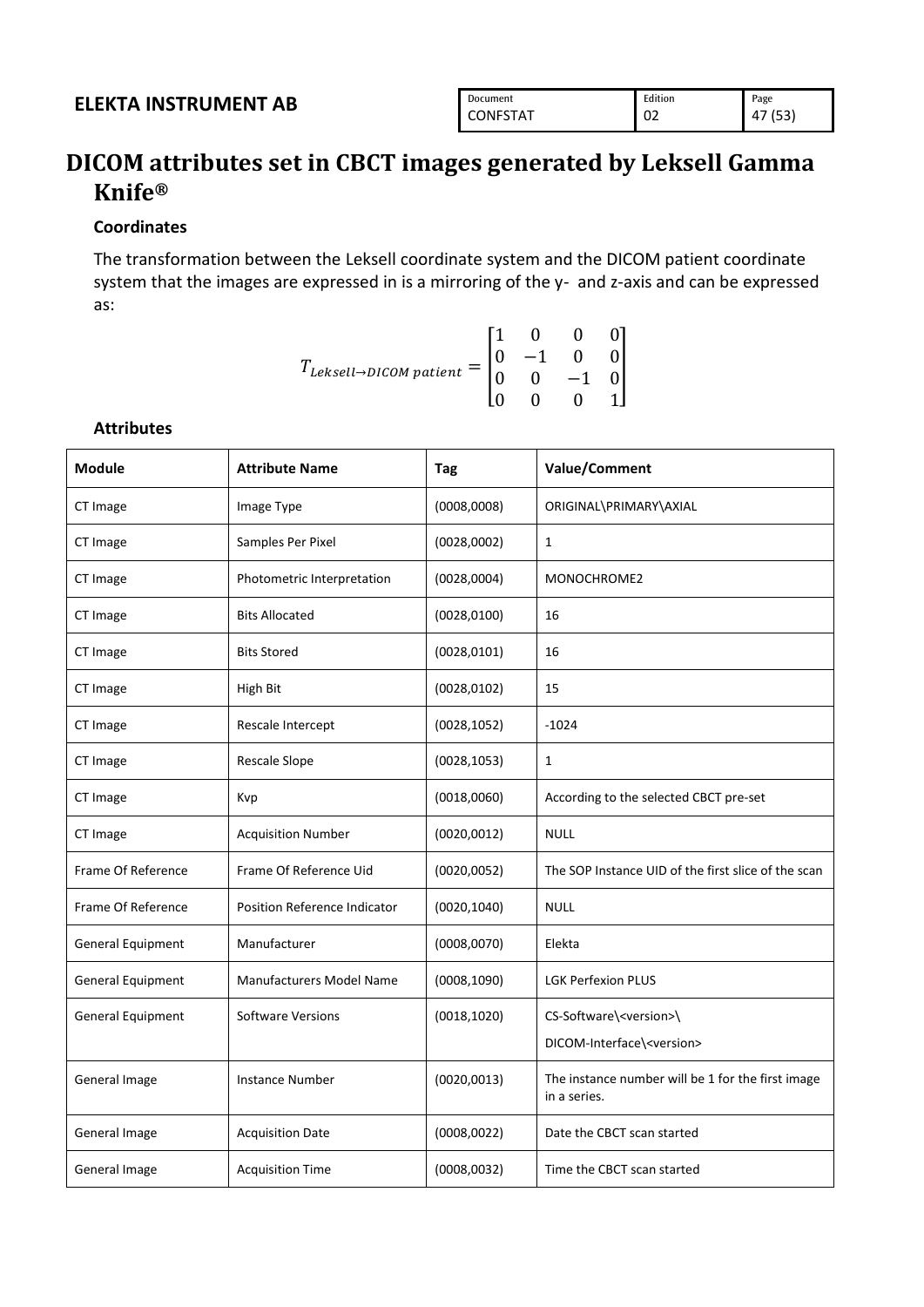| Document | Edition | Page    |
|----------|---------|---------|
| CONFSTAT | 02      | 48 (53) |

| <b>General Series</b> | Modality                   | (0008, 0060) | СT                                       |
|-----------------------|----------------------------|--------------|------------------------------------------|
| <b>General Series</b> | Series Instance Uid        | (0020,000E)  | UID generated by Leksell Gamma Knife®    |
| <b>General Series</b> | Series Number              | (0020, 0011) | 1                                        |
| <b>General Series</b> | Series Date                | (0008, 0021) | Date of creation of the series           |
| <b>General Series</b> | Series Time                | (0008, 0031) | Time of creation of the series           |
| <b>General Series</b> | <b>Body Part Examined</b>  | (0018,0015)  | <b>HEADNECK</b>                          |
| <b>General Series</b> | <b>Patient Position</b>    | (0018, 5100) | <b>HFS</b>                               |
| <b>General Study</b>  | Study Instance UID         | (0020,000D)  | UID generated by Leksell Gamma Knife®    |
| <b>General Study</b>  | <b>Study Date</b>          | (0008, 0020) | Date of creation of the study            |
| <b>General Study</b>  | <b>Study Time</b>          | (0008, 0030) | Time of creation of the study            |
| General Study         | Referring Physicians Name  | (0008,0090)  | <b>NULL</b>                              |
| General Study         | Study Id                   | (0020, 0010) | <b>NULL</b>                              |
| General Study         | <b>Accession Number</b>    | (0008, 0050) | <b>NULL</b>                              |
| <b>Image Pixel</b>    | Pixel Representation       | (0028, 0103) | 1                                        |
| Image Pixel           | Pixel Data                 | (7FE0,0010)  | The pixel data of the image              |
| Image Plane           | <b>Pixel Spacing</b>       | (0028,0030)  | The pixel spacing of the image           |
| Image Plane           | Image Orientation Patient  | (0020, 0037) | See explanation about coordinates above. |
| Image Plane           | Image Position Patient     | (0020, 0032) | See explanation about coordinates above. |
| Image Plane           | <b>Slice Thickness</b>     | (0018,0050)  | The slice thickness of the image         |
| Patient               | <b>Patients Name</b>       | (0010, 0010) | Last name^First name                     |
|                       |                            |              | Value entered in Leksell GammaPlan®      |
| Patient               | Patient Id                 | (0010, 0020) | Value entered in Leksell GammaPlan®      |
| Patient               | <b>Patients Birth Date</b> | (0010, 0030) | Value entered in Leksell GammaPlan®      |
| Patient               | <b>Patients Sex</b>        | (0010, 0040) | Value entered in Leksell GammaPlan®      |
| Sop Common            | Sop Class Uid              | (0008,0016)  | 1.2.840.10008.5.1.4.1.1.2                |
| Sop Common            | Sop Instance Uid           | (0008, 0018) | UID generated by Leksell Gamma Knife®    |
| Sop Common            | Specific Character Set     | (0008,0005)  | ISO_IR 192                               |
|                       |                            |              | (UTF-8 encoding)                         |
|                       |                            |              |                                          |

*Table 17: DICOM attributes set in CBCT images generated by Leksell Gamma Knife® .*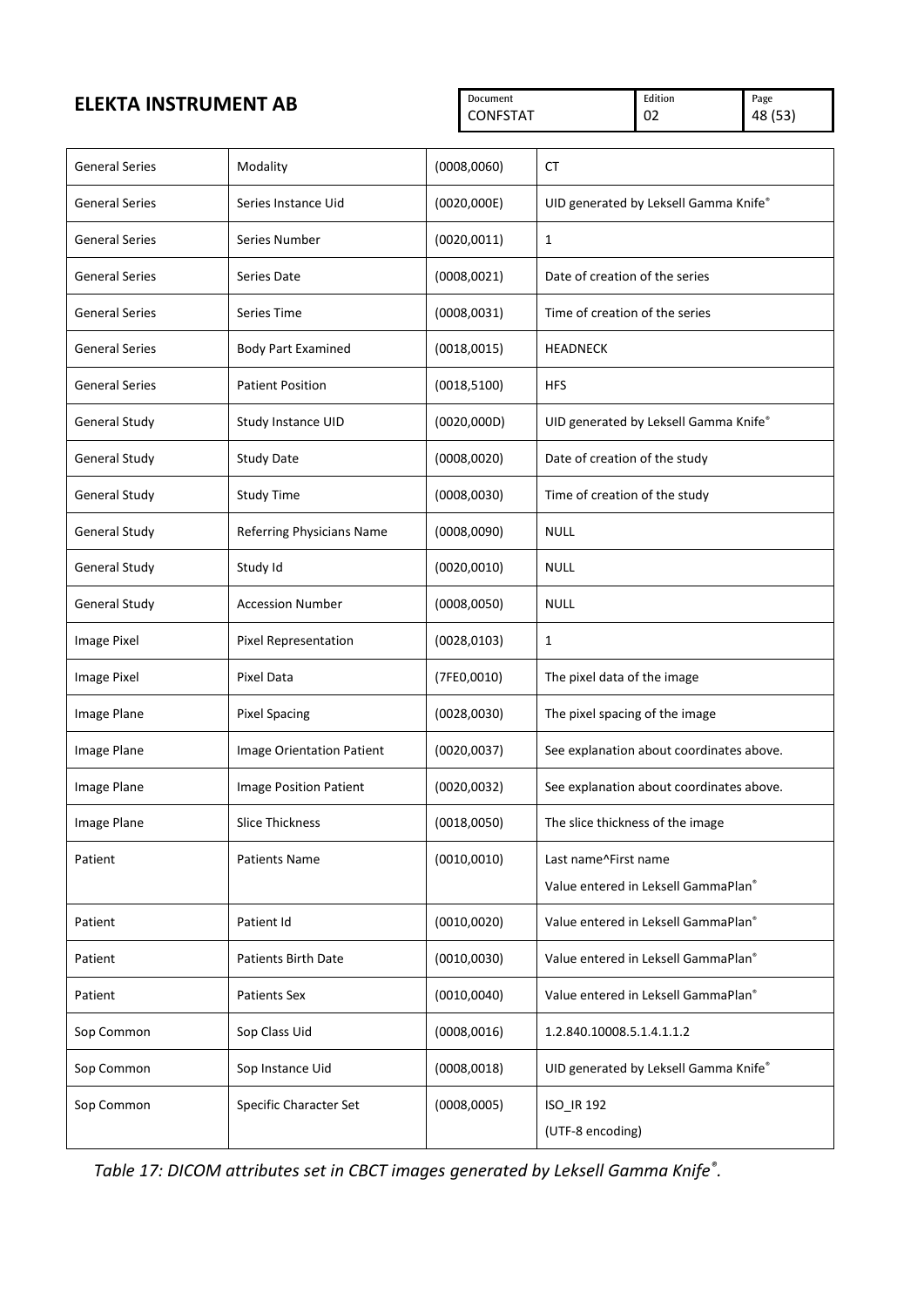| Document        | Edition | Page    |
|-----------------|---------|---------|
| <b>CONFSTAT</b> | 02      | 49 (53) |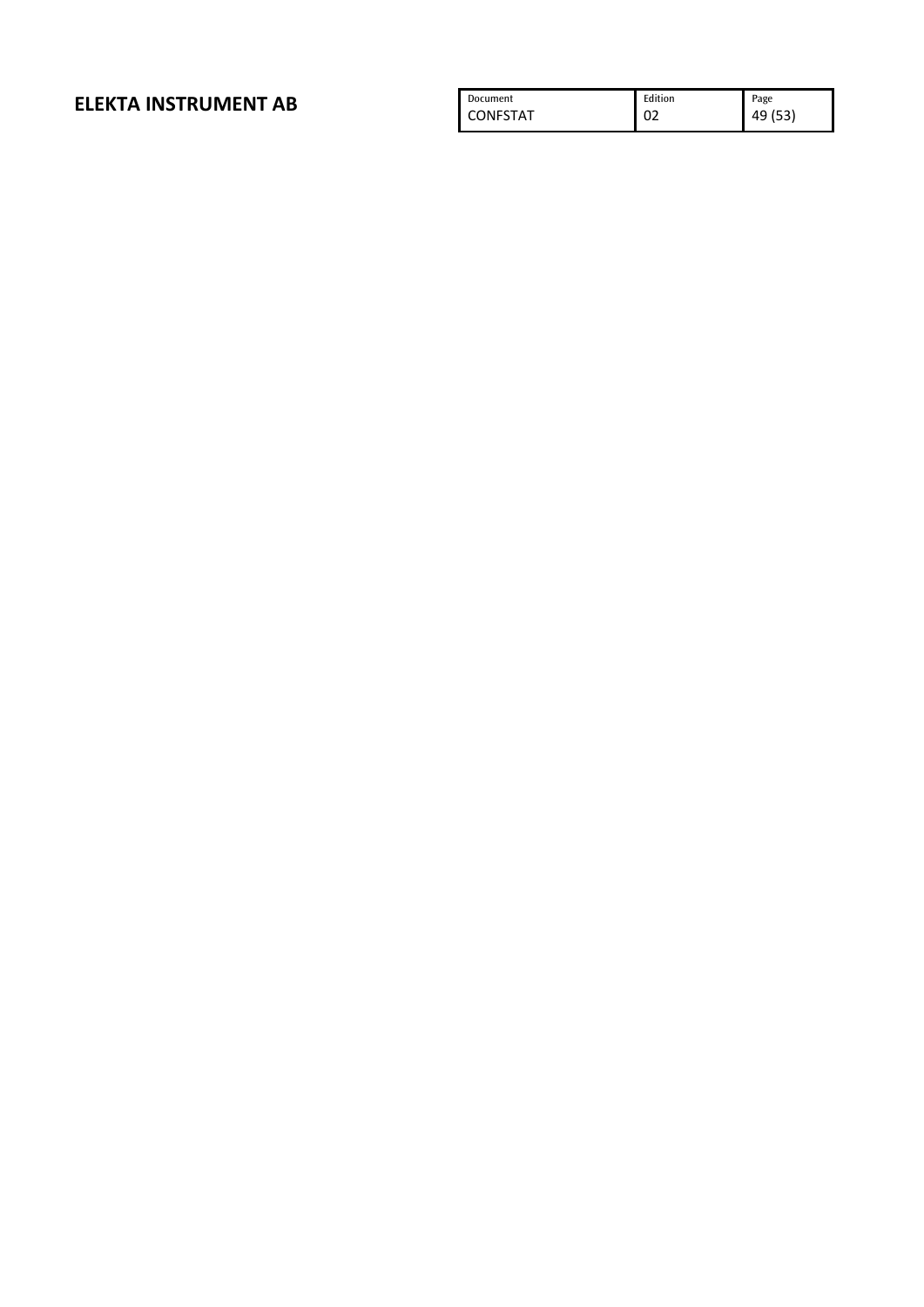| Document | Edition | Page    |
|----------|---------|---------|
| CONFSTAT |         | 50 (53) |

# **DICOM attributes Anonymized by Leksell GammaPlan®**

The following DICOM attributes will be anonymized (if present) in data exported as anonymous from Leksell GammaPlan.

| <b>Module</b>         | <b>Attribute Name</b>                                        | Tag          | Anonymized value      |
|-----------------------|--------------------------------------------------------------|--------------|-----------------------|
| General Study C.7-3   | Study Instance UID                                           | (0020,000d)  | New random unique UID |
|                       | Referring Physician's Name                                   | (0008, 0009) | anonymized            |
|                       | Referring Physician<br><b>Identification Sequence</b>        | (0008,0096)  | <b>NULL</b>           |
|                       | Physicia(s) of Record                                        | (0008, 1048) | anonymized            |
|                       | Physician(s) of Record<br><b>Identification Sequence</b>     | (0008, 1049) | <b>NULL</b>           |
|                       | Name of Physician(s) Reading<br>Study                        | (0008, 1060) | anonymized            |
|                       | Physician(s) Reading Study<br><b>Identification Sequence</b> | (0008, 1062) | <b>NULL</b>           |
| General Series C.7-5a | Performing Physicians Name                                   | (0008, 1050) | anonymized            |
|                       | Performing Physician<br><b>Identification Sequence</b>       | (0008, 1052) | <b>NULL</b>           |
|                       | Operator Identification<br>Sequence                          | (0008, 1072) | <b>NULL</b>           |
|                       | Operators' Name                                              | (0008, 1070) | anonymized            |
|                       | Series Instance UID                                          | (0020,000e)  | New random unique UID |
| Patient C.7-1         | Patient's Name                                               | (0010, 0010) | anonymized^anonymized |
|                       | Patient ID                                                   | (0010, 0020) | Randomized number     |
|                       | Patient's Birth Date                                         | (0010, 0030) | 19000101              |
|                       | Patient's Sex                                                | (0010, 0040) | F                     |
|                       | Patient's Birth Time                                         | (0010, 0032) | 00                    |
|                       | Other Patient IDs                                            | (0010, 1000) | anonymized            |
|                       | <b>Other Patient Names</b>                                   | (0010, 1001) | anonymized            |
|                       | <b>Ethnic Group</b>                                          | (0010, 2160) | anonymized            |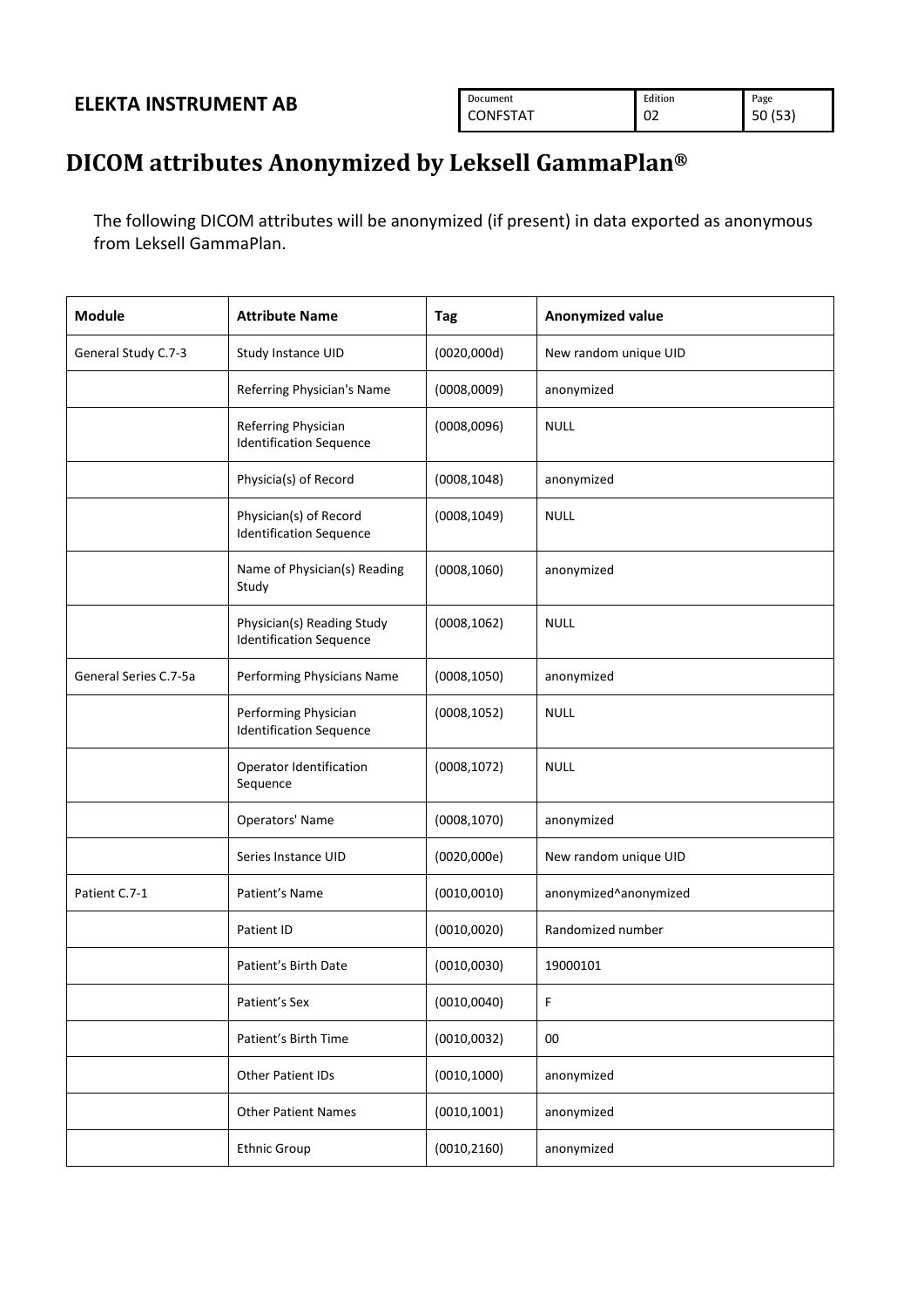| Document        | Edition | Page    |
|-----------------|---------|---------|
| <b>CONFSTAT</b> | በን      | 51 (53) |

|                              | <b>Patient Comments</b>                                   | (0010, 4000) | anonymized            |
|------------------------------|-----------------------------------------------------------|--------------|-----------------------|
|                              | Responsible Person                                        | (0010, 2297) | anonymized            |
|                              | Responsible Person Role                                   | (0010, 2298) | <b>OWNER</b>          |
|                              | Responsible Organization                                  | (0010, 2299) | anonymized            |
| Patient Study C.7-4a         | Patient's Age                                             | (0010, 1010) | 000Y                  |
|                              | Patient's Size                                            | (0010, 1020) | 0                     |
|                              | Patient's Weight                                          | (0010, 1030) | 0                     |
|                              | Patient's Size Code Sequence                              | (0010, 1021) | <b>NULL</b>           |
|                              | <b>Medical Alerts</b>                                     | (0010, 2000) | anonymized            |
|                              | Allergies                                                 | (0010, 2110) | anonymized            |
|                              | <b>Smoking Status</b>                                     | (0010, 21A0) | <b>UNKNOWN</b>        |
|                              | <b>Pregnancy Status</b>                                   | (0010, 21C0) | 4                     |
|                              | Last Menstrual Date                                       | (0010, 21D0) | 19000101              |
|                              | <b>Patient State</b>                                      | (0038, 0500) | anonymized            |
|                              | Occupation                                                | (0010, 2180) | anonymized            |
|                              | Additional Patient's History                              | (0010, 21B0) | anonymized            |
|                              | <b>Admission ID</b>                                       | (0038,0010)  | Randomized number     |
|                              | Patient's Sex Neutered                                    | (0010, 2203) | Empty                 |
| SOP Common C, 12-1           | SOP Instance UID                                          | (0008, 0018) | New random unique UID |
|                              | <b>Institution Name</b>                                   | (0008, 0080) | anonymized            |
|                              | <b>Institution Address</b>                                | (0008, 0081) | anonymized            |
|                              | <b>Station Name</b>                                       | (0008, 1010) | anonymized            |
|                              | <b>Institutional Department Name</b>                      | (0008, 1040) | anonymized            |
| Patient Demographic<br>C.2.3 | Patient's Age                                             | (0010, 1010) | 000Y                  |
|                              | Occupation                                                | (0010, 2180) | anonymized            |
|                              | Confidentiality Constraint on<br>Patient Data Description | (0040, 3001) | anonymized            |
|                              | Patient's Birth Date                                      | (0010, 0030) | 19010101              |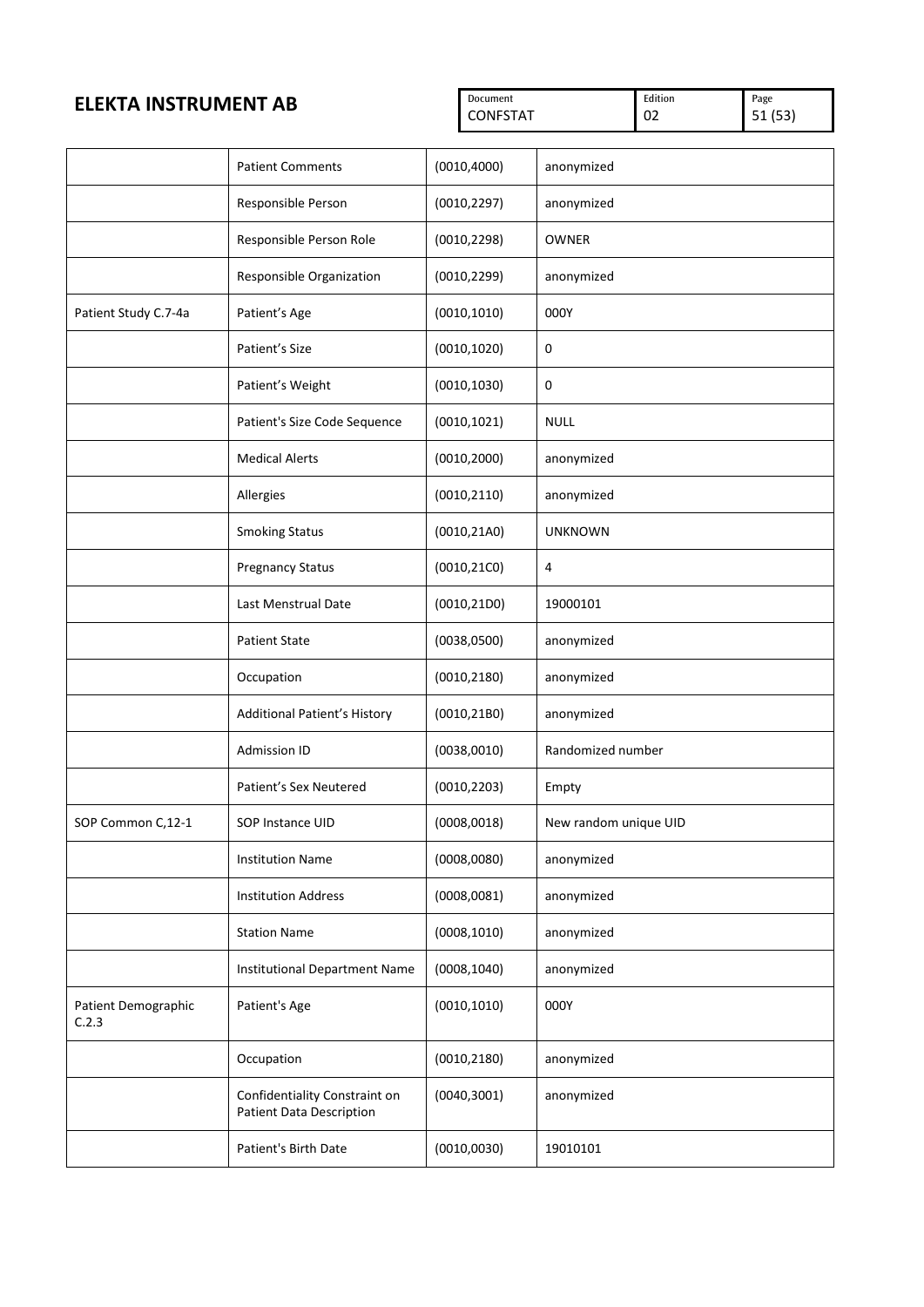| Document        | Edition | Page    |
|-----------------|---------|---------|
| <b>CONFSTAT</b> |         | 52 (53) |

|                                            | Patient's Birth Time                                   | (0010, 0032) | 00                |
|--------------------------------------------|--------------------------------------------------------|--------------|-------------------|
|                                            | Patient's Sex                                          | (0010, 0040) | F                 |
|                                            | Patient's Insurance Plan Code<br>Sequence              | (0010, 0050) | <b>NULL</b>       |
|                                            | Patient's Primary Language<br>Code Sequence            | (0010, 0101) | <b>NULL</b>       |
|                                            | Patient's Primary Language<br>Modifier Code Sequence   | (0010, 0102) | <b>NULL</b>       |
|                                            | Patient's Size                                         | (0010, 1020) | 0                 |
|                                            | Patient's Weight                                       | (0010, 1030) | 0                 |
|                                            | Patient's Size Code Sequence                           | (0010, 1021) | <b>NULL</b>       |
|                                            | <b>Patient's Address</b>                               | (0010, 1040) | anonymized        |
|                                            | Military Rank                                          | (0010, 1080) | anonymized        |
|                                            | <b>Branch of Service</b>                               | (0010, 1081) | anonymized        |
|                                            | Country of Residence                                   | (0010, 2150) | anonymized        |
|                                            | Region of Residence                                    | (0010, 2152) | anonymized        |
|                                            | Patient's Telephone Numbers                            | (0010, 2154) | Randomized number |
|                                            | <b>Ethnic Group</b>                                    | (0010, 2160) | anonymized        |
|                                            | Patient's Religious Preference                         | (0010, 21F0) | anonymized        |
|                                            | <b>Patient Comments</b>                                | (0010, 4000) | anonymized        |
|                                            | Responsible Person                                     | (0010, 2297) | anonymized        |
|                                            | Responsible Person Role                                | (0010, 2298) | OWNER             |
|                                            | Responsible Organization                               | (0010, 2299) | anonymized        |
| Visit Admission C.3-4                      | Referring Physician's Address                          | (0008, 0092) | anonymized        |
|                                            | Referring Physician's Telephone<br>Numbers             | (0008, 0094) | Randomized number |
| <b>Imaging Service Request</b><br>$C.4-12$ | Requesting Physician                                   | (0032, 1032) | anonymized        |
|                                            | Requesting Physician<br><b>Identification Sequence</b> | (0032, 1031) | <b>NULL</b>       |
|                                            | Referring Physician's Name                             | (0008, 0090) | anonymized        |